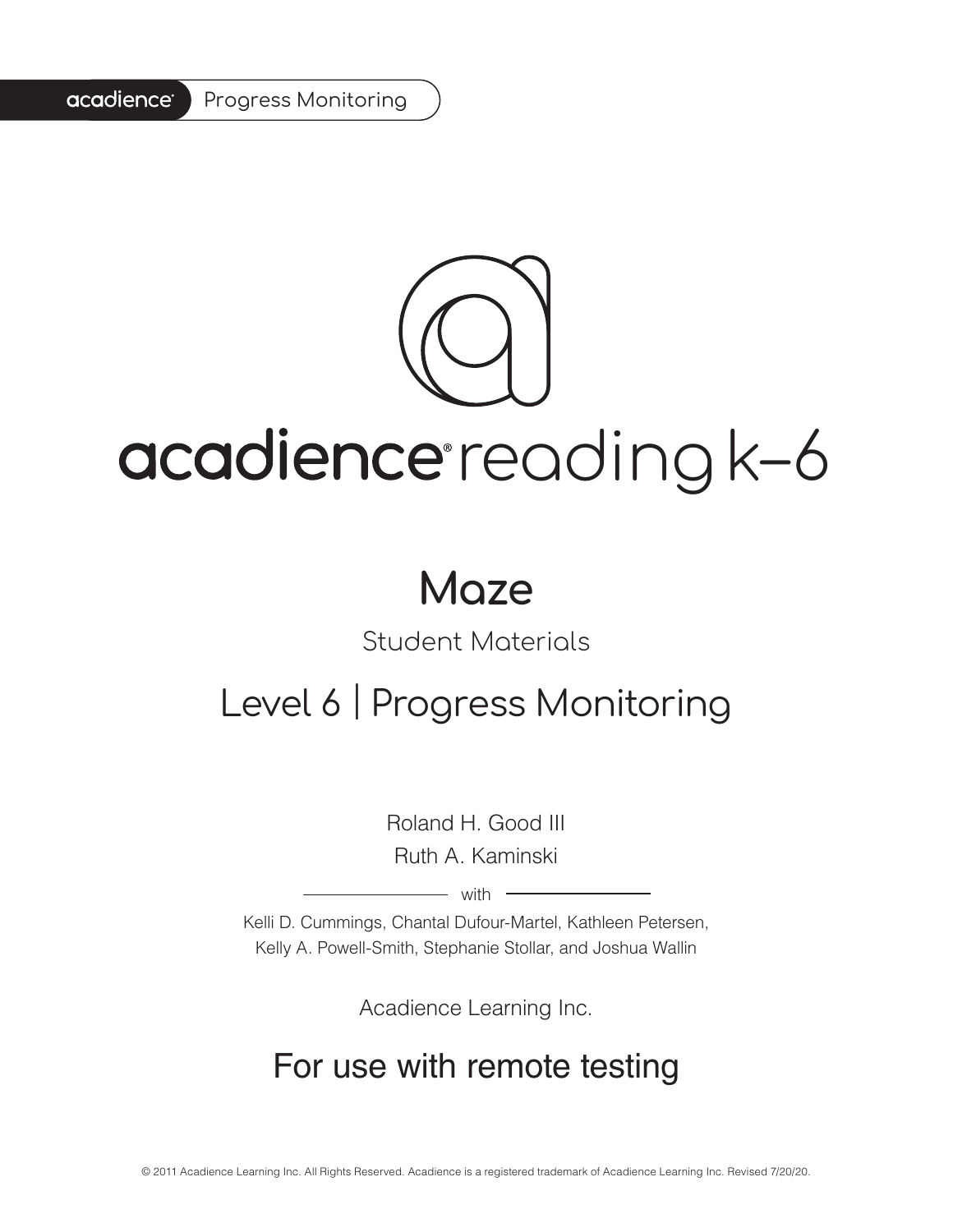| <b>Progress Monitoring</b> |
|----------------------------|
|                            |

# **1**

٦

h

Name: \_\_\_\_\_\_\_\_\_\_\_\_\_\_\_\_\_\_\_\_\_\_\_\_\_\_\_\_\_\_\_\_\_\_\_\_\_\_\_\_\_\_\_\_\_\_\_\_\_\_\_\_\_\_\_\_\_\_\_\_\_\_\_\_\_\_\_\_\_\_\_\_\_\_\_\_\_\_\_\_\_\_\_\_\_\_\_\_\_\_\_\_\_\_\_\_\_\_\_\_\_\_\_

# Practice 1

|                                                                   | home |  |
|-------------------------------------------------------------------|------|--|
| After playing in the dirt, Sam went   summer   to wash her hands. |      |  |
|                                                                   | was  |  |
|                                                                   |      |  |

<u> 1989 - Johann Stoff, deutscher Stoffen und der Stoffen und der Stoffen und der Stoffen und der Stoffen und der</u>

### Practice 2

| On her way home, she   sleep | chair<br>saw | an ice cream truck. |
|------------------------------|--------------|---------------------|
|------------------------------|--------------|---------------------|



| C: I |  |
|------|--|
|      |  |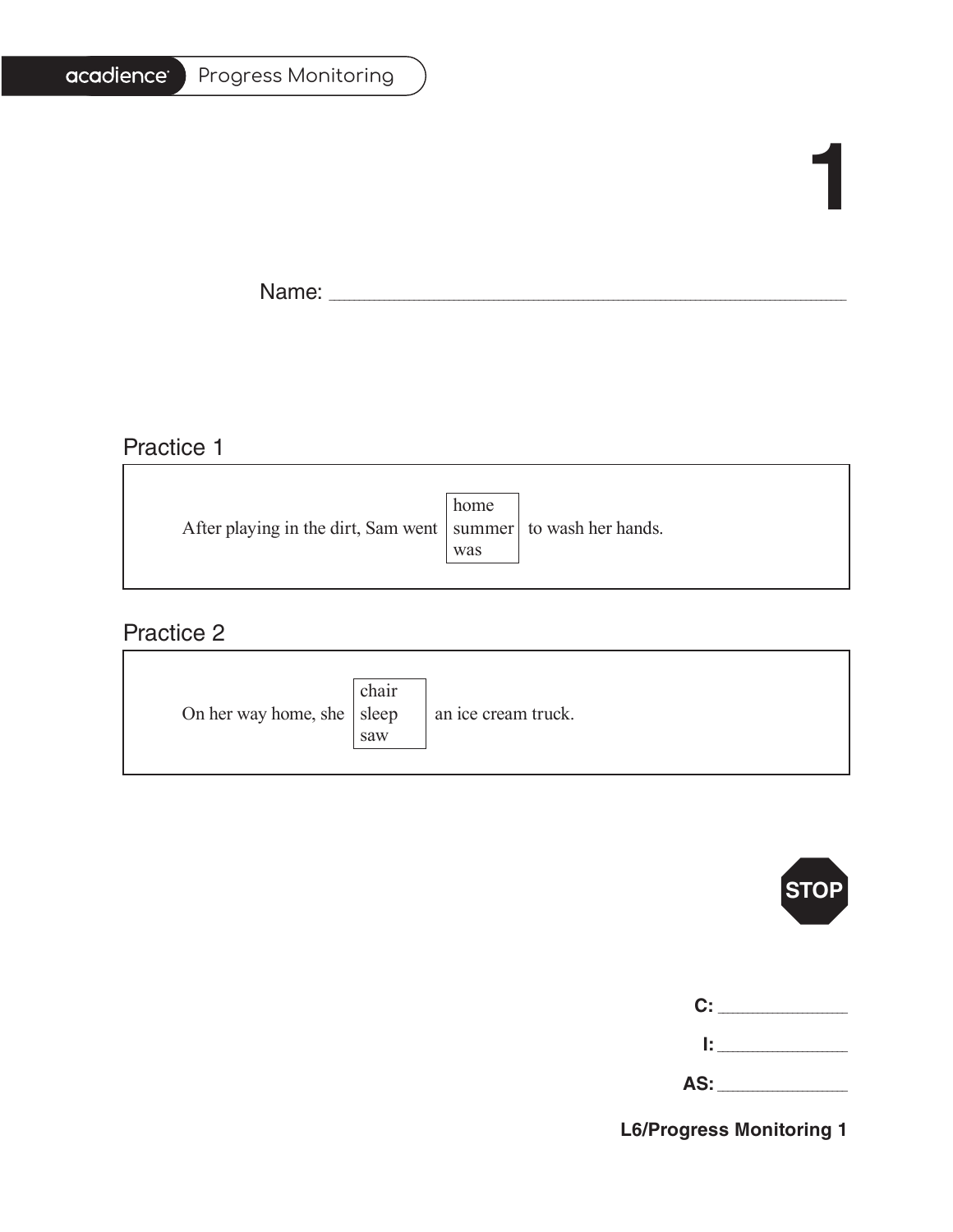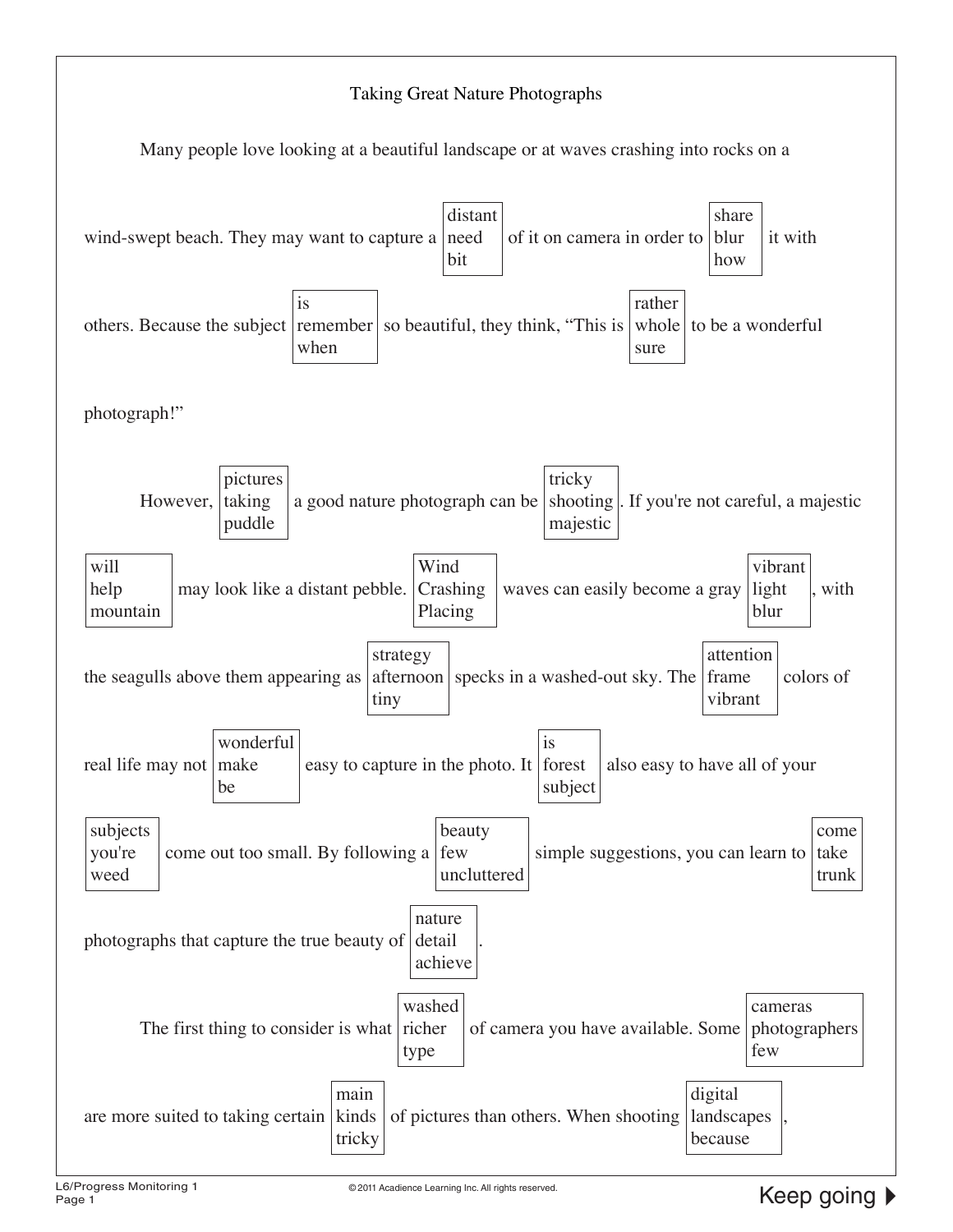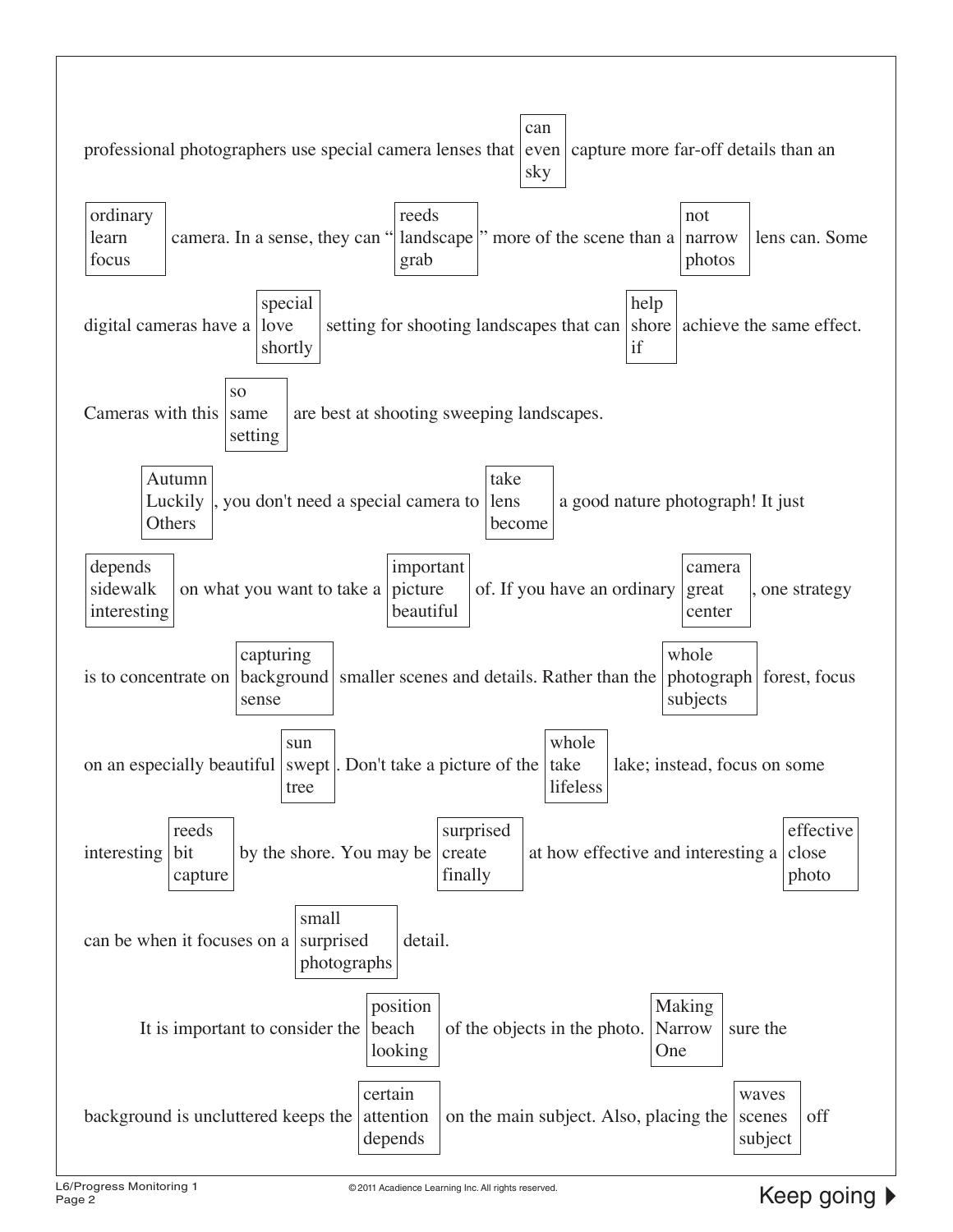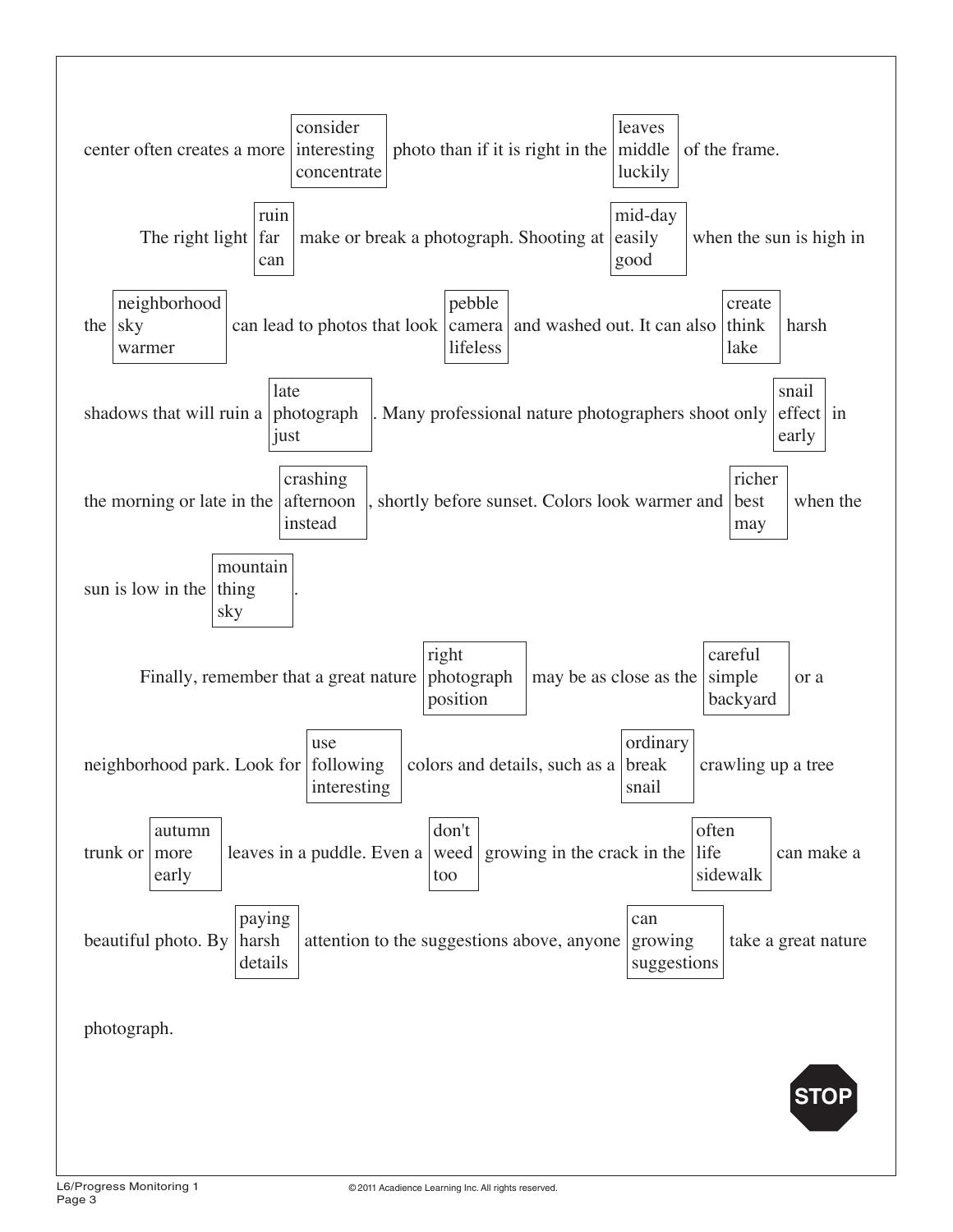| Progress Monitoring |
|---------------------|
|                     |

# **2**

Ē.

Name: \_\_\_\_\_\_\_\_\_\_\_\_\_\_\_\_\_\_\_\_\_\_\_\_\_\_\_\_\_\_\_\_\_\_\_\_\_\_\_\_\_\_\_\_\_\_\_\_\_\_\_\_\_\_\_\_\_\_\_\_\_\_\_\_\_\_\_\_\_\_\_\_\_\_\_\_\_\_\_\_\_\_\_\_\_\_\_\_\_\_\_\_\_\_\_\_\_\_\_\_\_\_\_

### Practice 1

|                                                                   | home |  |
|-------------------------------------------------------------------|------|--|
| After playing in the dirt, Sam went   summer   to wash her hands. |      |  |
|                                                                   | was  |  |
|                                                                   |      |  |

### Practice 2

| On her way home, she $ $ sleep | chair<br>saw | an ice cream truck. |
|--------------------------------|--------------|---------------------|
|--------------------------------|--------------|---------------------|



| C:   |  |
|------|--|
| l: I |  |
| AS:  |  |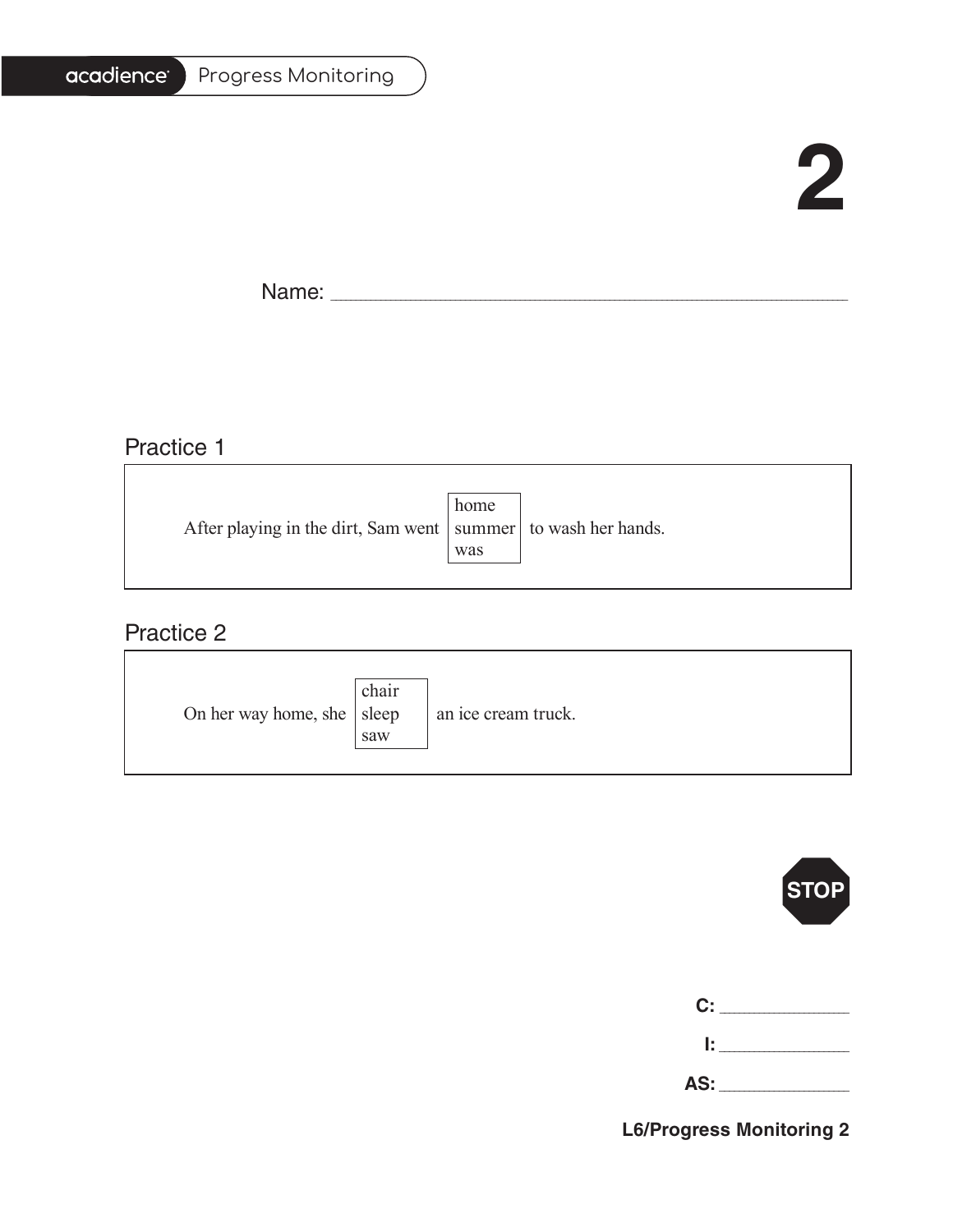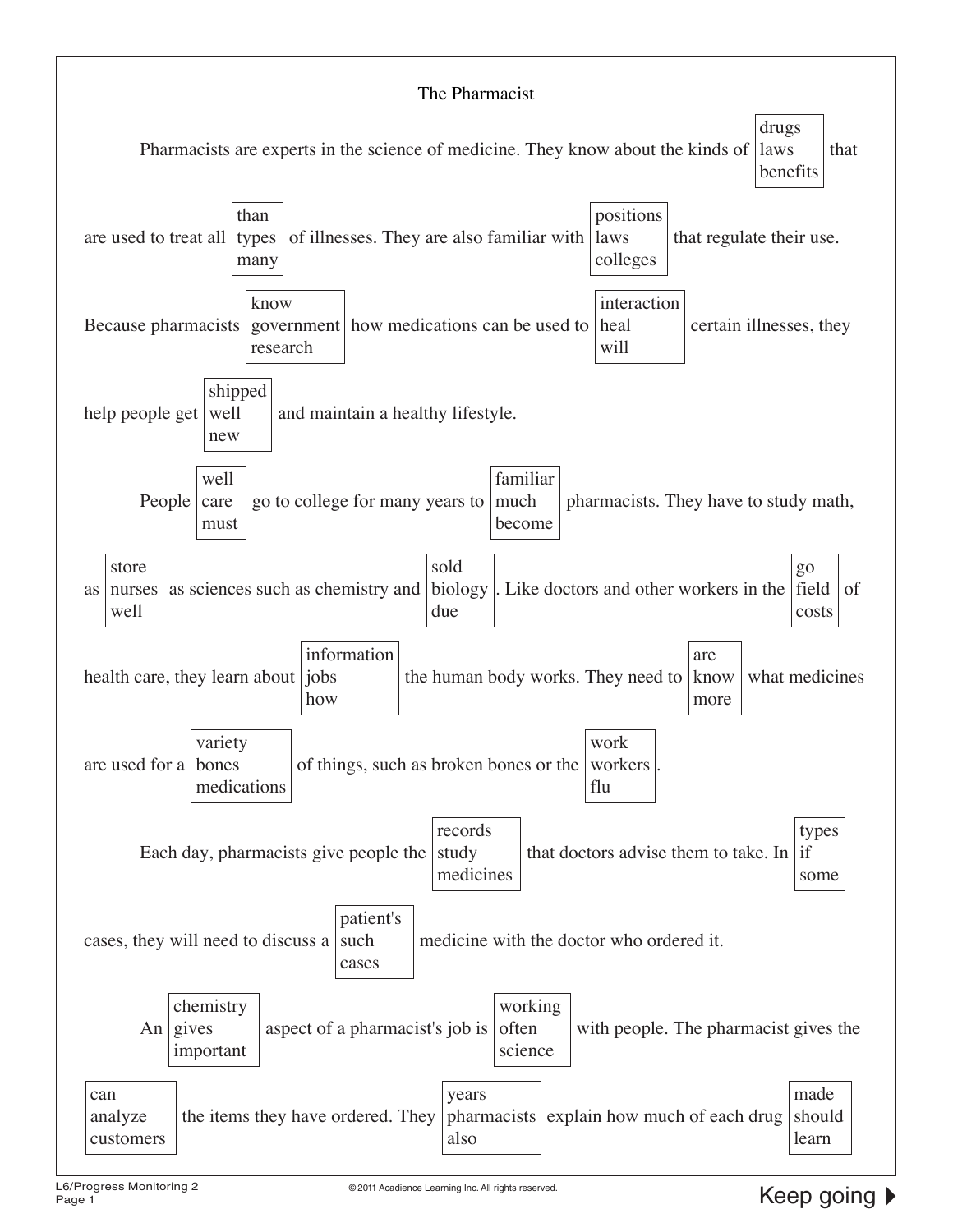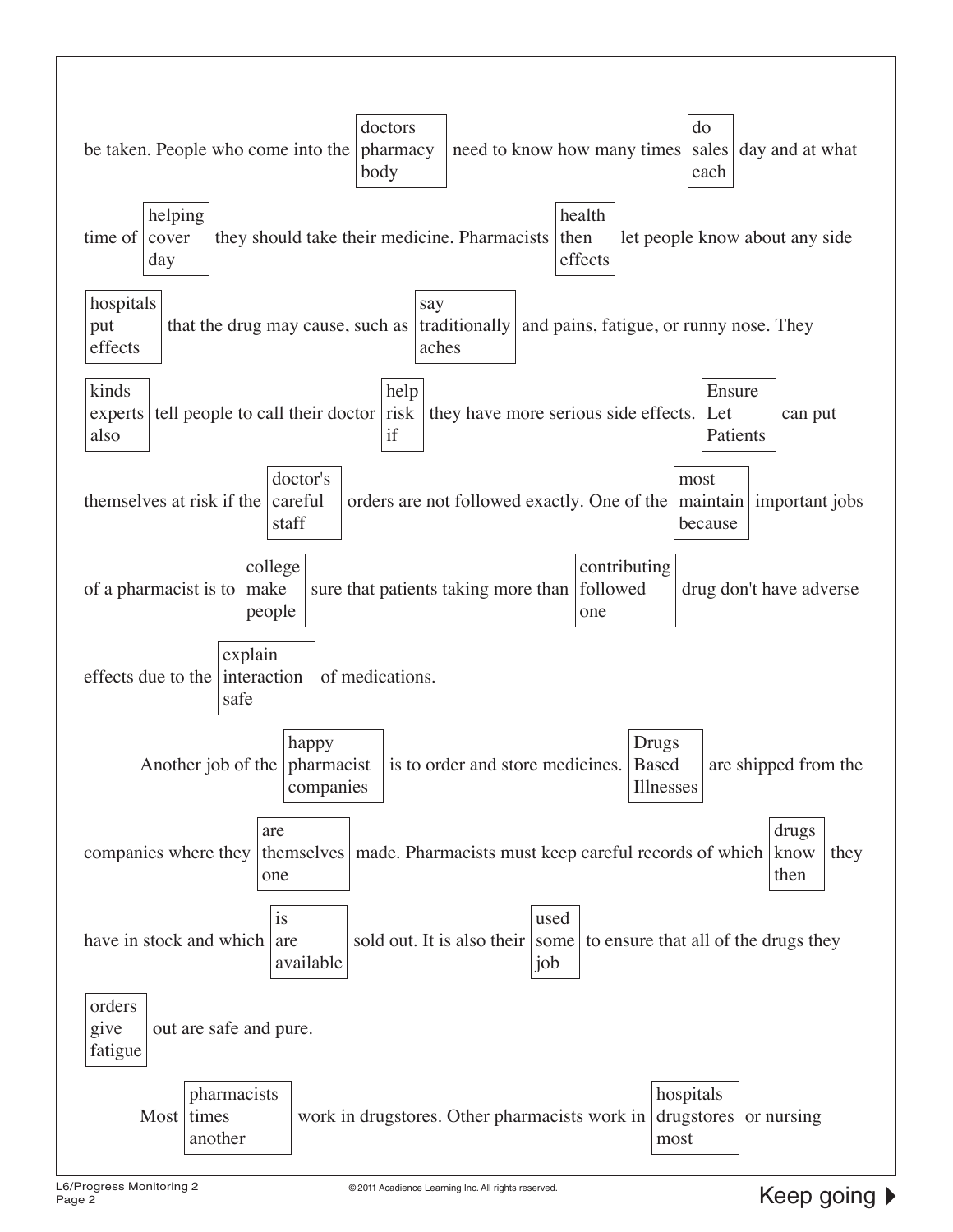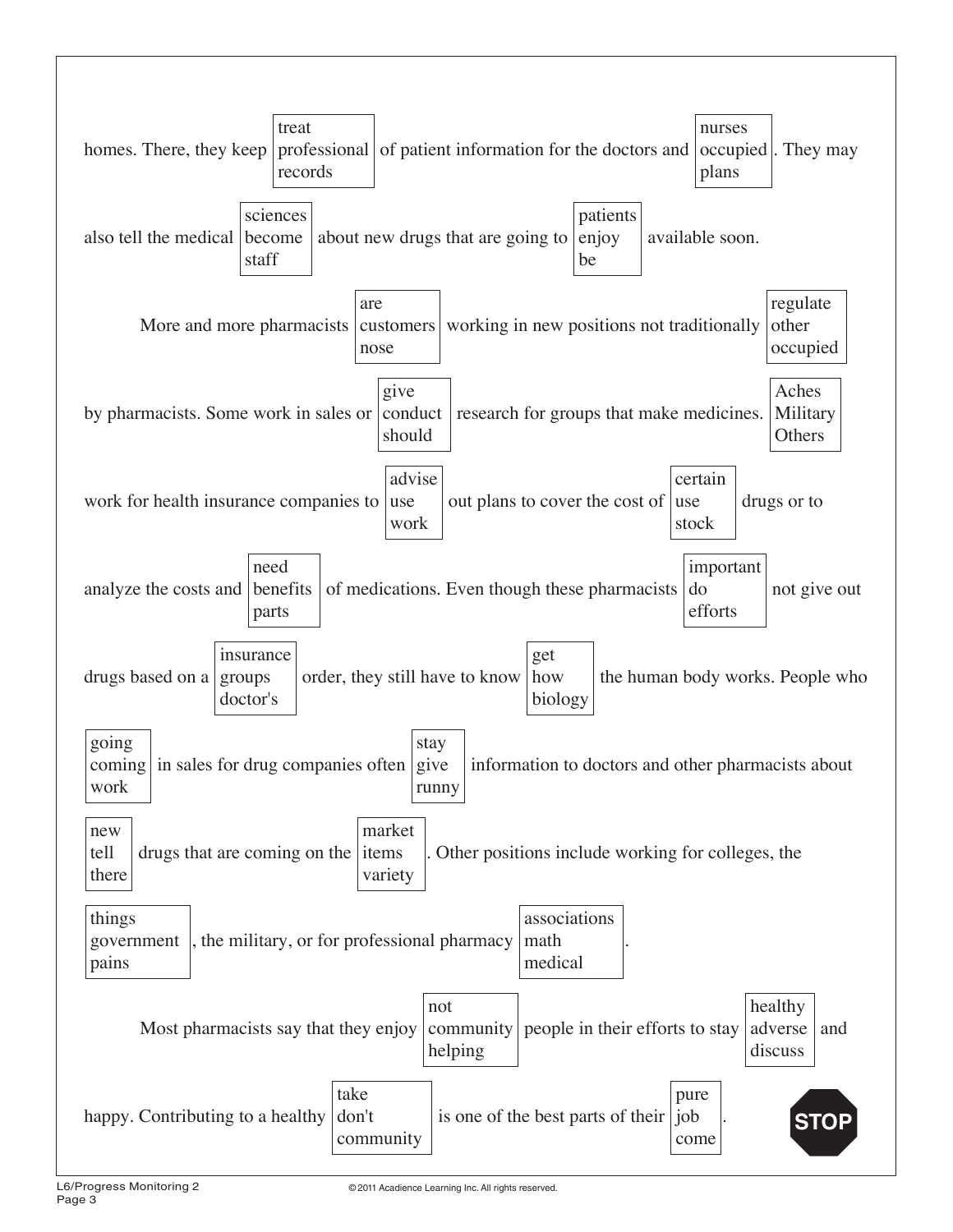| <b>Progress Monitoring</b> |
|----------------------------|
|                            |

# **3**

F.

Name: \_\_\_\_\_\_\_\_\_\_\_\_\_\_\_\_\_\_\_\_\_\_\_\_\_\_\_\_\_\_\_\_\_\_\_\_\_\_\_\_\_\_\_\_\_\_\_\_\_\_\_\_\_\_\_\_\_\_\_\_\_\_\_\_\_\_\_\_\_\_\_\_\_\_\_\_\_\_\_\_\_\_\_\_\_\_\_\_\_\_\_\_\_\_\_\_\_\_\_\_\_\_\_

### Practice 1

|                                                                   | home |  |
|-------------------------------------------------------------------|------|--|
| After playing in the dirt, Sam went   summer   to wash her hands. |      |  |
|                                                                   | was  |  |
|                                                                   |      |  |

### Practice 2

| On her way home, she $ $ sleep | chair<br>saw | an ice cream truck. |
|--------------------------------|--------------|---------------------|
|--------------------------------|--------------|---------------------|



| C: |  |
|----|--|
| Ŀ. |  |

| . .<br>. . |  |
|------------|--|
|            |  |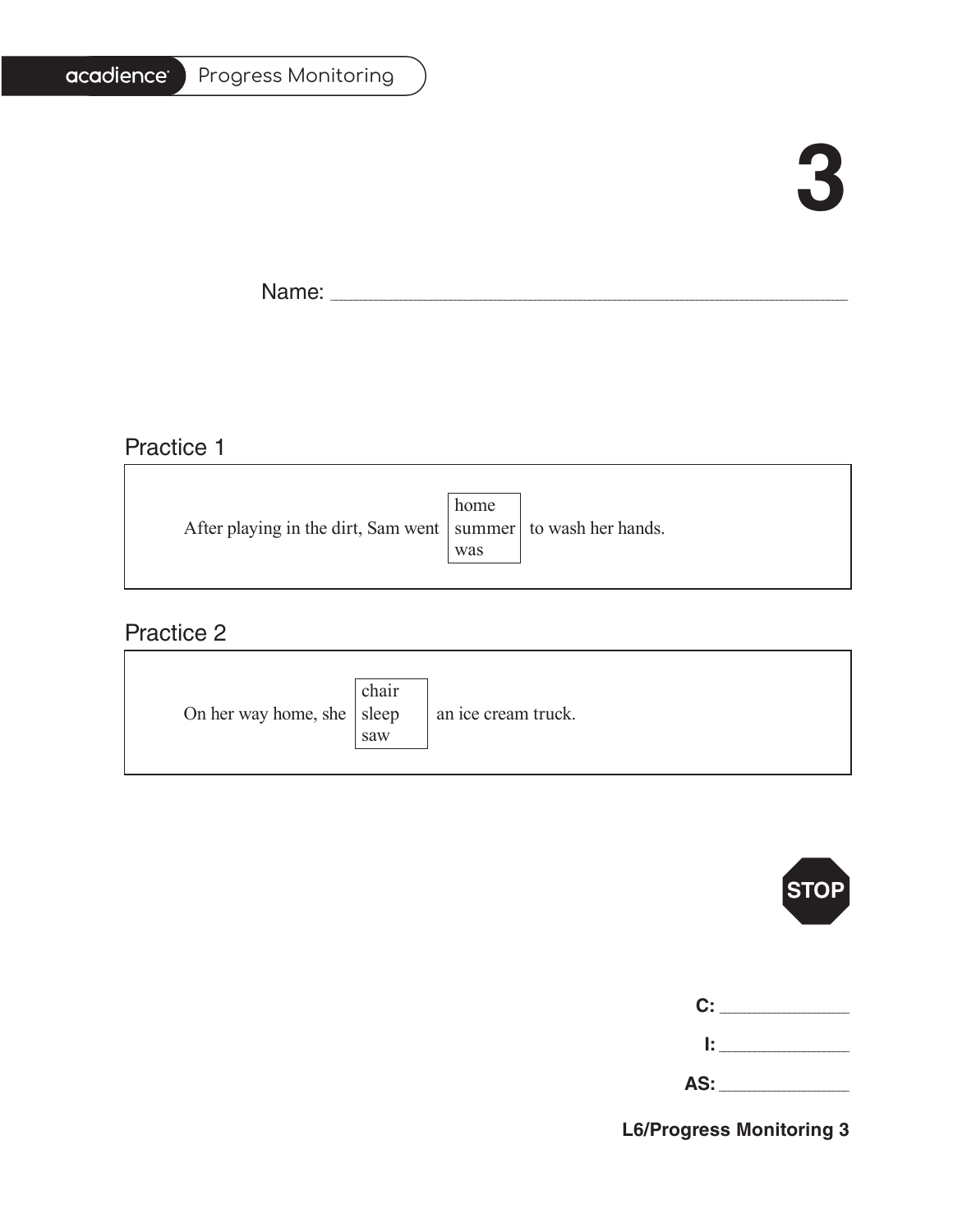#### The Appalachian Trail

Twisting and turning from Maine to Georgia, the Appalachian Trail is among the longest

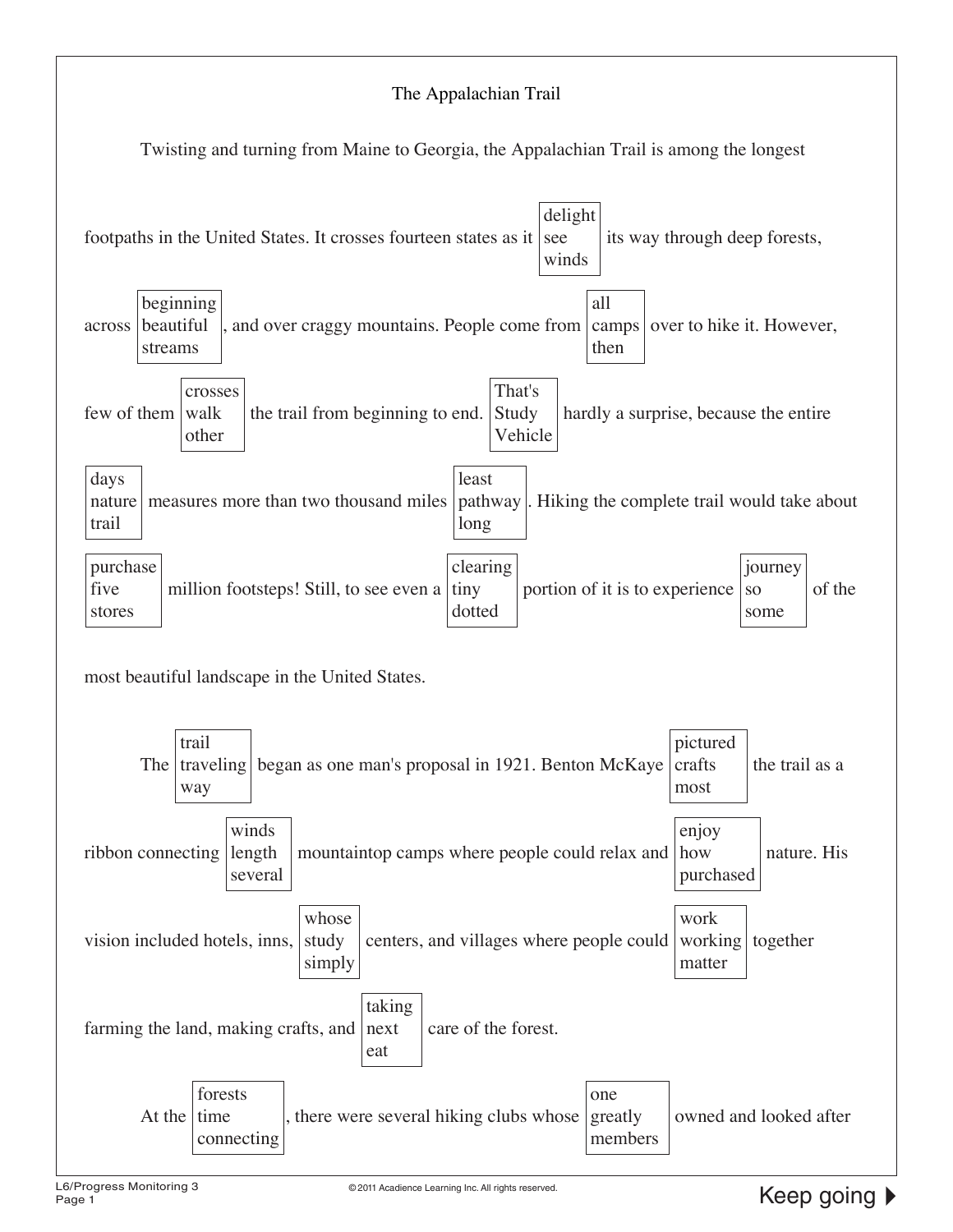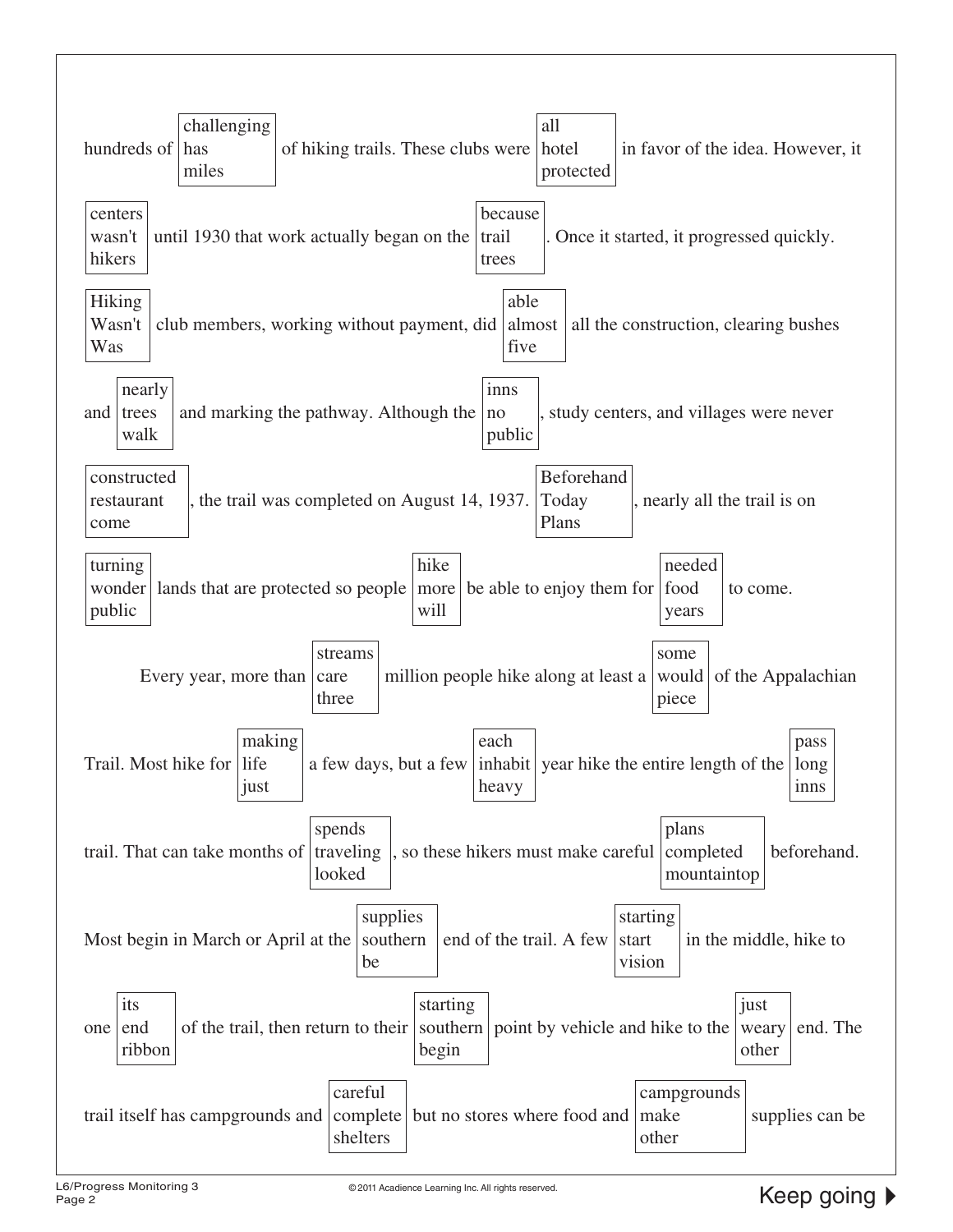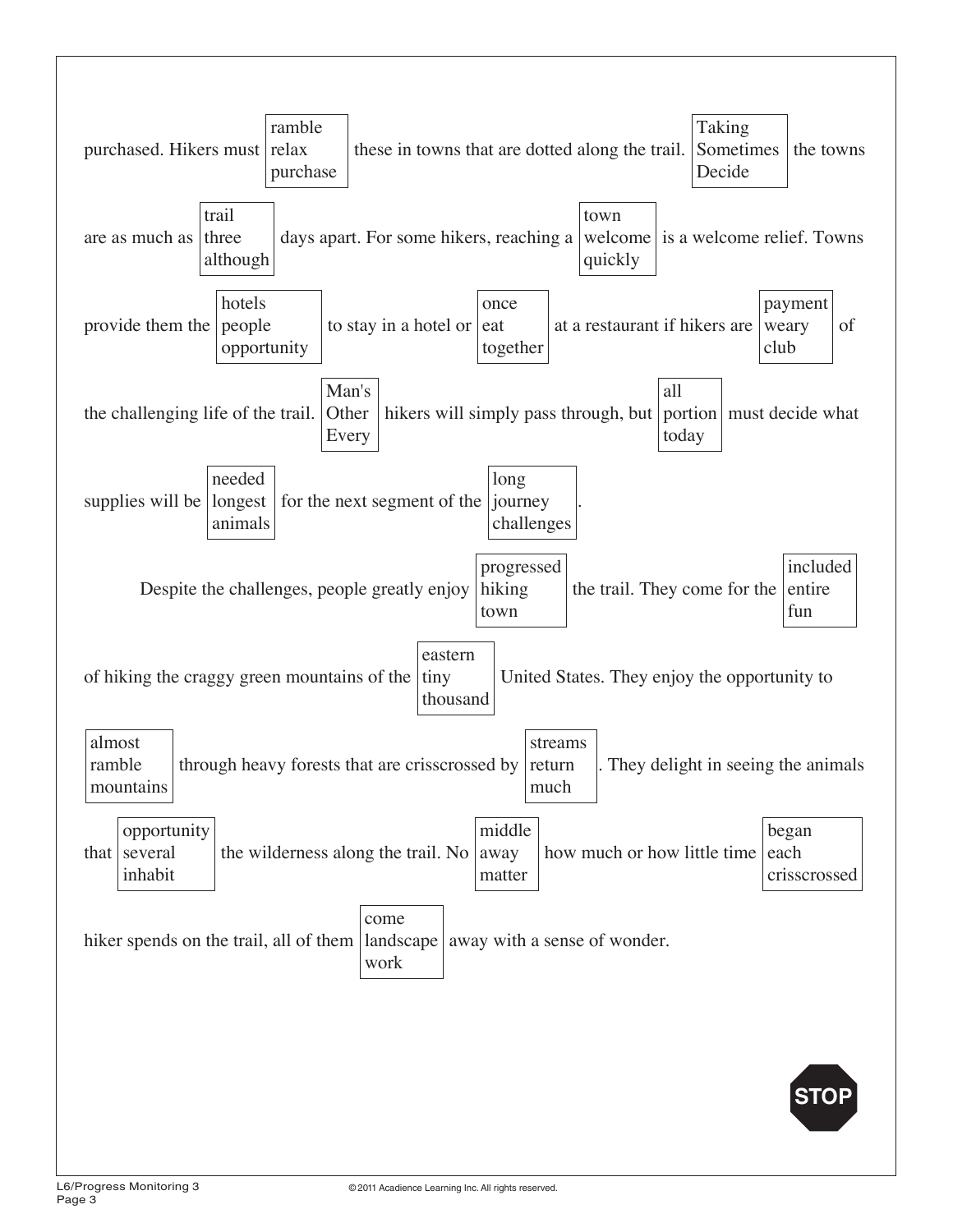| Progress Monitoring |  |
|---------------------|--|
|---------------------|--|

# **4**

Ē.

Name: \_\_\_\_\_\_\_\_\_\_\_\_\_\_\_\_\_\_\_\_\_\_\_\_\_\_\_\_\_\_\_\_\_\_\_\_\_\_\_\_\_\_\_\_\_\_\_\_\_\_\_\_\_\_\_\_\_\_\_\_\_\_\_\_\_\_\_\_\_\_\_\_\_\_\_\_\_\_\_\_\_\_\_\_\_\_\_\_\_\_\_\_\_\_\_\_\_\_\_\_\_\_\_

# Practice 1

|                                                                   | home |  |
|-------------------------------------------------------------------|------|--|
| After playing in the dirt, Sam went   summer   to wash her hands. |      |  |
|                                                                   | was  |  |
|                                                                   |      |  |

### Practice 2

| On her way home, she $ $ sleep | chair<br>saw | an ice cream truck. |
|--------------------------------|--------------|---------------------|
|--------------------------------|--------------|---------------------|



| C:    |  |
|-------|--|
| 1: 1  |  |
| AS: _ |  |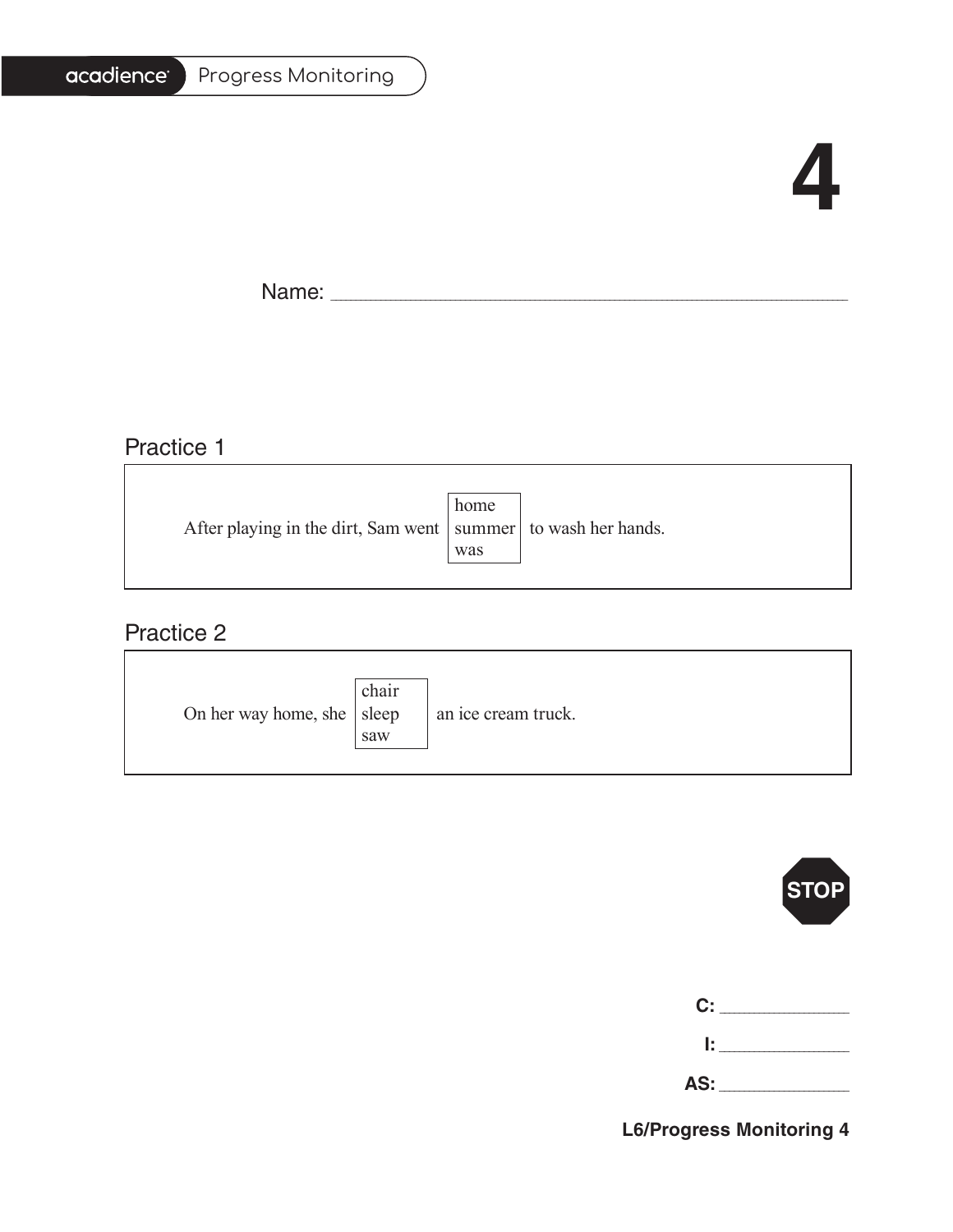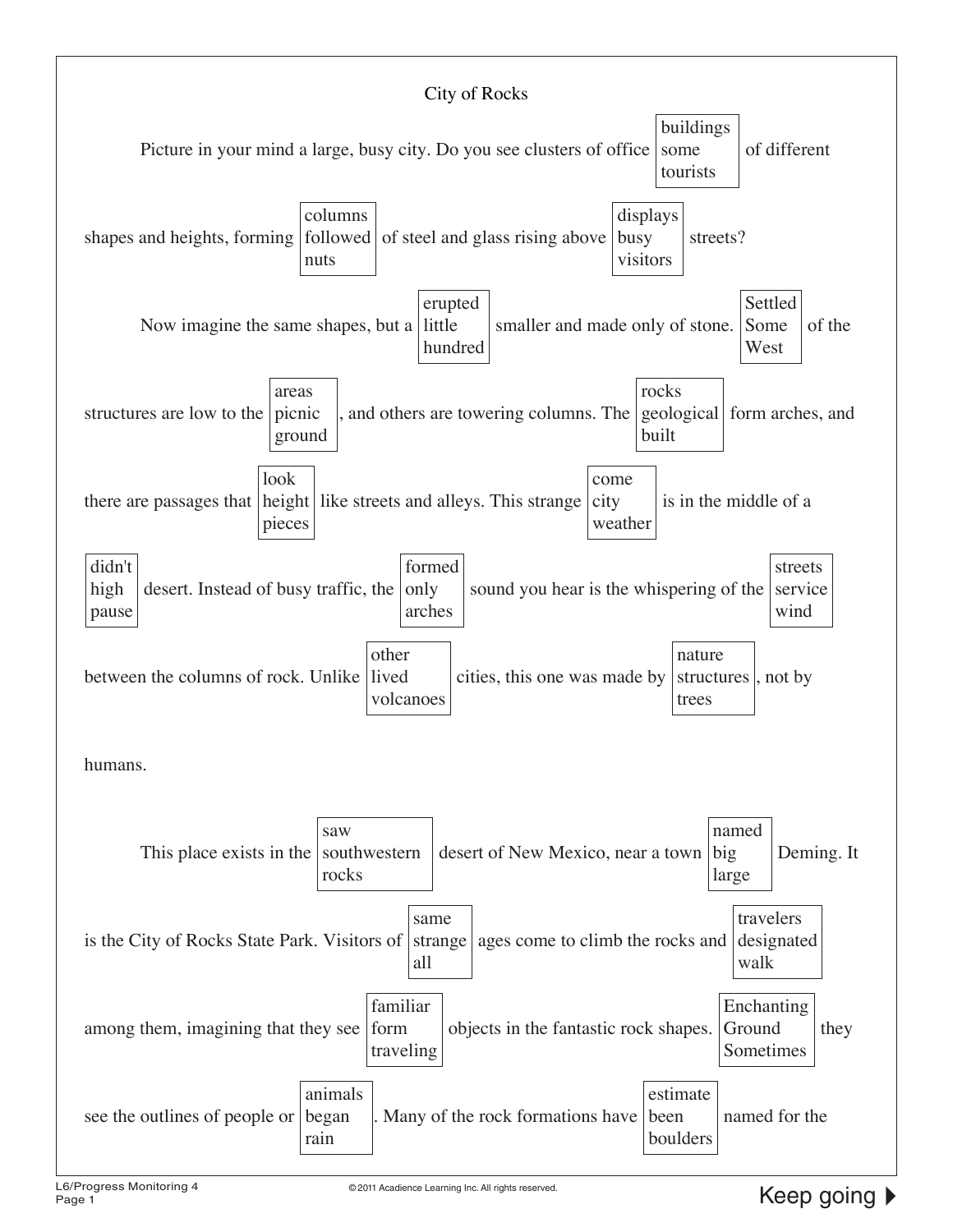shapes they resemble.

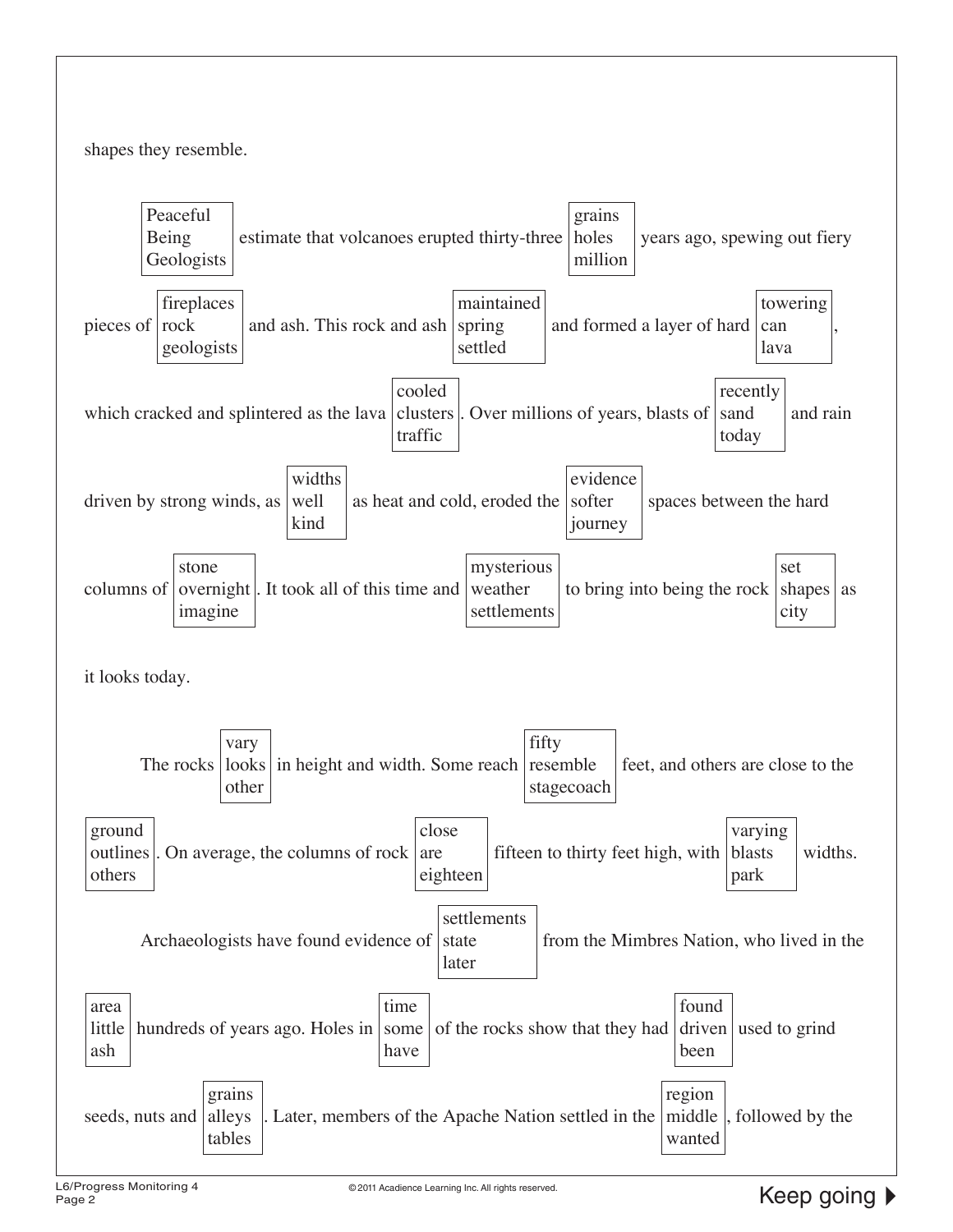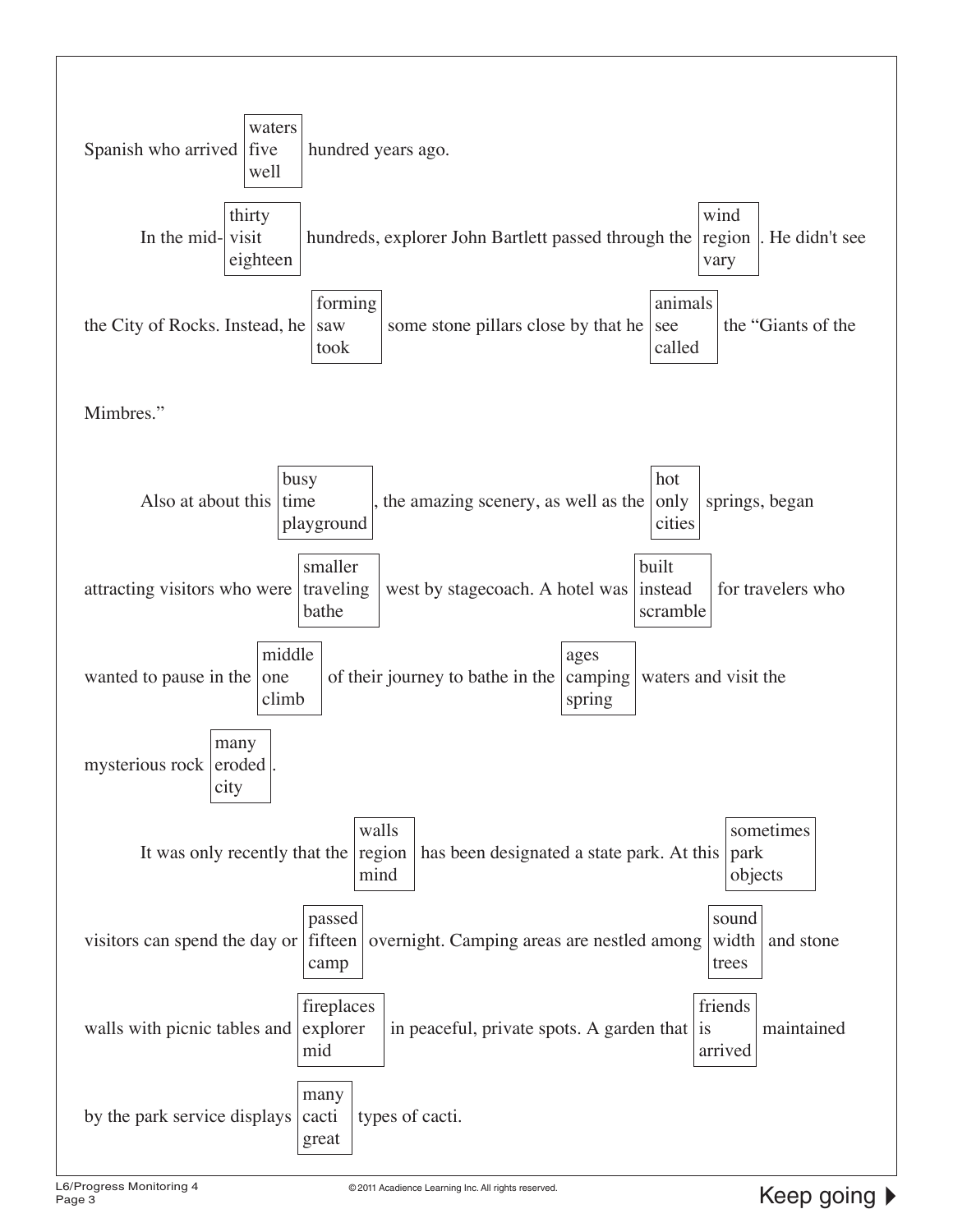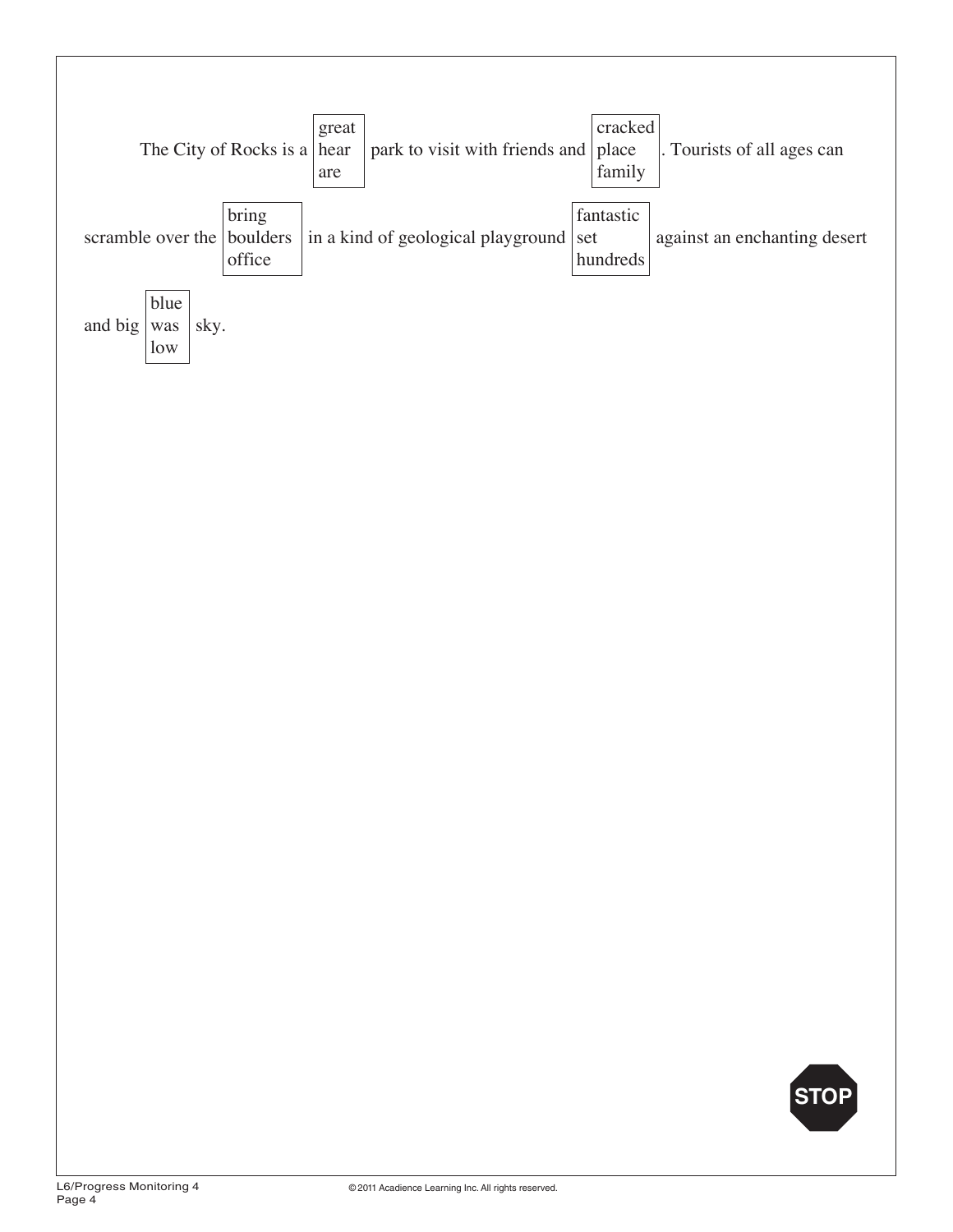| <b>Progress Monitoring</b> |
|----------------------------|
|                            |

# **5**

Ē.

Name: \_\_\_\_\_\_\_\_\_\_\_\_\_\_\_\_\_\_\_\_\_\_\_\_\_\_\_\_\_\_\_\_\_\_\_\_\_\_\_\_\_\_\_\_\_\_\_\_\_\_\_\_\_\_\_\_\_\_\_\_\_\_\_\_\_\_\_\_\_\_\_\_\_\_\_\_\_\_\_\_\_\_\_\_\_\_\_\_\_\_\_\_\_\_\_\_\_\_\_\_\_\_\_

# Practice 1

|                                                                   | home |  |
|-------------------------------------------------------------------|------|--|
| After playing in the dirt, Sam went   summer   to wash her hands. |      |  |
|                                                                   | was  |  |
|                                                                   |      |  |

# Practice 2

| On her way home, she $ $ sleep | chair<br>saw | an ice cream truck. |
|--------------------------------|--------------|---------------------|
|--------------------------------|--------------|---------------------|



| $\mathbf{C}$ : $\_\_$ |  |
|-----------------------|--|
|                       |  |
| AS:                   |  |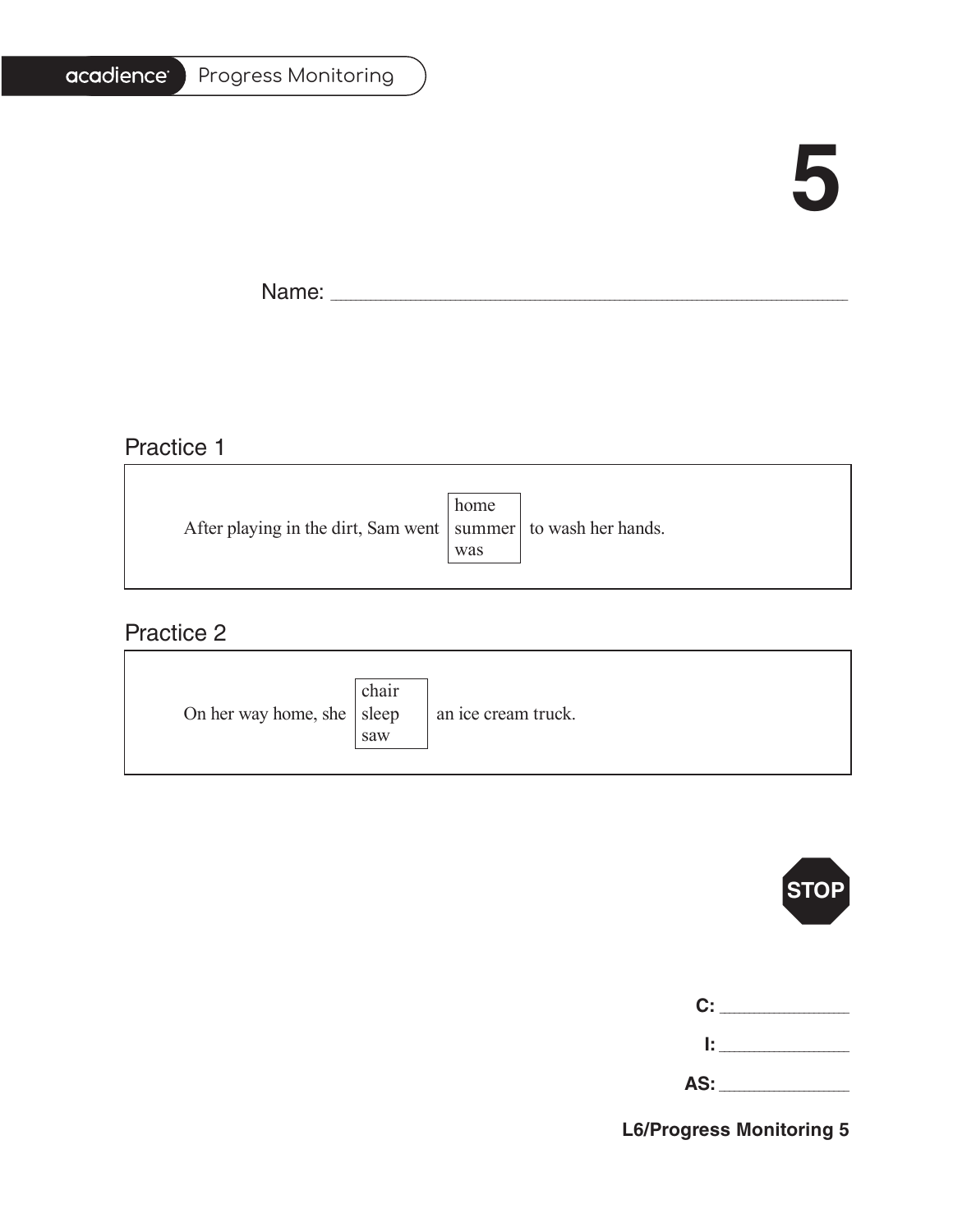#### The Boy Who Made a Difference

John Benson Junior, or "Benny," was a boy from Alaska. When Benny was a young boy, he

| left<br>twelve<br>most<br>importance home and began attending a mission<br>school<br>Here, he would be given one of the<br>also<br>voted<br>join<br>many                     |  |  |  |
|------------------------------------------------------------------------------------------------------------------------------------------------------------------------------|--|--|--|
| incredible opportunities of his life.                                                                                                                                        |  |  |  |
| life<br>ten<br>At this<br>, Alaska was still a territory. It even not yet one of the states of the U.S.<br>time<br>mechanic<br>was                                           |  |  |  |
| working<br>Many<br>finally<br>people, including the territorial governor, were<br>hard for the cause of statehood.<br>$\frac{5 + 1}{2}$<br>Small<br>mission                  |  |  |  |
| grades<br>was<br>The<br>had been to Washington, D.C., where he had<br>all of the flags of the<br>seen<br>governor<br>opportunities<br>final                                  |  |  |  |
| working<br>states<br>He felt strongly that Alaska needed its<br>own flag. When he returned home, he<br>forty-eight<br>song<br>simple<br>enter                                |  |  |  |
| continued<br>state's<br>a flag-designing contest for children who<br>a group of army veterans to<br>organize<br>persuaded<br>became<br>sky                                   |  |  |  |
| here<br>were<br>in grades seven to twelve. Contest rules<br>reminded<br>were circulated to schools throughout the<br>scholarship<br>reviewing                                |  |  |  |
| statehood<br>streets<br>youngest<br>arrived<br>and news of the competition soon<br>at the school Benny attended. He<br>in<br>territory<br>was<br>explained<br>later<br>honor |  |  |  |
| decided<br>seventh grade at the time that he<br>to enter the contest.<br>given<br>respect                                                                                    |  |  |  |
| blue<br>was<br>referred<br>background. It featured<br>Benny's design<br>strongly<br>a simple one that showed stars on a<br>ideas<br>large                                    |  |  |  |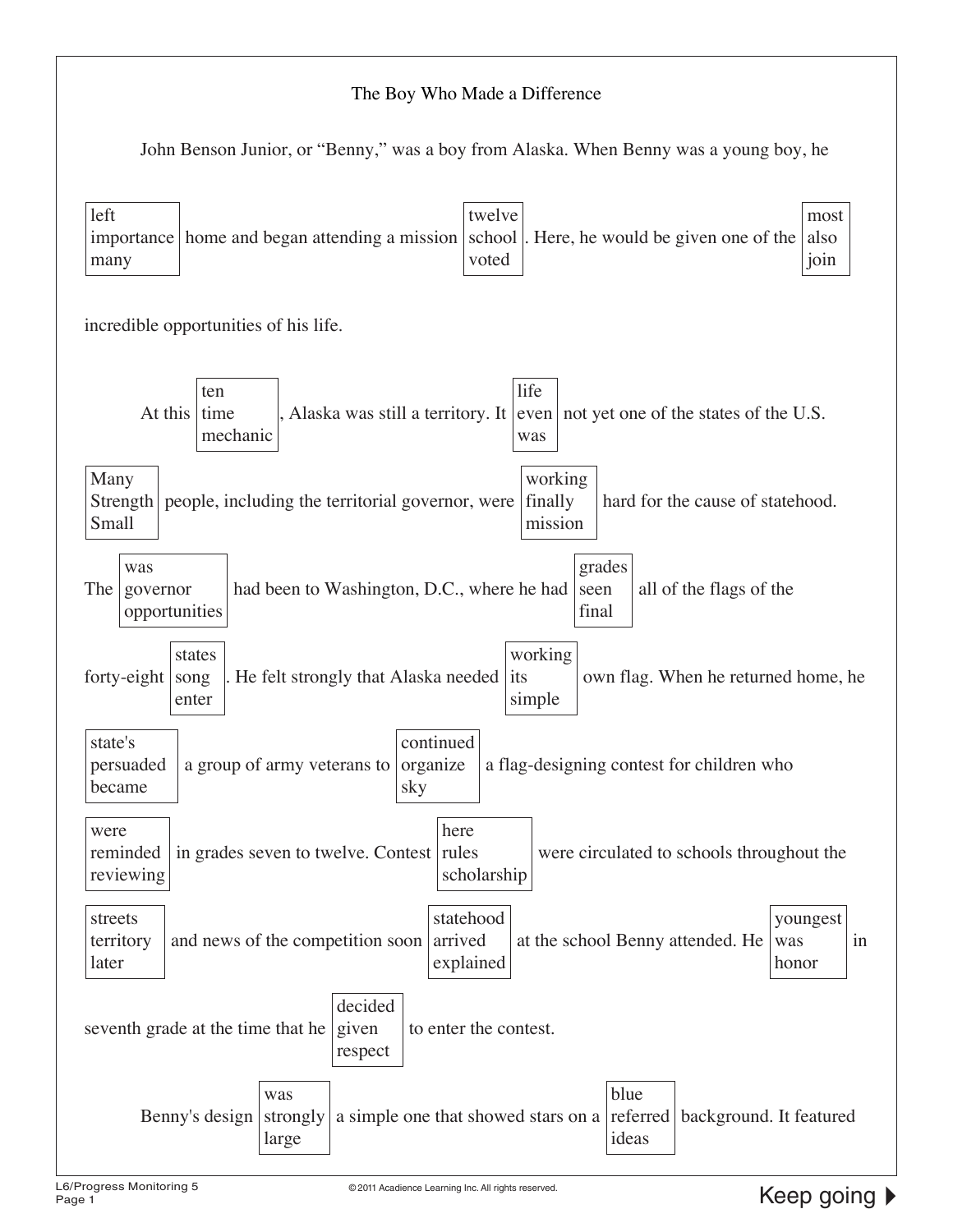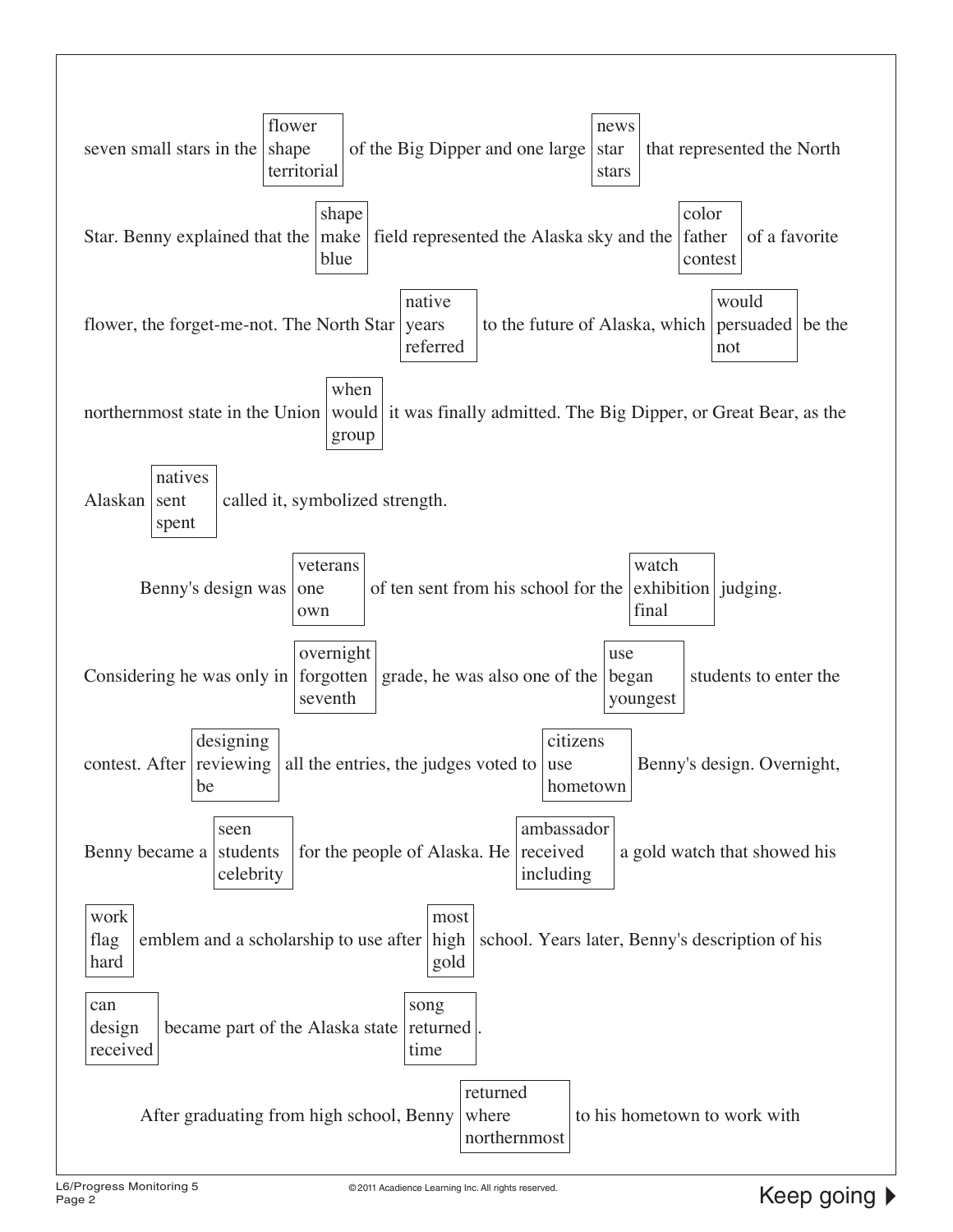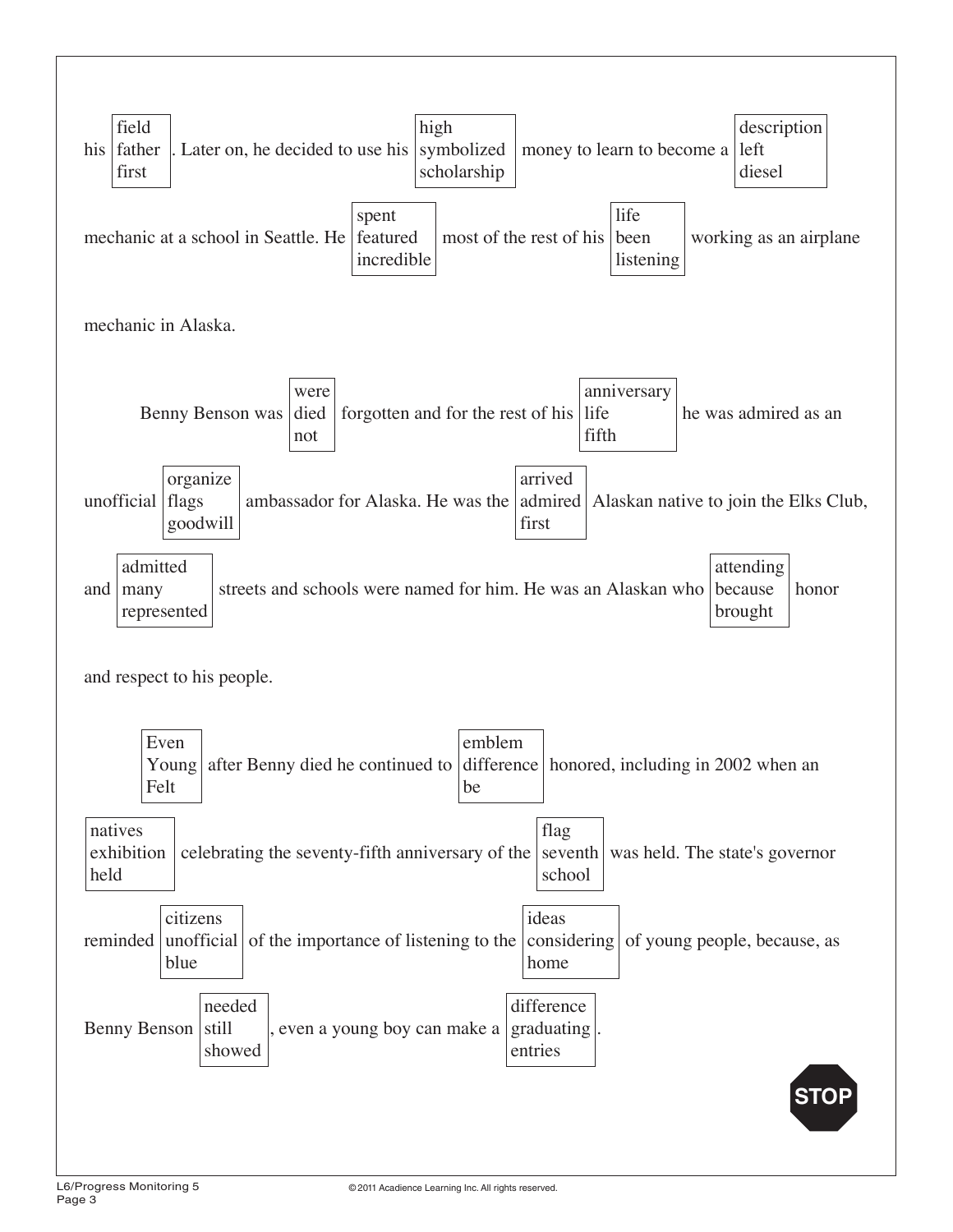# **6**

T.

Name: \_\_\_\_\_\_\_\_\_\_\_\_\_\_\_\_\_\_\_\_\_\_\_\_\_\_\_\_\_\_\_\_\_\_\_\_\_\_\_\_\_\_\_\_\_\_\_\_\_\_\_\_\_\_\_\_\_\_\_\_\_\_\_\_\_\_\_\_\_\_\_\_\_\_\_\_\_\_\_\_\_\_\_\_\_\_\_\_\_\_\_\_\_\_\_\_\_\_\_\_\_\_\_

<u> 1980 - Johann Barn, amerikansk politiker (</u>

# Practice 1

|                                                                   | home |  |
|-------------------------------------------------------------------|------|--|
| After playing in the dirt, Sam went   summer   to wash her hands. |      |  |
|                                                                   | was  |  |
|                                                                   |      |  |

<u> 1989 - Johann Stoff, deutscher Stoffen und der Stoffen und der Stoffen und der Stoffen und der Stoffen und der</u>

### Practice 2

| On her way home, she $ $ sleep | chair<br>saw | an ice cream truck. |
|--------------------------------|--------------|---------------------|
|--------------------------------|--------------|---------------------|



| $\mathbf{C}$ : $\_$ |  |
|---------------------|--|
| Ŀ.                  |  |
|                     |  |

| --- |
|-----|
|-----|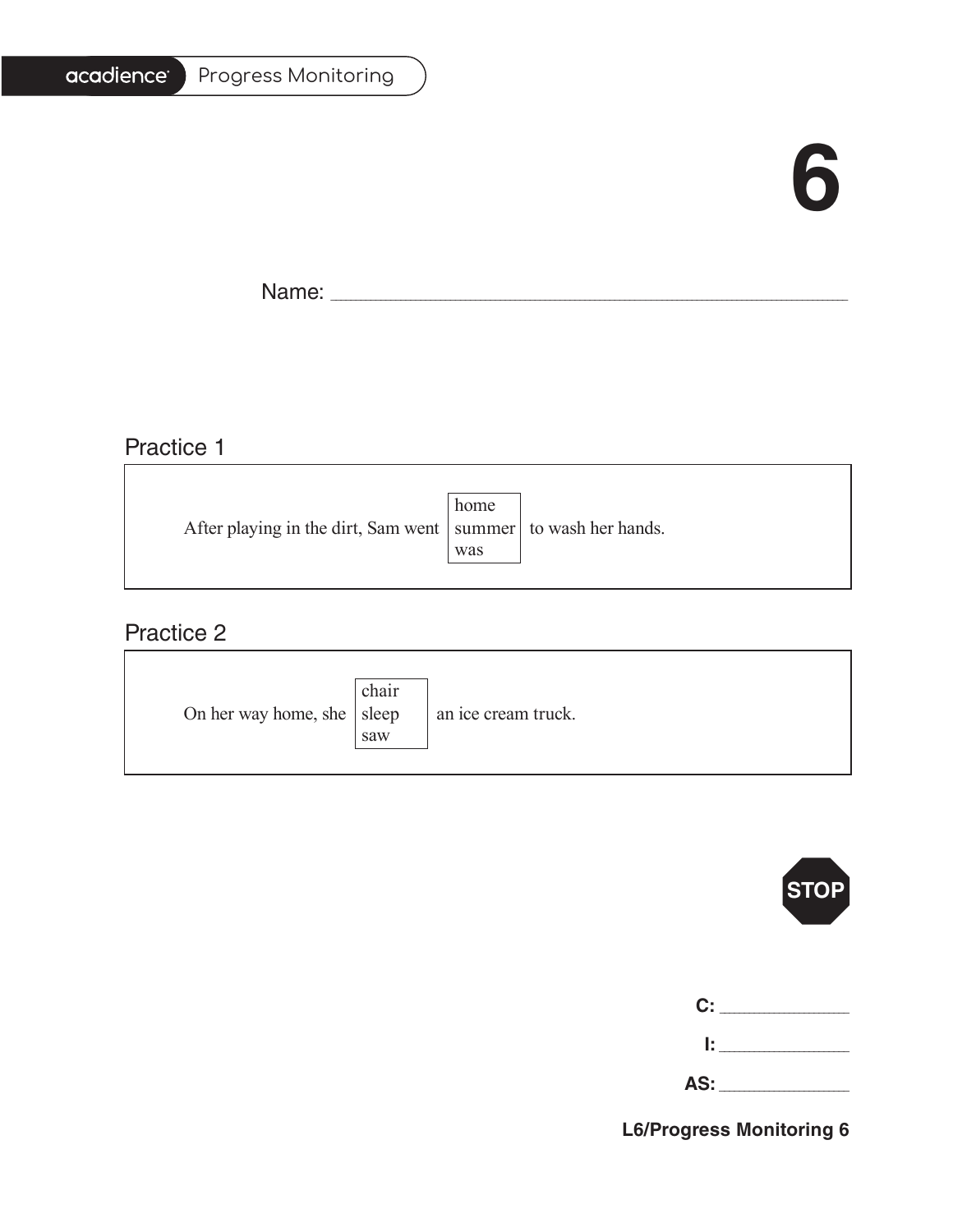#### Penguins at the Mall

One day in early February, Esteban's little sister Ana watched a movie about penguins in school.

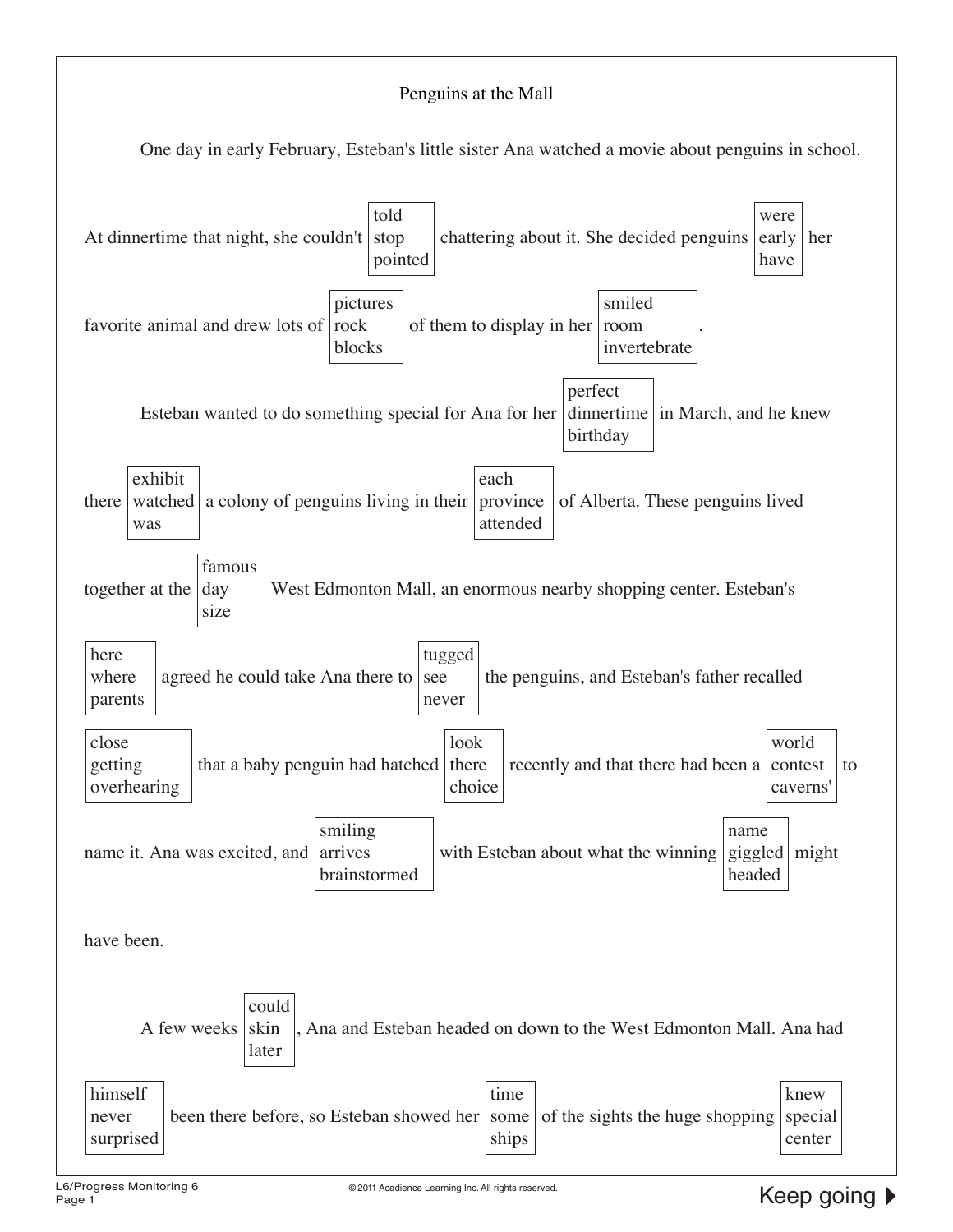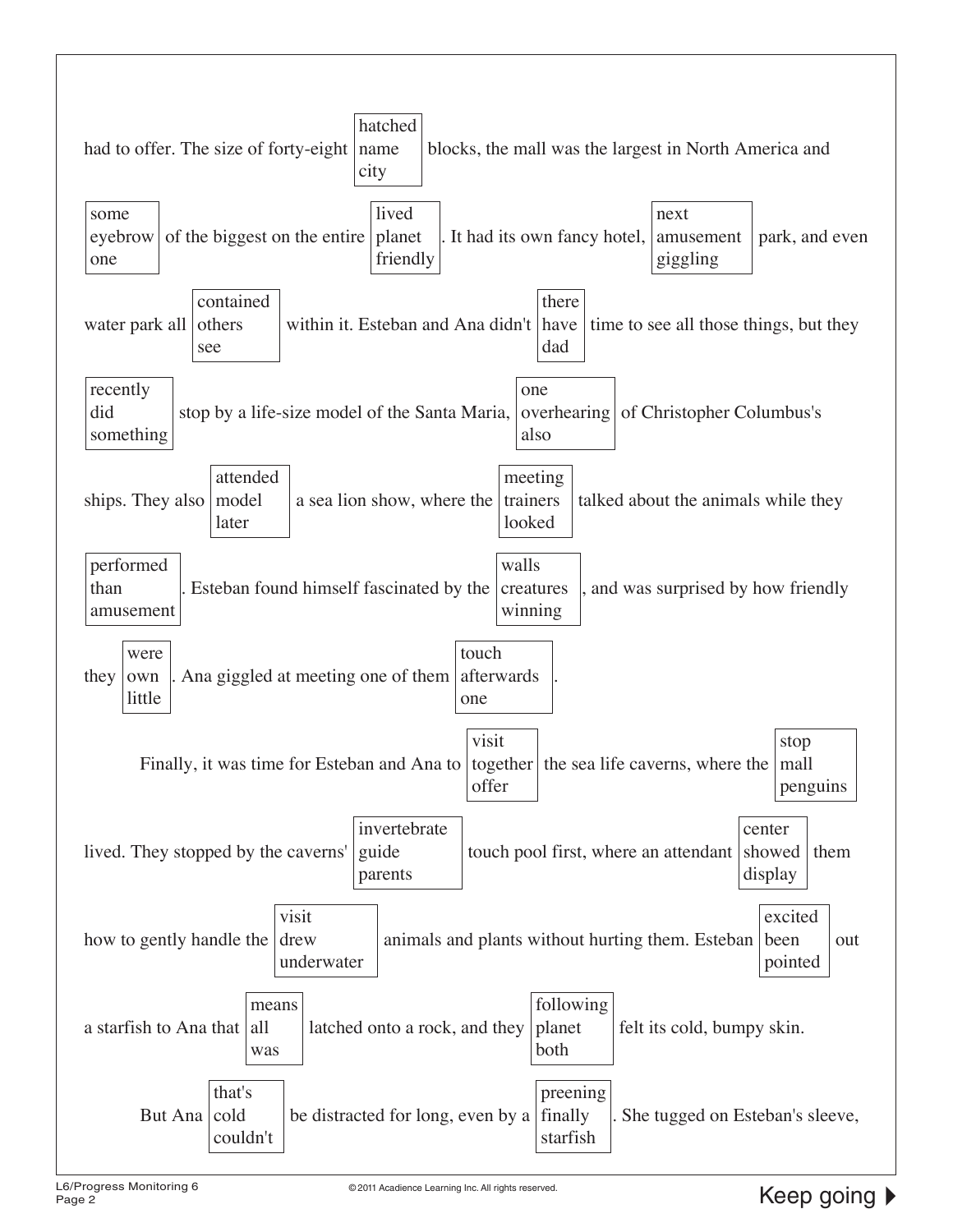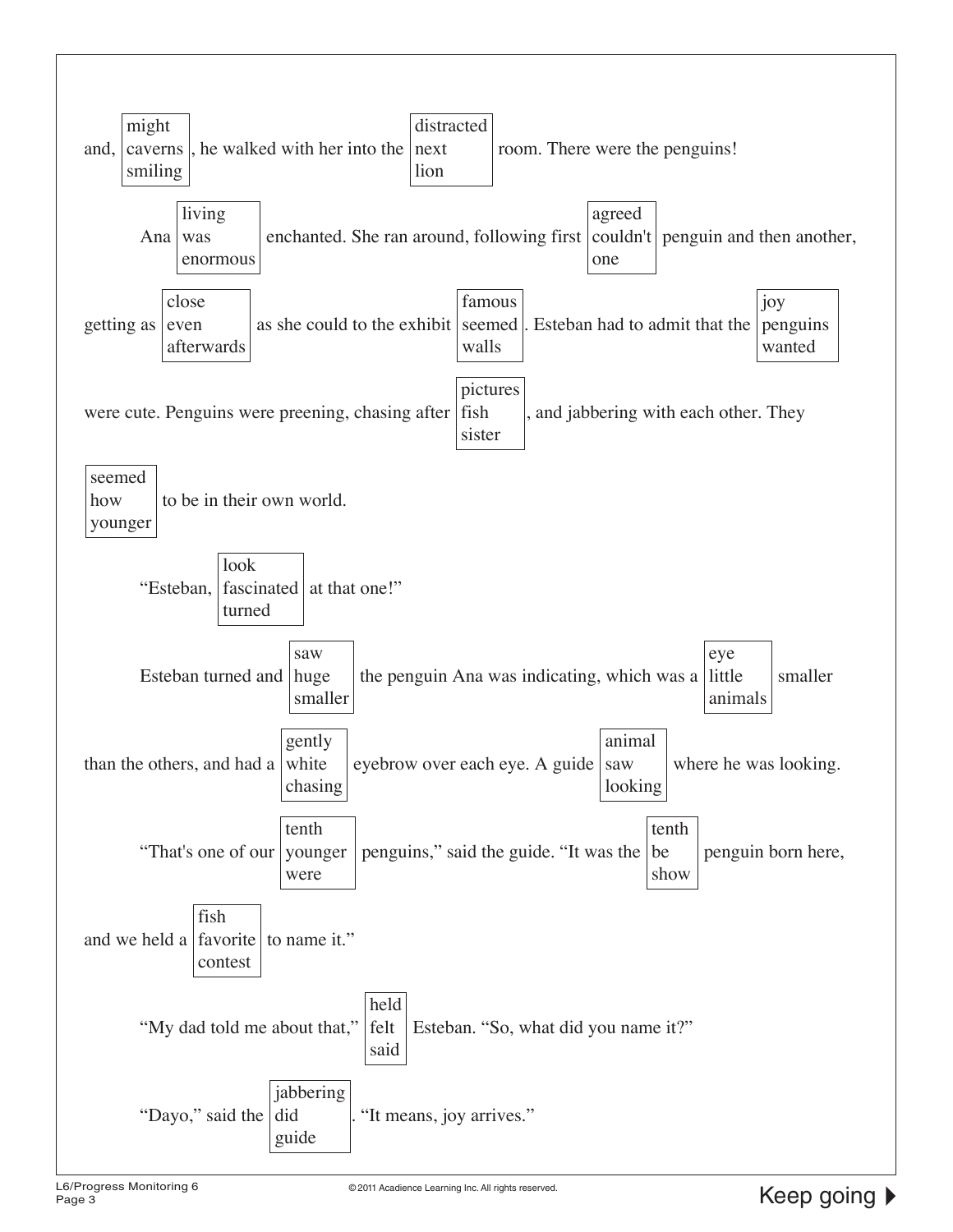|                                       | Esteban looked over at Ana, who was latched | penguins<br>cooing | and giggling at the penguin. He $ $ smiled | recalled<br>city | $\lfloor$ " |
|---------------------------------------|---------------------------------------------|--------------------|--------------------------------------------|------------------|-------------|
| think that was a perfect $\vert$ take | choice<br>$\vert$ , he said.<br>sleeve      |                    |                                            |                  |             |
|                                       |                                             |                    |                                            |                  |             |
|                                       |                                             |                    |                                            |                  |             |
|                                       |                                             |                    |                                            |                  |             |
|                                       |                                             |                    |                                            |                  |             |
|                                       |                                             |                    |                                            |                  |             |
|                                       |                                             |                    |                                            | STOP             |             |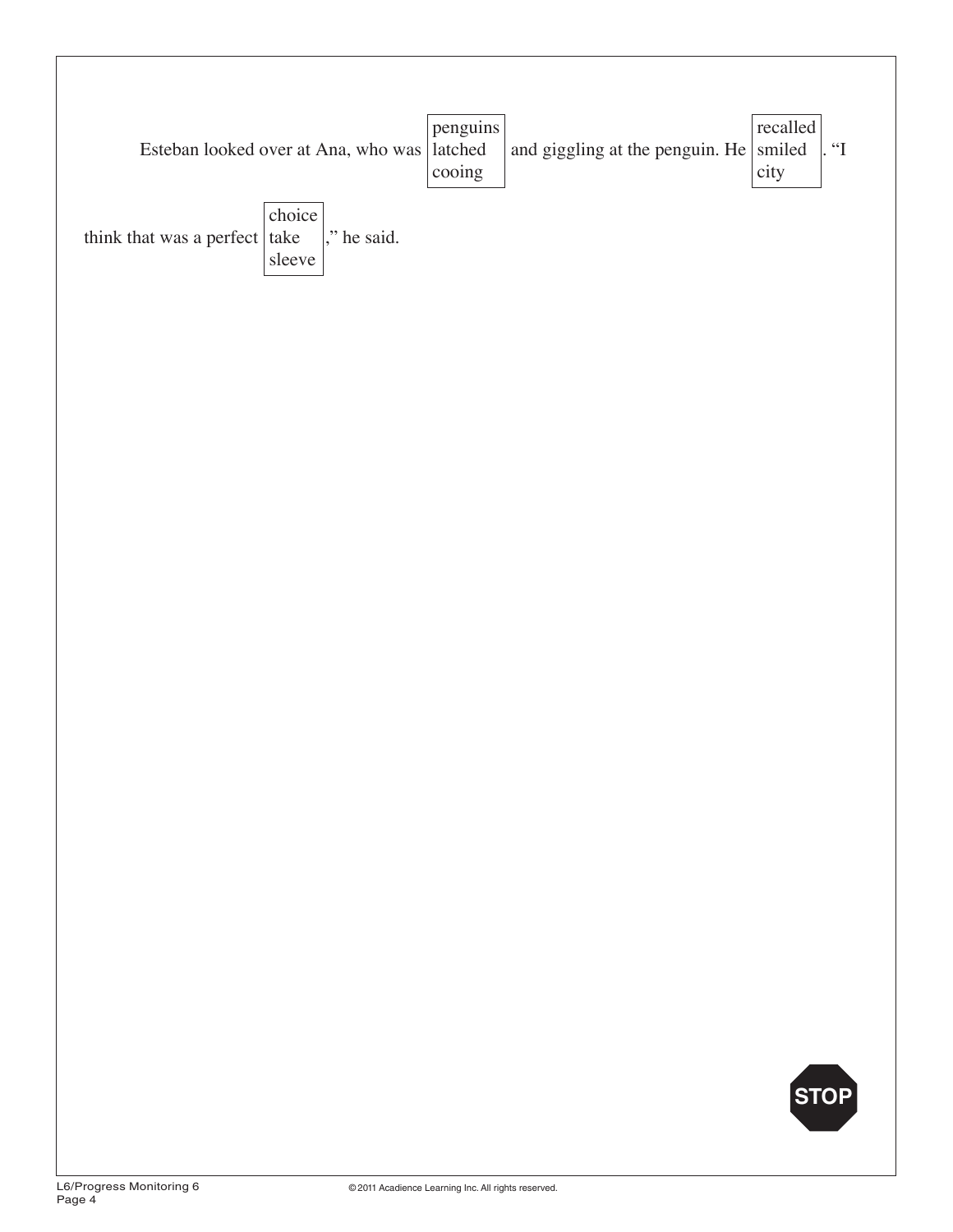#### Progress Monitoring

# **7**

Ē.

Name: \_\_\_\_\_\_\_\_\_\_\_\_\_\_\_\_\_\_\_\_\_\_\_\_\_\_\_\_\_\_\_\_\_\_\_\_\_\_\_\_\_\_\_\_\_\_\_\_\_\_\_\_\_\_\_\_\_\_\_\_\_\_\_\_\_\_\_\_\_\_\_\_\_\_\_\_\_\_\_\_\_\_\_\_\_\_\_\_\_\_\_\_\_\_\_\_\_\_\_\_\_\_\_

### Practice 1

|                                                                   | home |  |
|-------------------------------------------------------------------|------|--|
| After playing in the dirt, Sam went   summer   to wash her hands. |      |  |
|                                                                   | was  |  |
|                                                                   |      |  |

### Practice 2

| On her way home, she $ $ sleep | chair<br>saw | an ice cream truck. |
|--------------------------------|--------------|---------------------|
|--------------------------------|--------------|---------------------|



| C:   | the control of the con- |
|------|-------------------------|
| I: I |                         |

**AS:** \_\_\_\_\_\_\_\_\_\_\_\_\_\_\_\_\_\_\_\_\_\_\_\_\_\_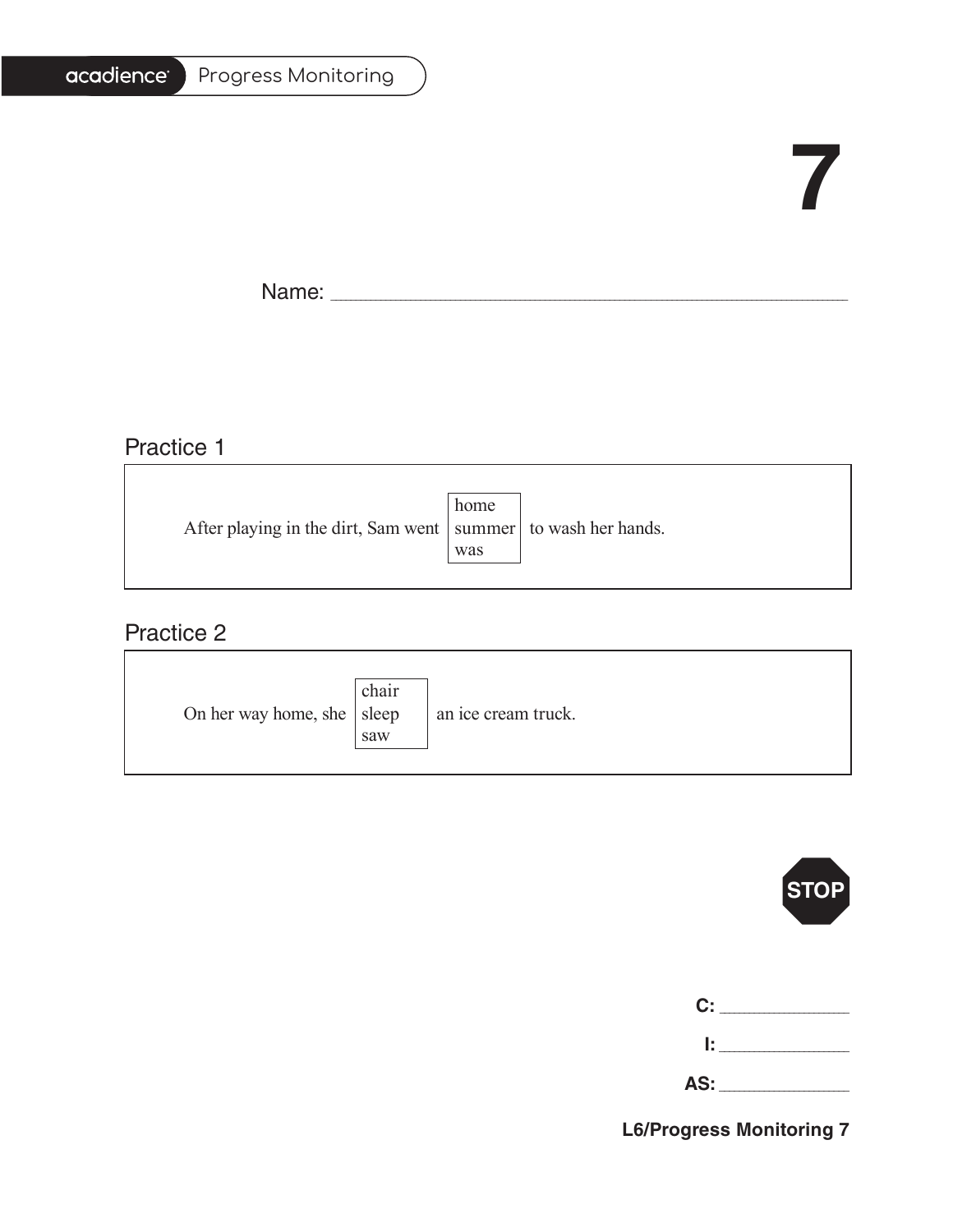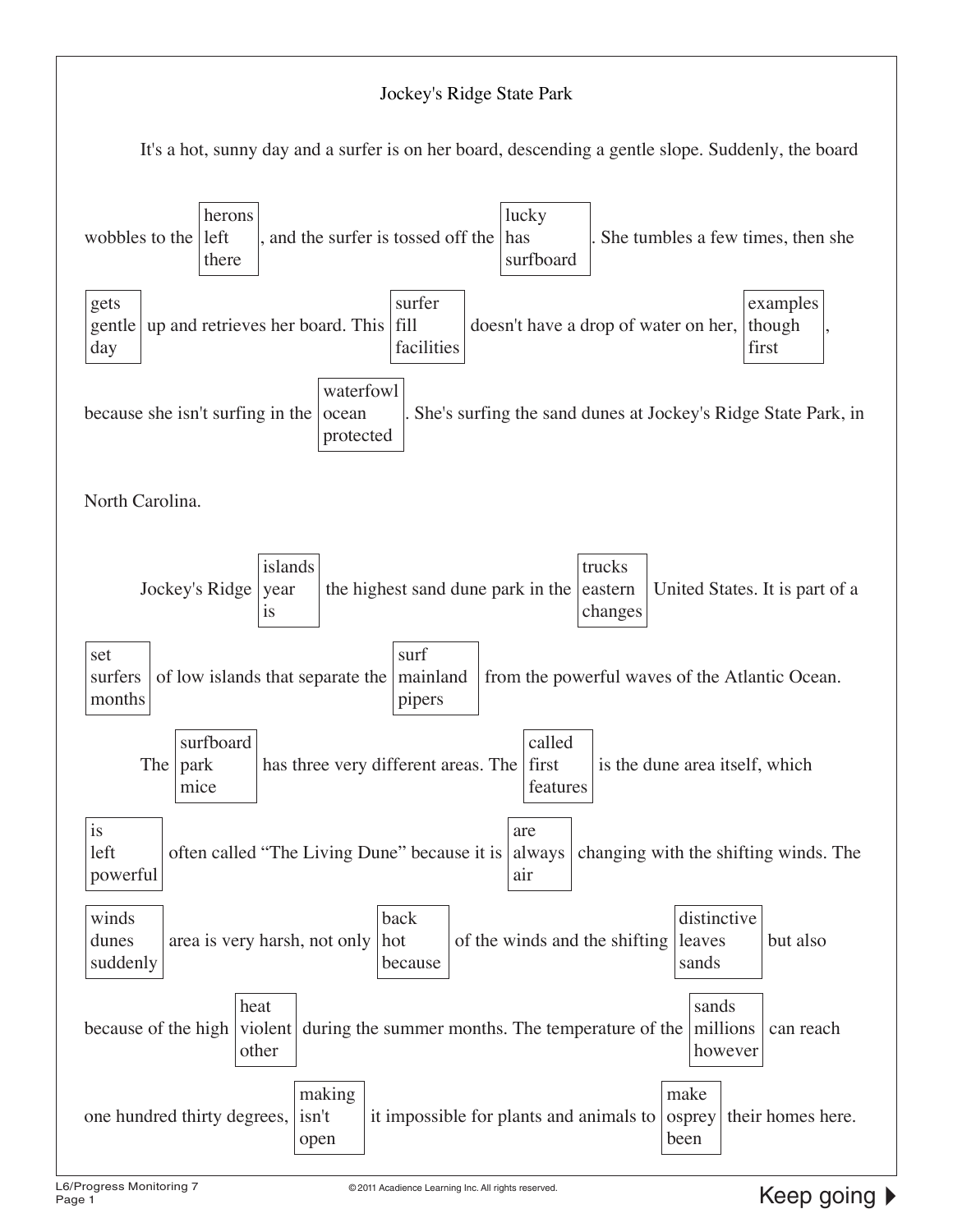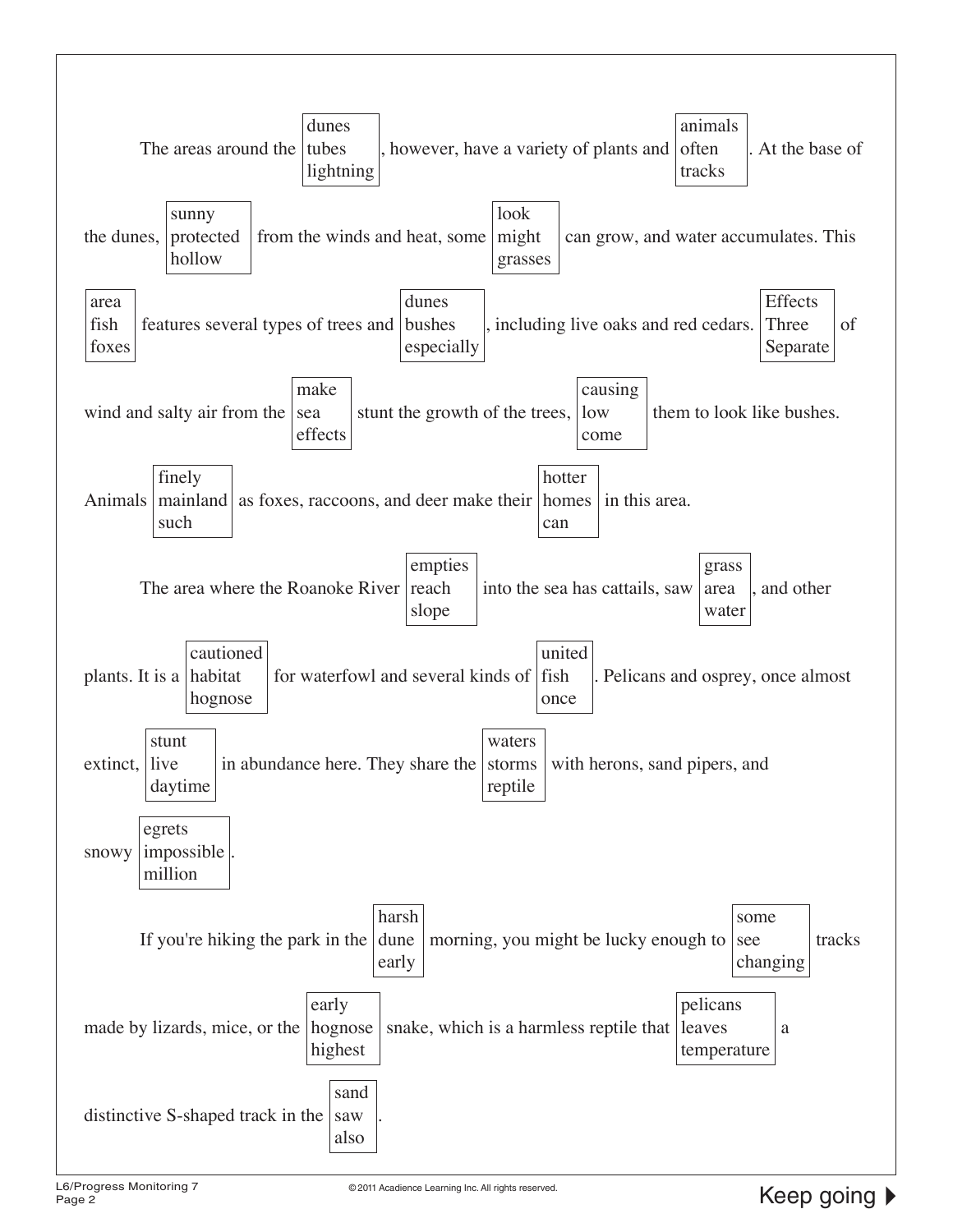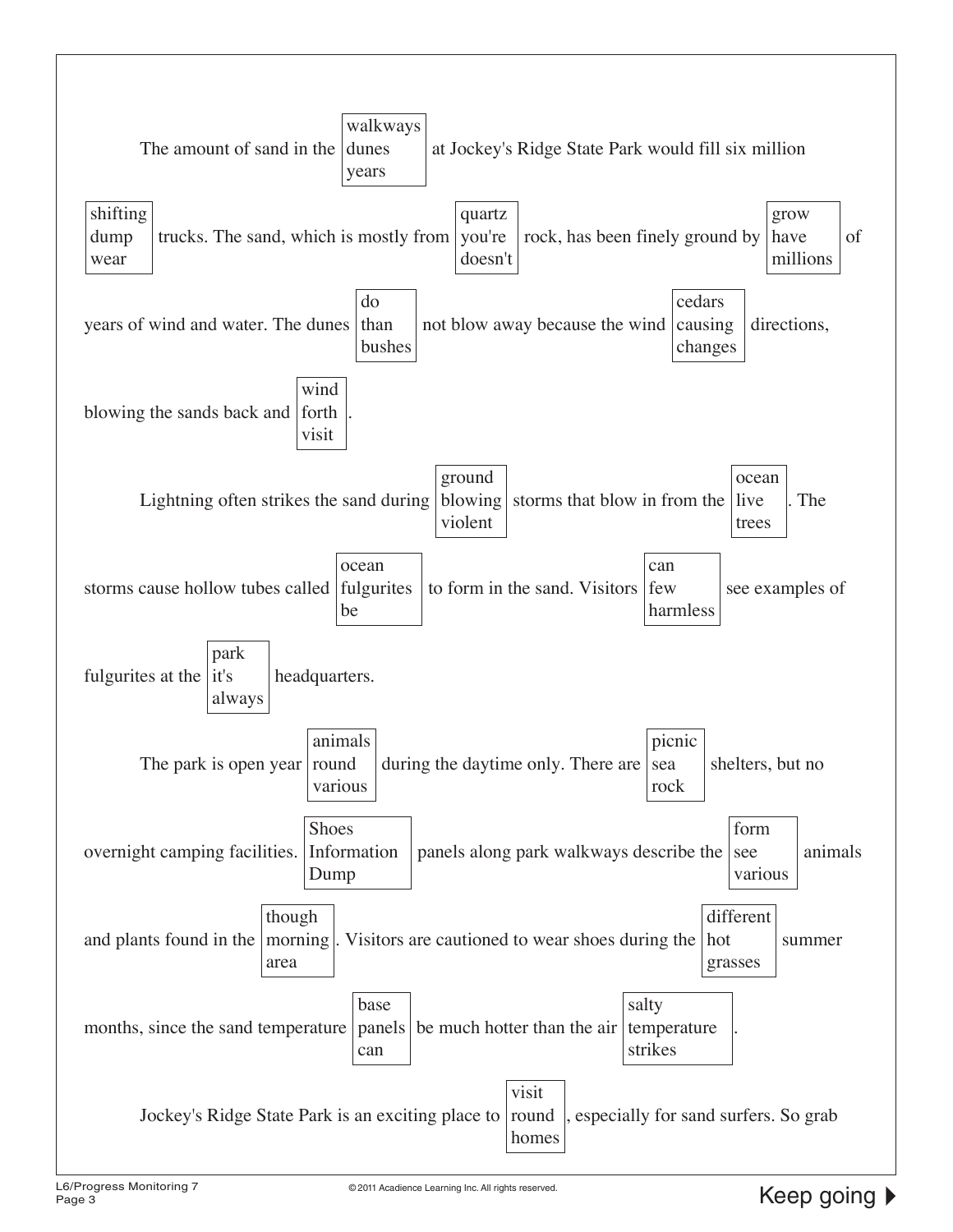| board<br>your camping<br>$\,$ hundred $\,$ | and come along. The surf is $\vert$ plants | always<br>$\frac{1}{2}$ descending | up at Jockey's Ridge. |      |
|--------------------------------------------|--------------------------------------------|------------------------------------|-----------------------|------|
|                                            |                                            |                                    |                       |      |
|                                            |                                            |                                    |                       |      |
|                                            |                                            |                                    |                       |      |
|                                            |                                            |                                    |                       |      |
|                                            |                                            |                                    |                       |      |
|                                            |                                            |                                    |                       |      |
|                                            |                                            |                                    |                       |      |
|                                            |                                            |                                    |                       | STOP |
|                                            |                                            |                                    |                       |      |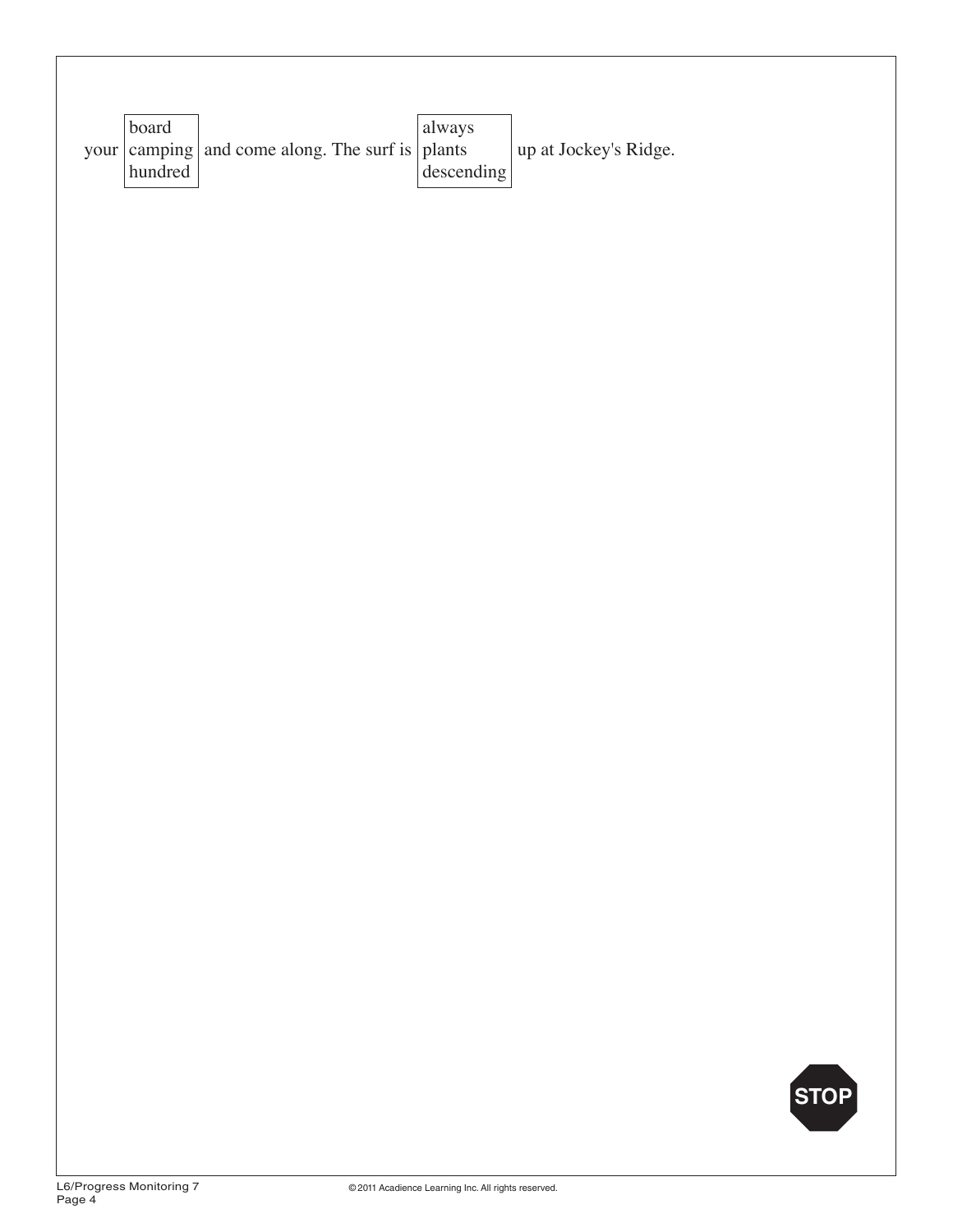# **8**

Ē.

Name: \_\_\_\_\_\_\_\_\_\_\_\_\_\_\_\_\_\_\_\_\_\_\_\_\_\_\_\_\_\_\_\_\_\_\_\_\_\_\_\_\_\_\_\_\_\_\_\_\_\_\_\_\_\_\_\_\_\_\_\_\_\_\_\_\_\_\_\_\_\_\_\_\_\_\_\_\_\_\_\_\_\_\_\_\_\_\_\_\_\_\_\_\_\_\_\_\_\_\_\_\_\_\_

<u> 1989 - Johann Barbara, martxa alemaniar arg</u>

### Practice 1

|                                                                   | home |  |
|-------------------------------------------------------------------|------|--|
| After playing in the dirt, Sam went   summer   to wash her hands. |      |  |
|                                                                   | was  |  |
|                                                                   |      |  |

# Practice 2

| On her way home, she $ $ sleep | chair<br>saw | an ice cream truck. |
|--------------------------------|--------------|---------------------|
|--------------------------------|--------------|---------------------|



|     | C: _______ |
|-----|------------|
| Ŀ.  |            |
| AS: |            |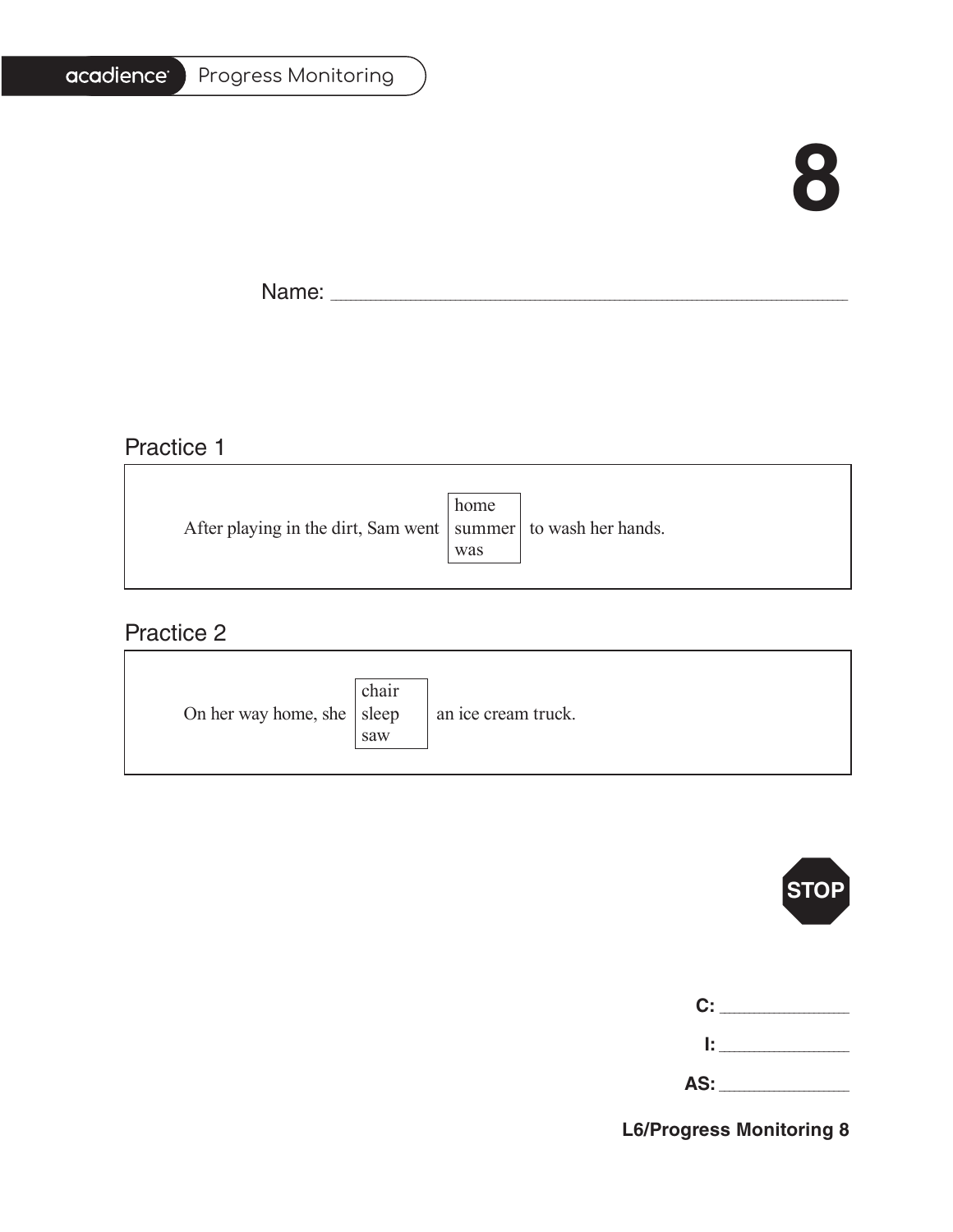#### Stargazer

When we look up into the starry sky, we can see countless specks of light. Some of those specks

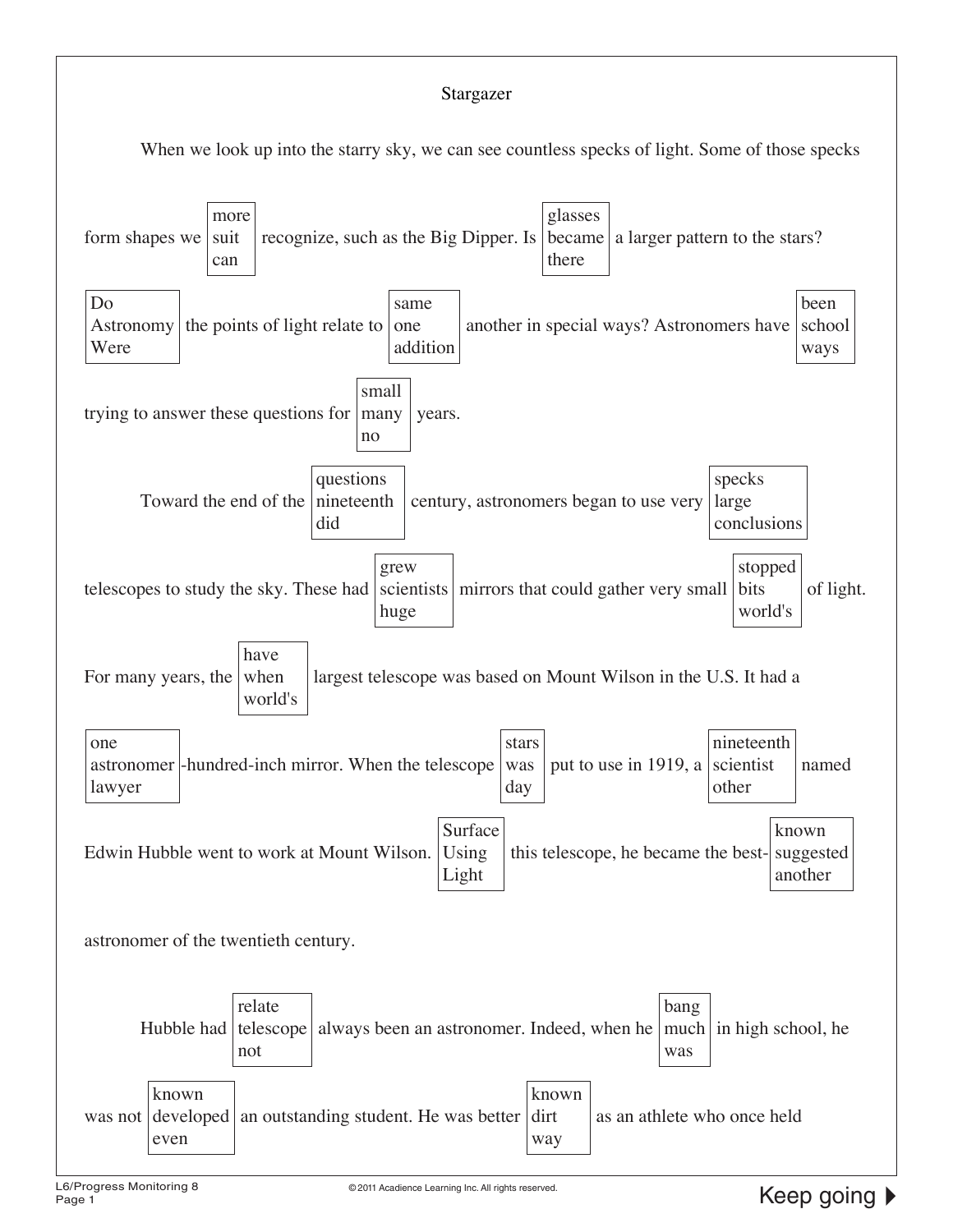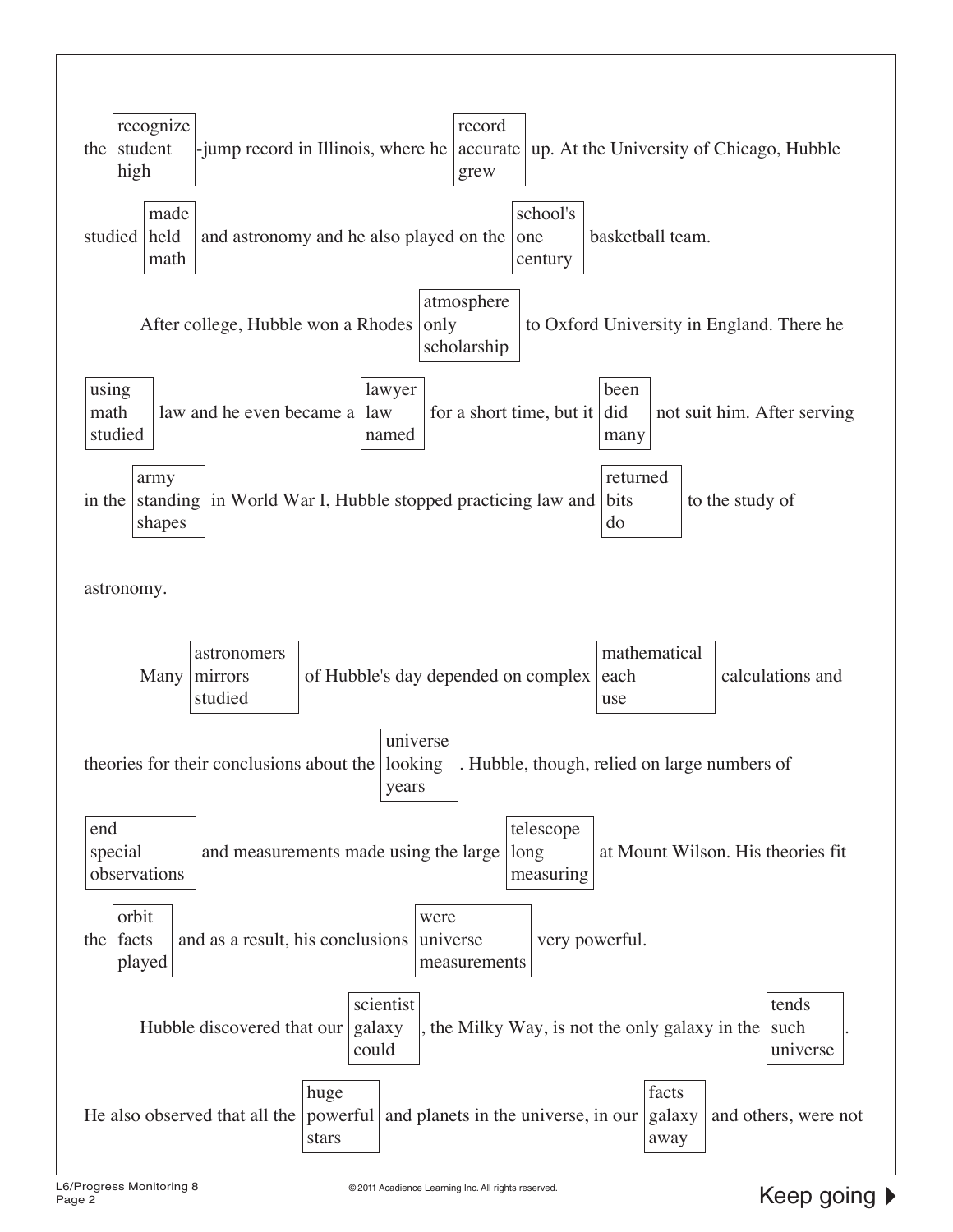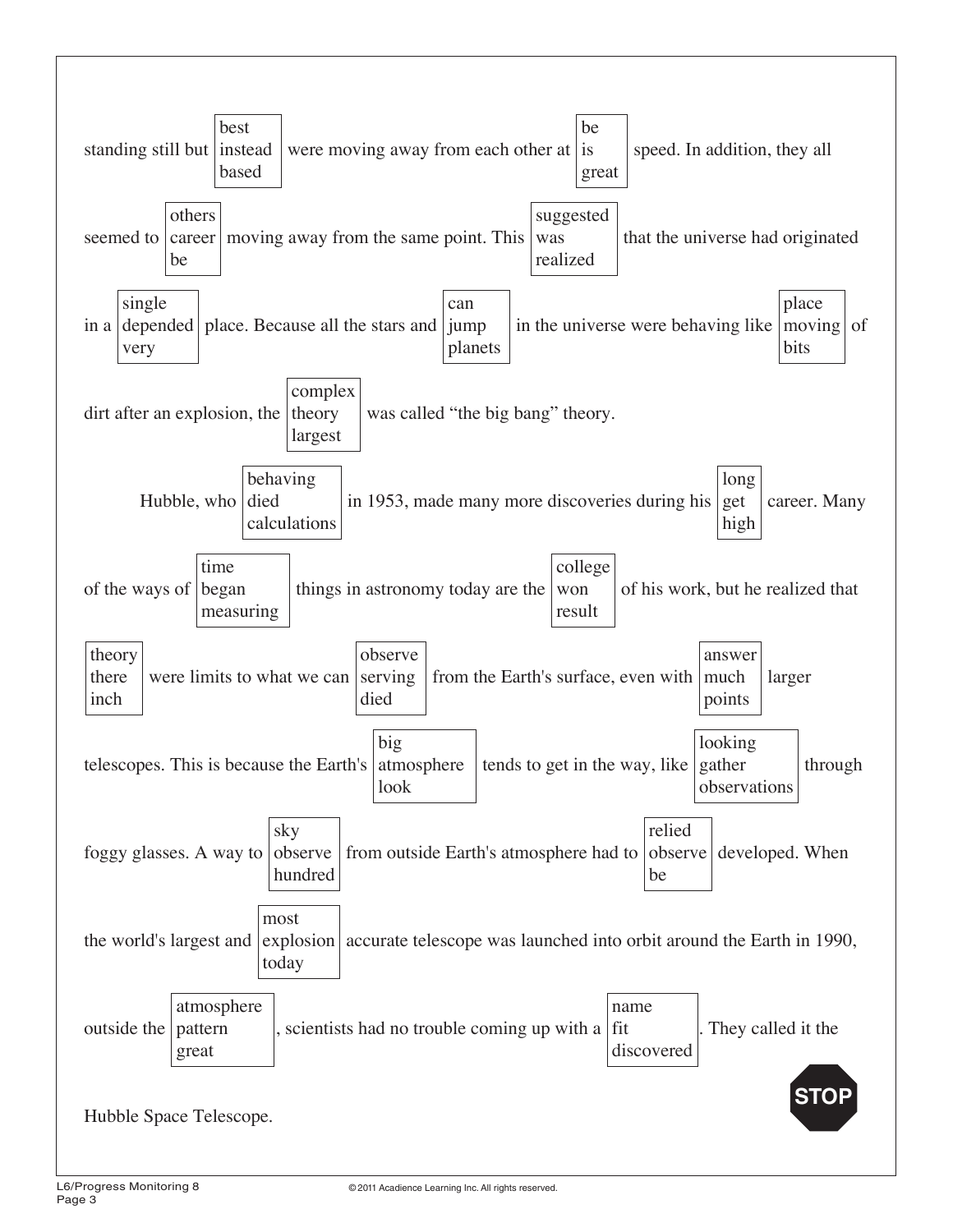# **9**

T.

Name: \_\_\_\_\_\_\_\_\_\_\_\_\_\_\_\_\_\_\_\_\_\_\_\_\_\_\_\_\_\_\_\_\_\_\_\_\_\_\_\_\_\_\_\_\_\_\_\_\_\_\_\_\_\_\_\_\_\_\_\_\_\_\_\_\_\_\_\_\_\_\_\_\_\_\_\_\_\_\_\_\_\_\_\_\_\_\_\_\_\_\_\_\_\_\_\_\_\_\_\_\_\_\_

## Practice 1

|                                                                   | home |  |
|-------------------------------------------------------------------|------|--|
| After playing in the dirt, Sam went   summer   to wash her hands. |      |  |
|                                                                   | was  |  |
|                                                                   |      |  |

<u> 1989 - Johann Barn, mars an t-Amerikaansk politiker (</u>

### Practice 2

| On her way home, she $ $ sleep | chair<br>saw | an ice cream truck. |
|--------------------------------|--------------|---------------------|
|--------------------------------|--------------|---------------------|



| C: |  |
|----|--|
| I. |  |

| -<br>$\overline{\phantom{a}}$ |  |
|-------------------------------|--|
|                               |  |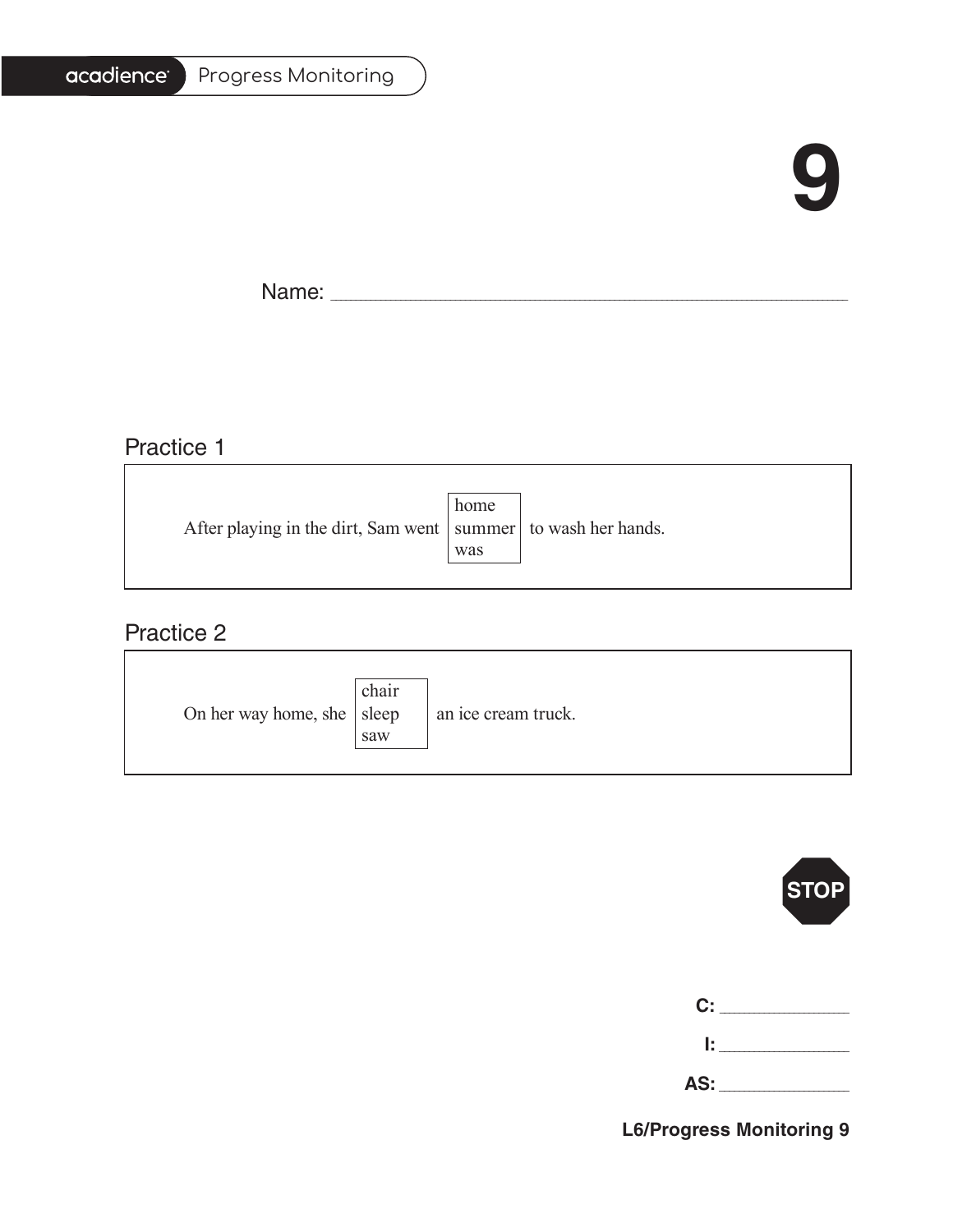#### Born to Win

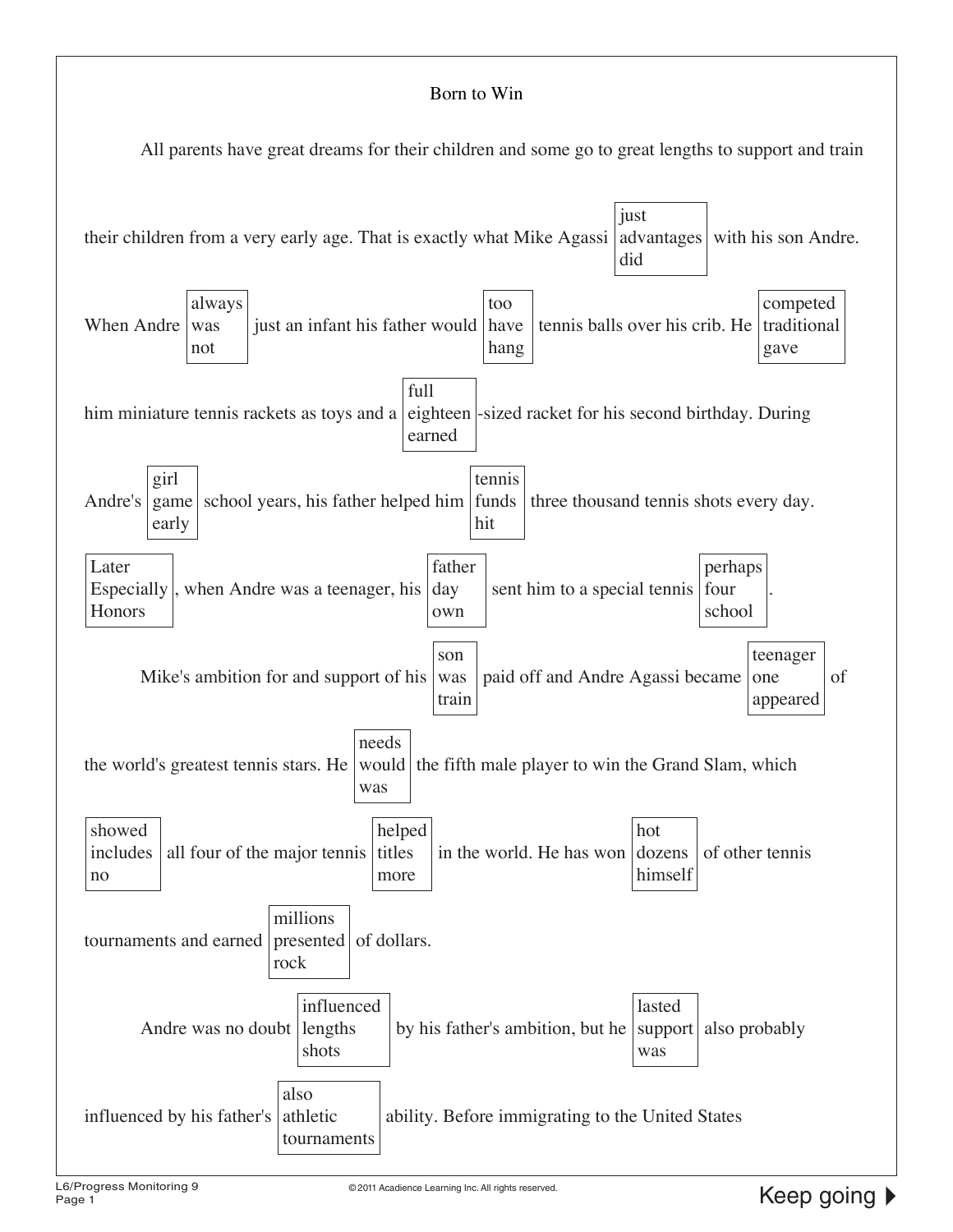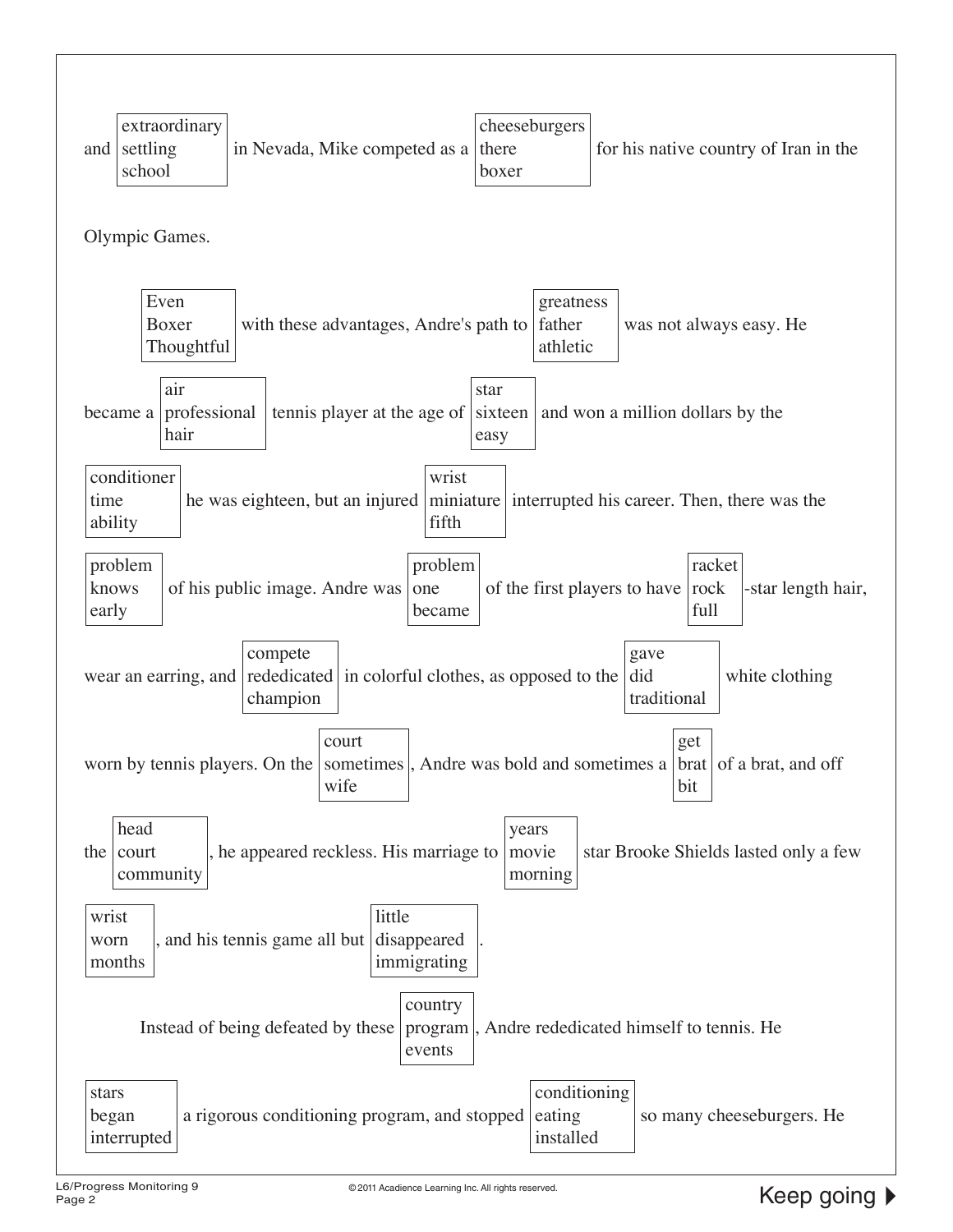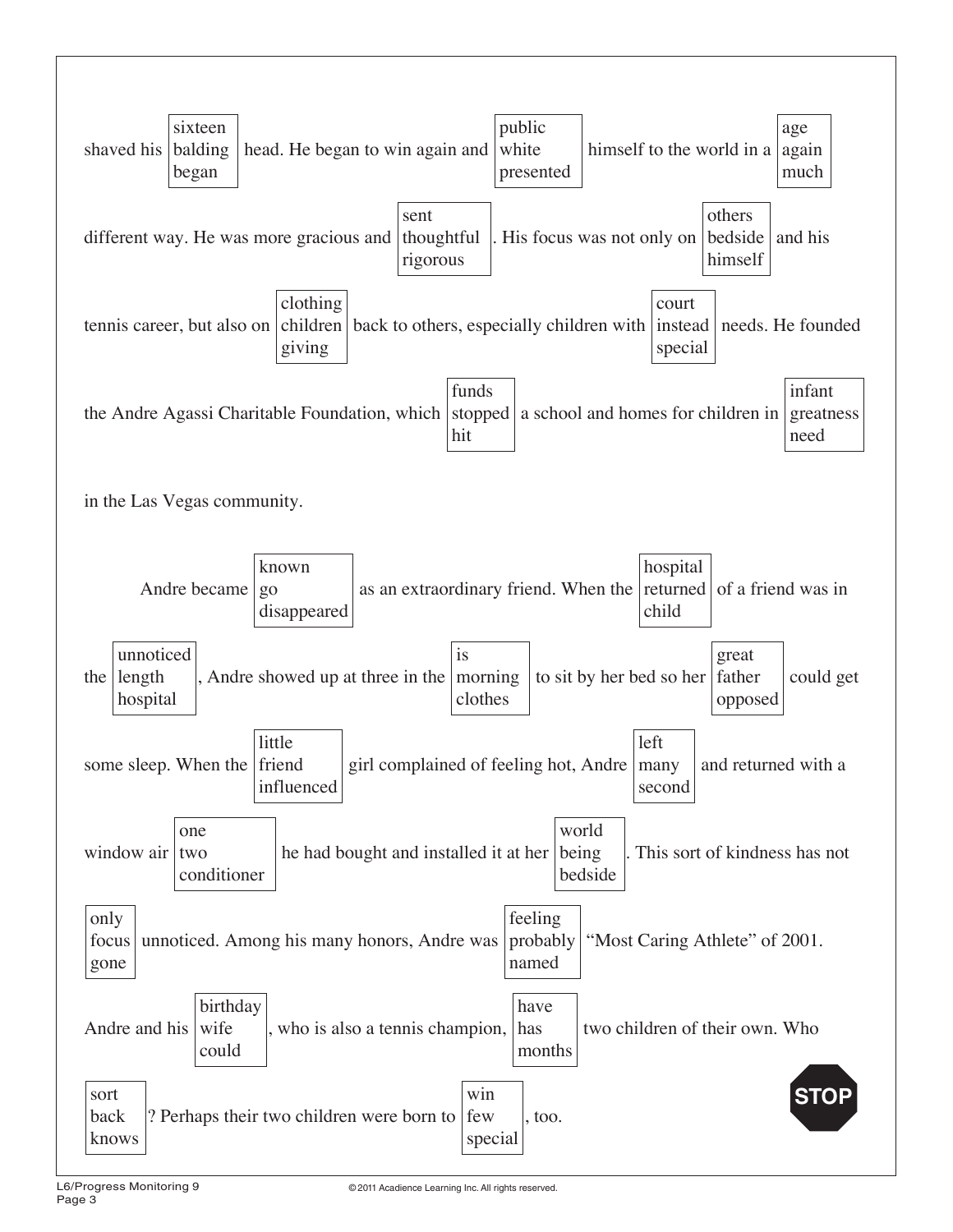#### Progress Monitoring

# **10**

T.

Name: \_\_\_\_\_\_\_\_\_\_\_\_\_\_\_\_\_\_\_\_\_\_\_\_\_\_\_\_\_\_\_\_\_\_\_\_\_\_\_\_\_\_\_\_\_\_\_\_\_\_\_\_\_\_\_\_\_\_\_\_\_\_\_\_\_\_\_\_\_\_\_\_\_\_\_\_\_\_\_\_\_\_\_\_\_\_\_\_\_\_\_\_\_\_\_\_\_\_\_\_\_\_\_

## Practice 1

|                                                                   | home |  |
|-------------------------------------------------------------------|------|--|
| After playing in the dirt, Sam went   summer   to wash her hands. |      |  |
|                                                                   | was  |  |
|                                                                   |      |  |

<u> 1989 - Johann Stoff, deutscher Stoffen und der Stoffen und der Stoffen und der Stoffen und der Stoffen und der</u>

### Practice 2

| On her way home, she $ $ sleep | chair<br>saw | an ice cream truck. |
|--------------------------------|--------------|---------------------|
|--------------------------------|--------------|---------------------|



| C: C |  |
|------|--|
| Ŀ    |  |

| z.<br><i>.</i> |  |
|----------------|--|
|                |  |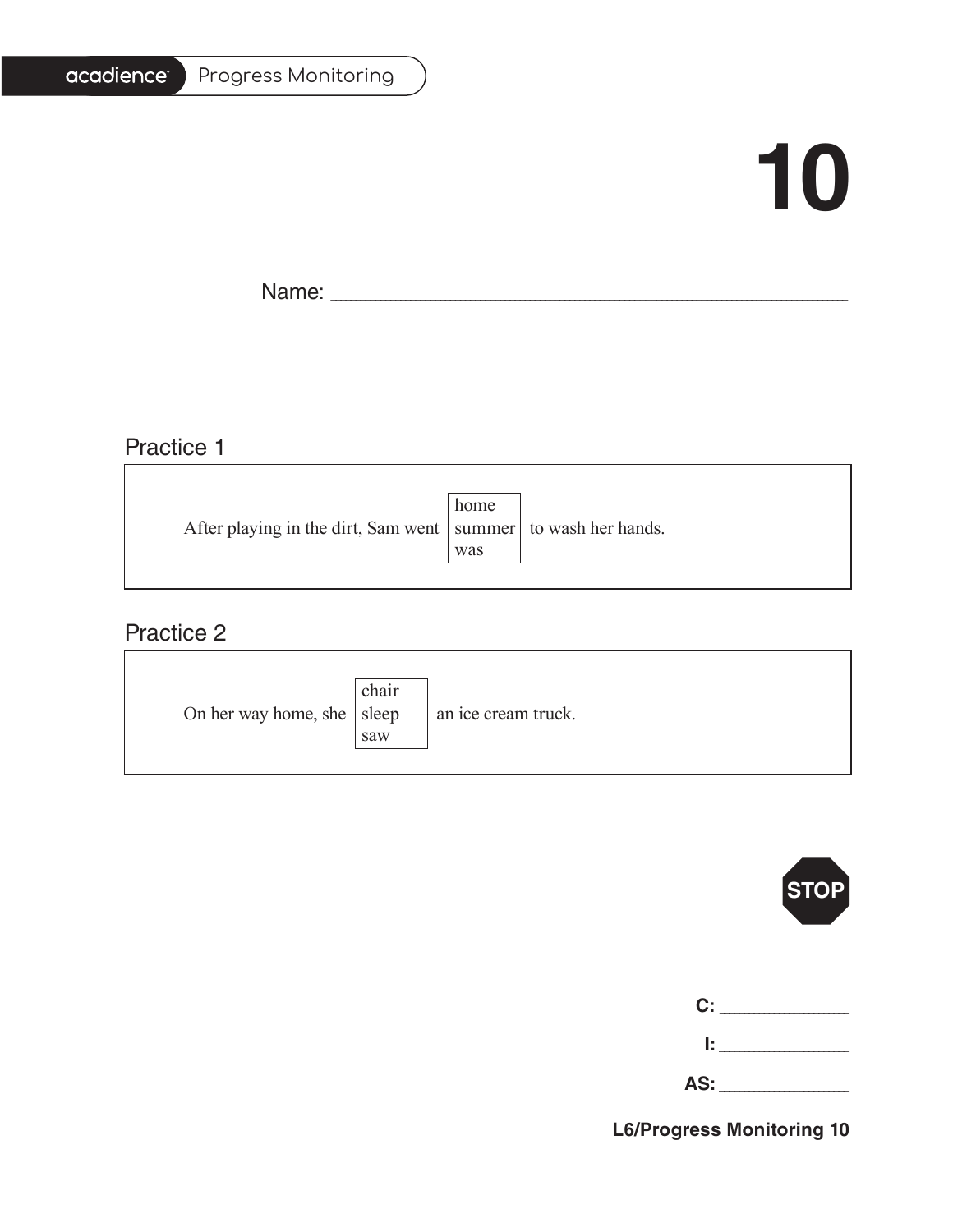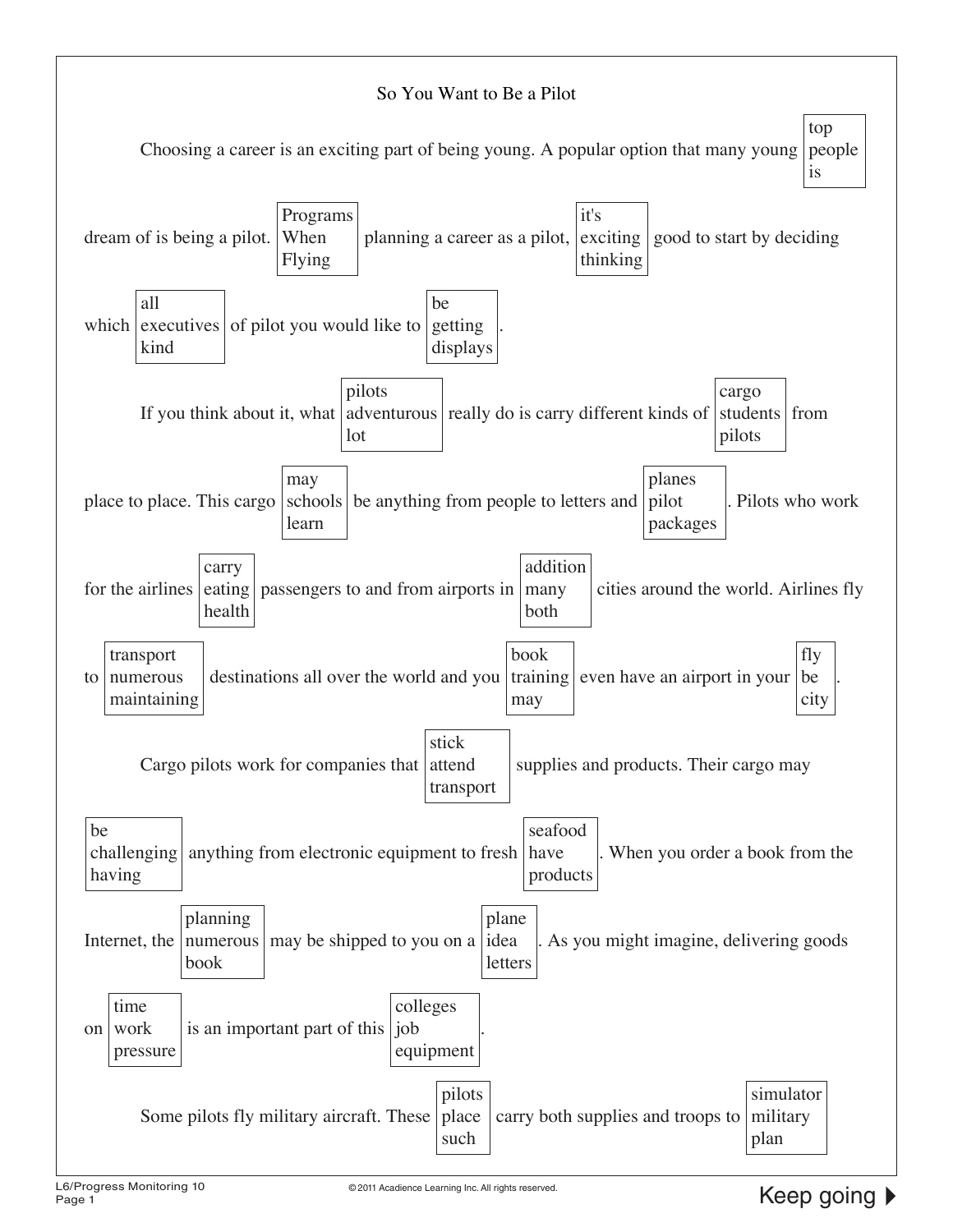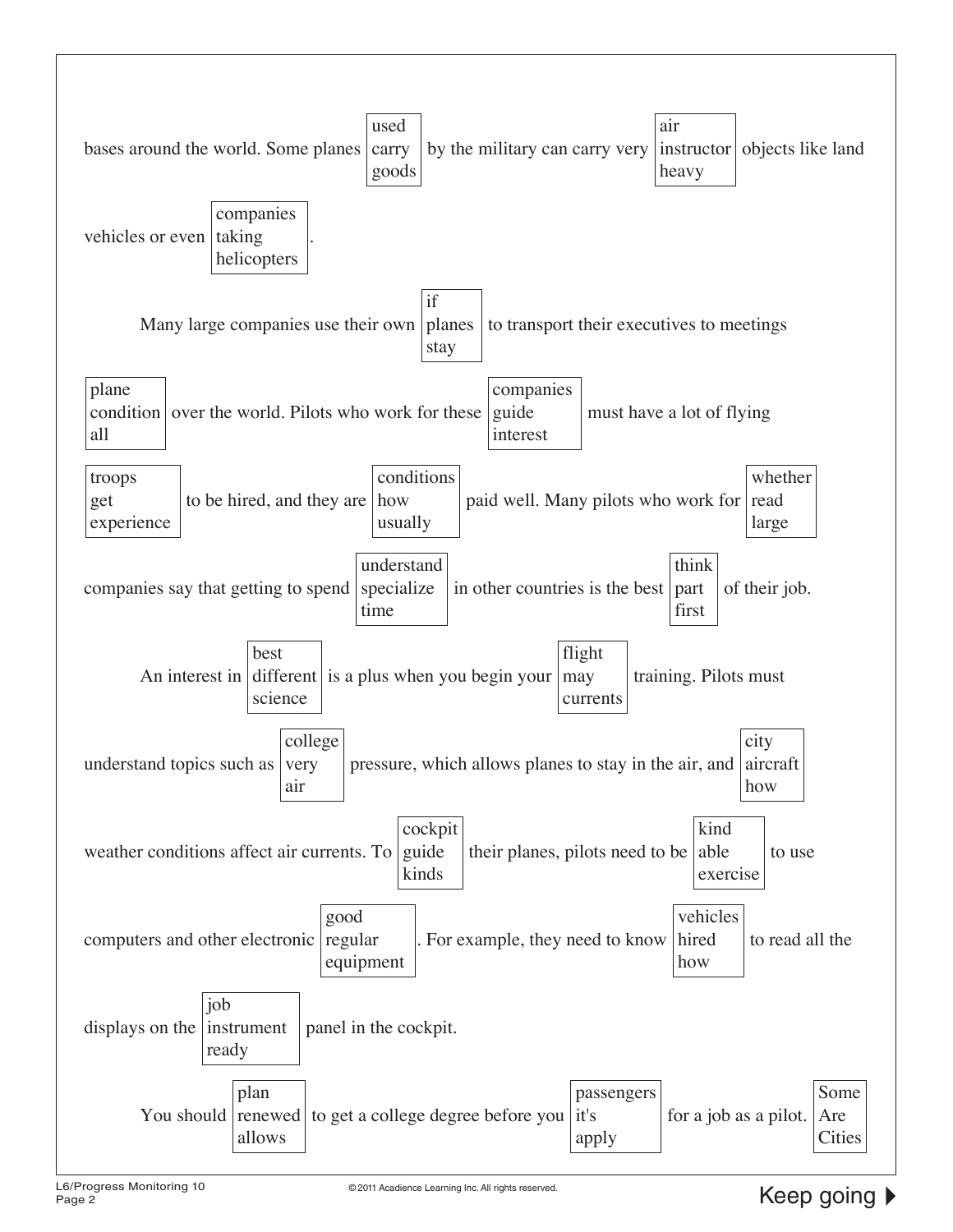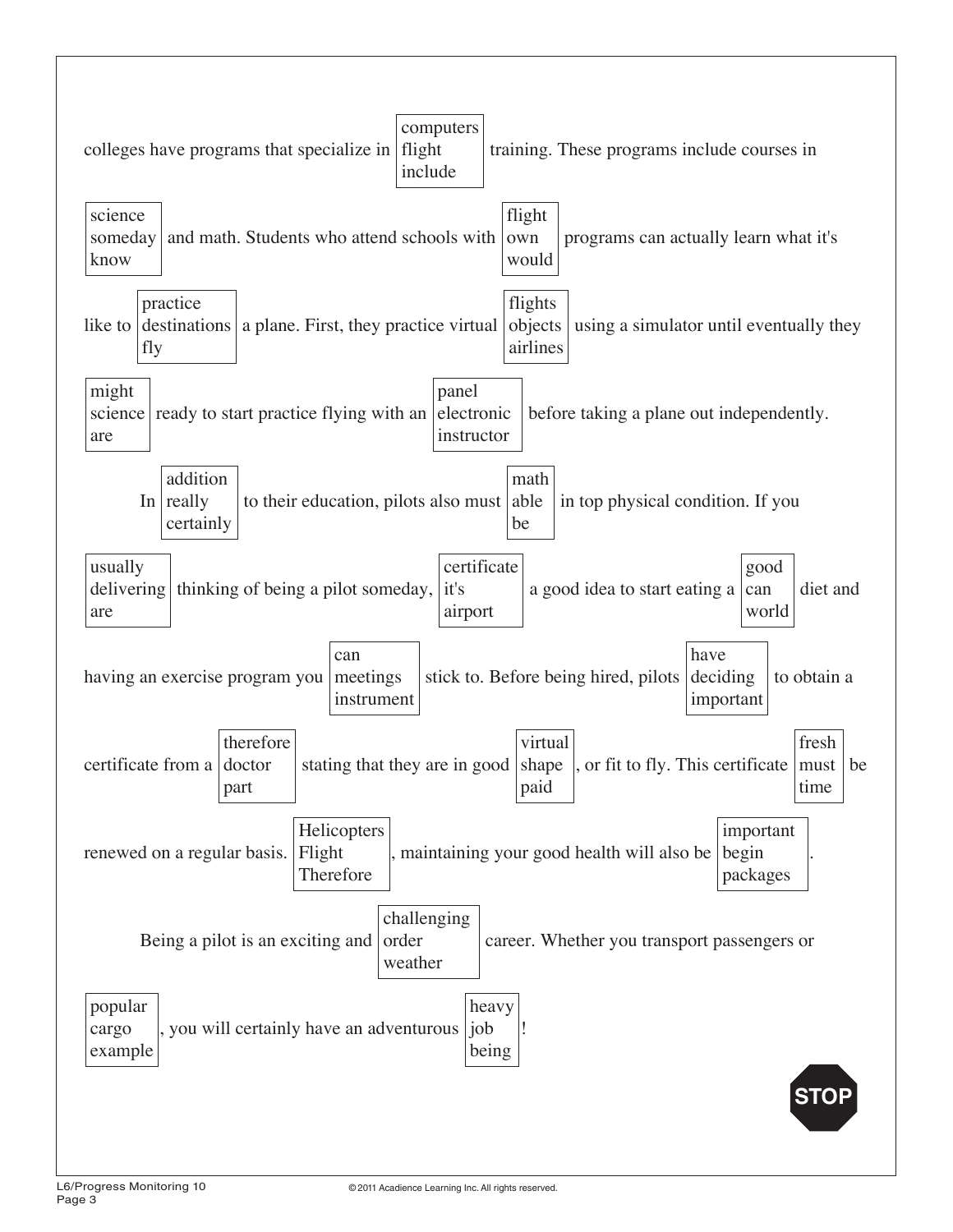#### Progress Monitoring

# **11**

Ē.

Name: \_\_\_\_\_\_\_\_\_\_\_\_\_\_\_\_\_\_\_\_\_\_\_\_\_\_\_\_\_\_\_\_\_\_\_\_\_\_\_\_\_\_\_\_\_\_\_\_\_\_\_\_\_\_\_\_\_\_\_\_\_\_\_\_\_\_\_\_\_\_\_\_\_\_\_\_\_\_\_\_\_\_\_\_\_\_\_\_\_\_\_\_\_\_\_\_\_\_\_\_\_\_\_

# Practice 1

|                                                                   | home |  |
|-------------------------------------------------------------------|------|--|
| After playing in the dirt, Sam went   summer   to wash her hands. |      |  |
|                                                                   | was  |  |
|                                                                   |      |  |

<u> 1989 - Johann Barbara, martxa alemaniar amerikan basar da a</u>

### Practice 2

| On her way home, she $ $ sleep | chair<br>saw | an ice cream truck. |
|--------------------------------|--------------|---------------------|
|--------------------------------|--------------|---------------------|



| C:  |  |
|-----|--|
| Ŀ.  |  |
| AS: |  |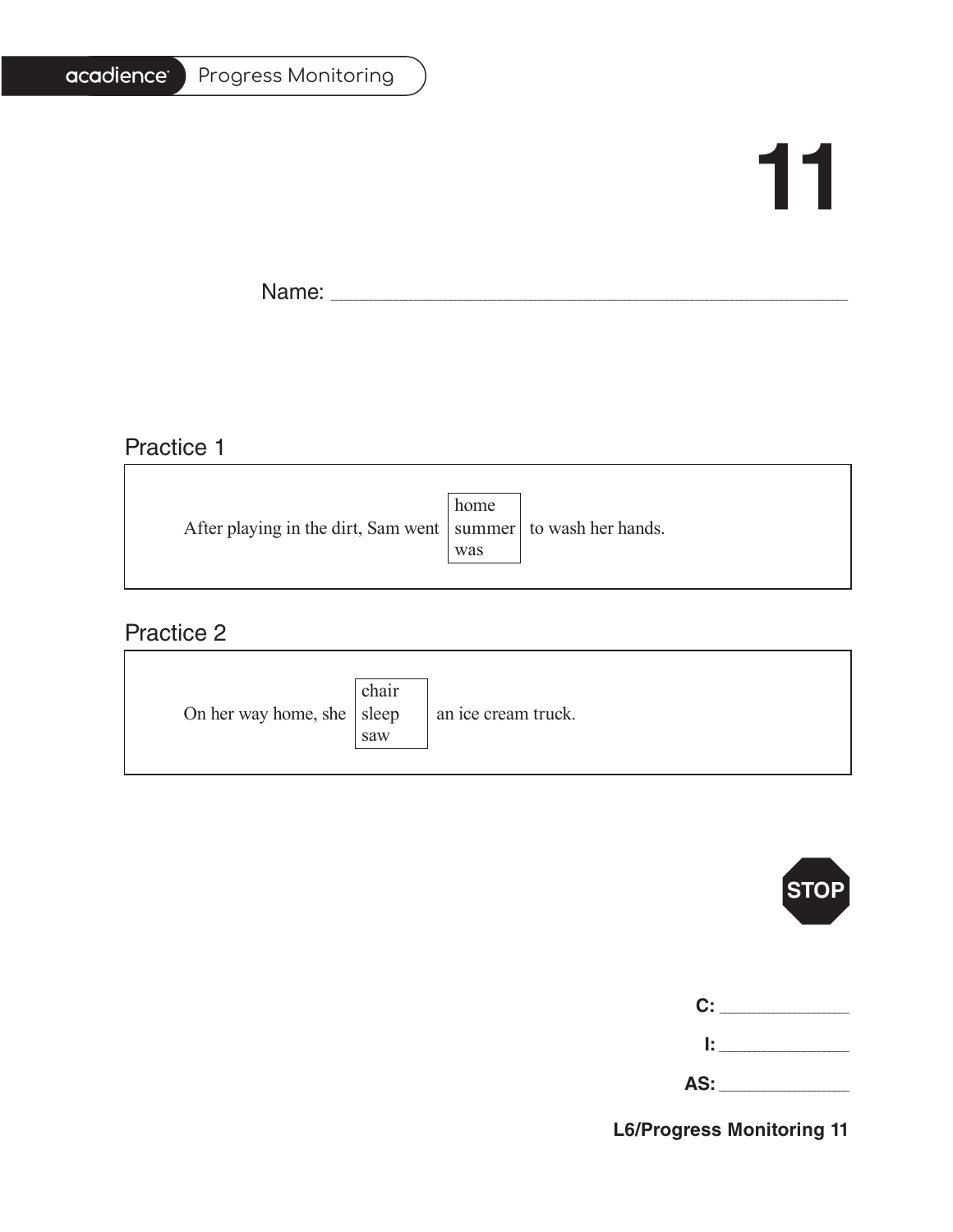#### A Famous Architect When he was a young boy, Frank Lincoln Wright wanted to be an architect. He had pictures of famous buildings hung flowing himself all over the walls of his recognized forms room When he was a child, his grew school mother gave him glue, paper, and cardboard and encouraged way space him to explore shapes and forms. She also sheltering great gave him blocks to help him become home learn about three-dimensional space. He later stairs changed tired his middle name to Lloyd, in fifteen honor created of his mother, the person responsible for his early firm soon interests. When he was fifteen, before he big even finished high school, Wright entered a glue came university career to begin his formal studies. Later he southwest moved formal to Chicago, where he worked as a architecture second draftsman in several architectural firms. He soon all became appear the chief assistant to the most lectures famous encouraged architect of the day, Louis Sullivan. Wright learned moved if a great deal about architecture from also working worked with Sullivan. Sullivan believed that the architecture earthquake sturdy of America should be based on American studies needs open and ideas instead of European traditions. After a | central | years, Wright set up his own | firm few begin differed promoter , and later practiced from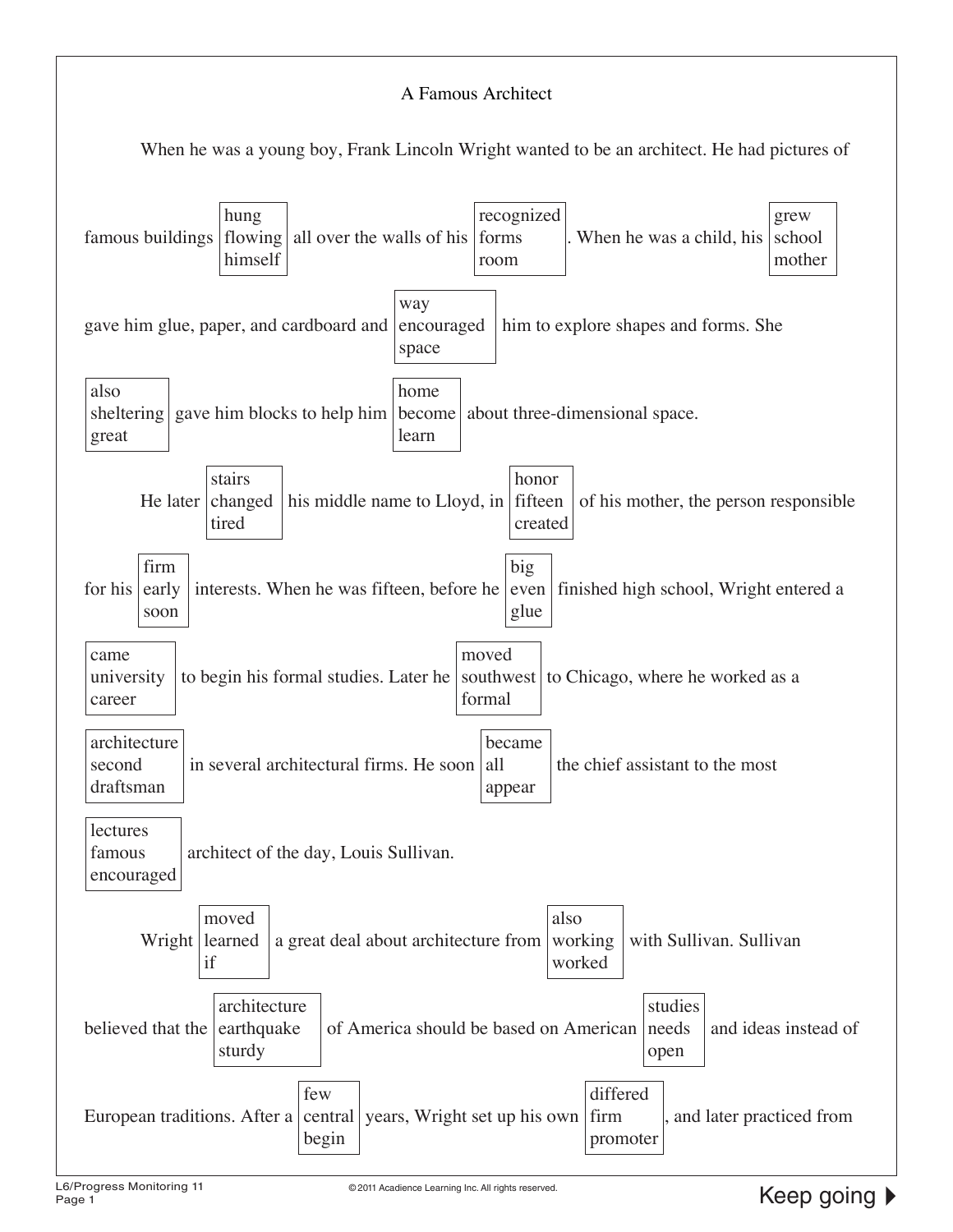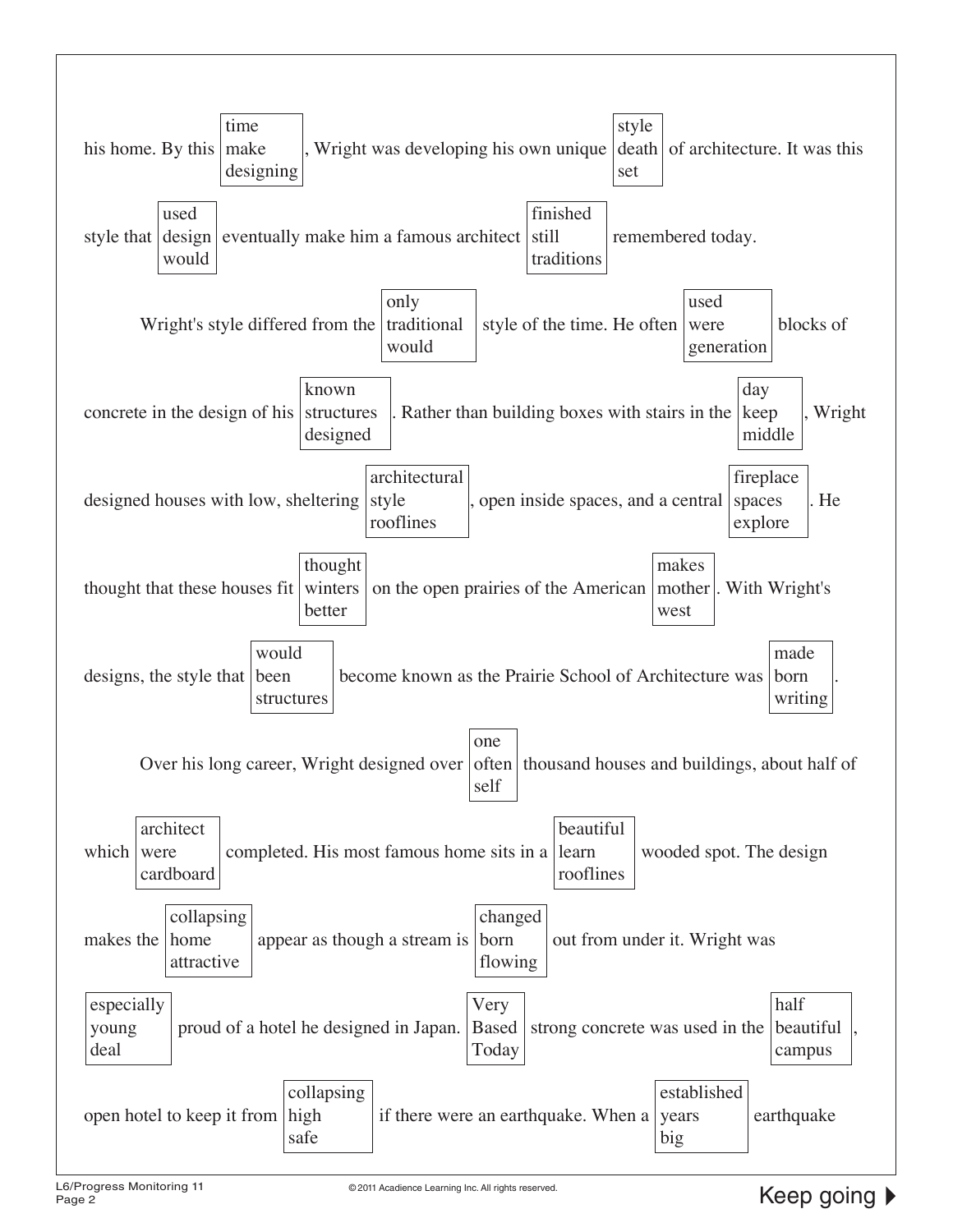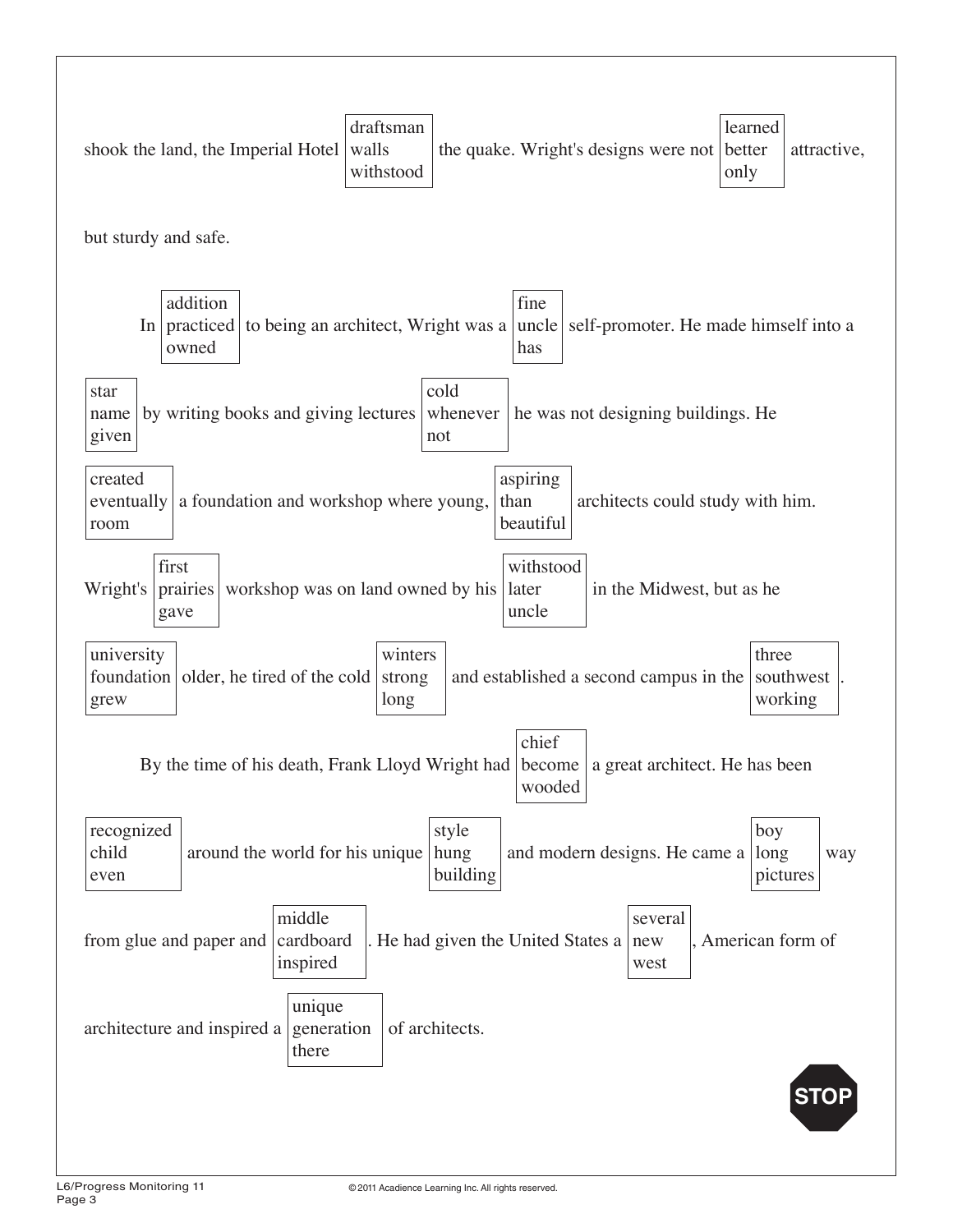#### Progress Monitoring

# **12**

T.

Name: \_\_\_\_\_\_\_\_\_\_\_\_\_\_\_\_\_\_\_\_\_\_\_\_\_\_\_\_\_\_\_\_\_\_\_\_\_\_\_\_\_\_\_\_\_\_\_\_\_\_\_\_\_\_\_\_\_\_\_\_\_\_\_\_\_\_\_\_\_\_\_\_\_\_\_\_\_\_\_\_\_\_\_\_\_\_\_\_\_\_\_\_\_\_\_\_\_\_\_\_\_\_\_

## Practice 1

|                                                                   | home |  |
|-------------------------------------------------------------------|------|--|
| After playing in the dirt, Sam went   summer   to wash her hands. |      |  |
|                                                                   | was  |  |
|                                                                   |      |  |

<u> 1989 - Johann Barbara, martxa alemaniar amerikan basar da a</u>

### Practice 2

| On her way home, she $ $ sleep | chair<br>saw | an ice cream truck. |
|--------------------------------|--------------|---------------------|
|--------------------------------|--------------|---------------------|



| C:  |  |
|-----|--|
| Ŀ   |  |
| AS: |  |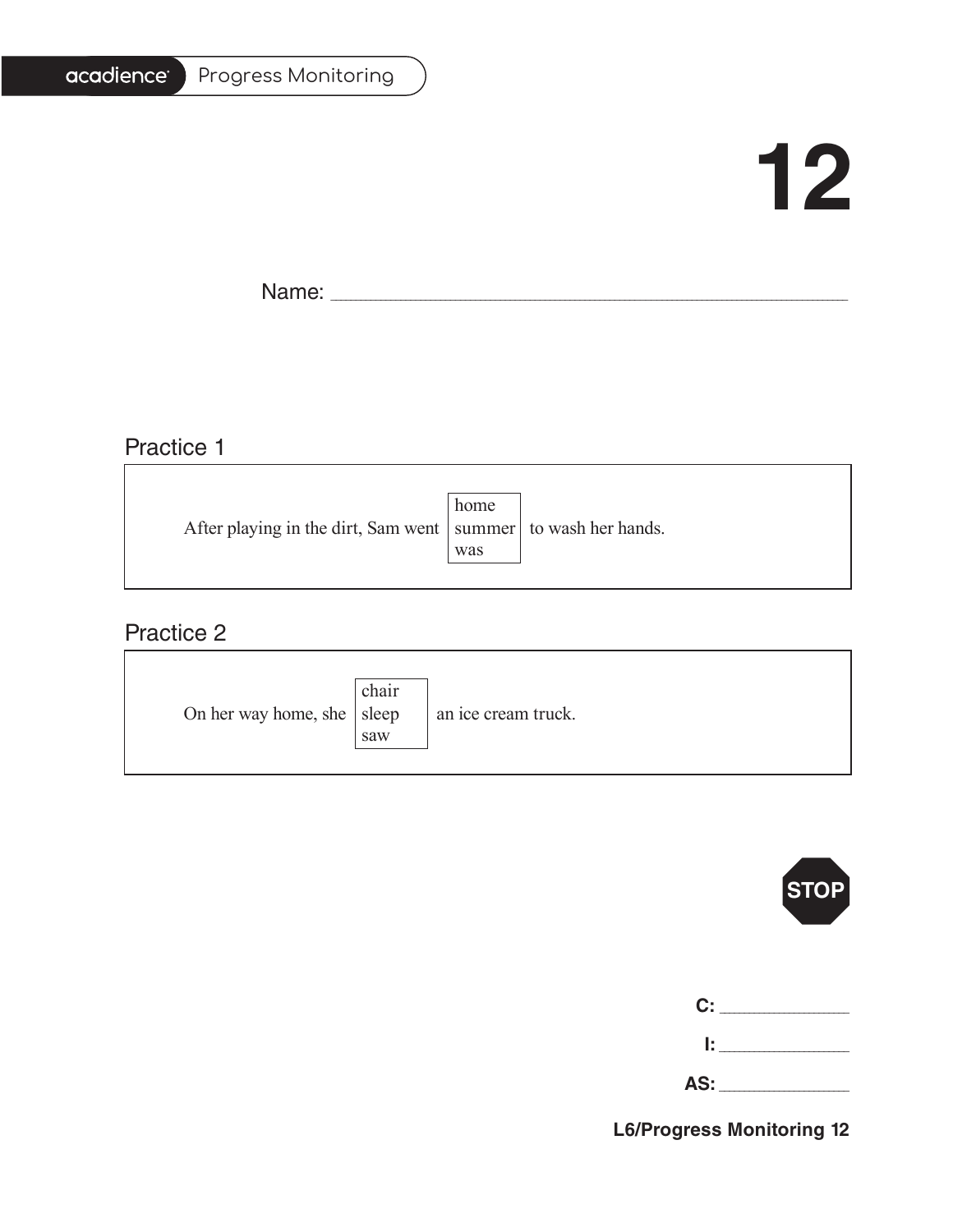#### Mayor Mom

Today in school, we're having a discussion about local government. Our teacher is explaining

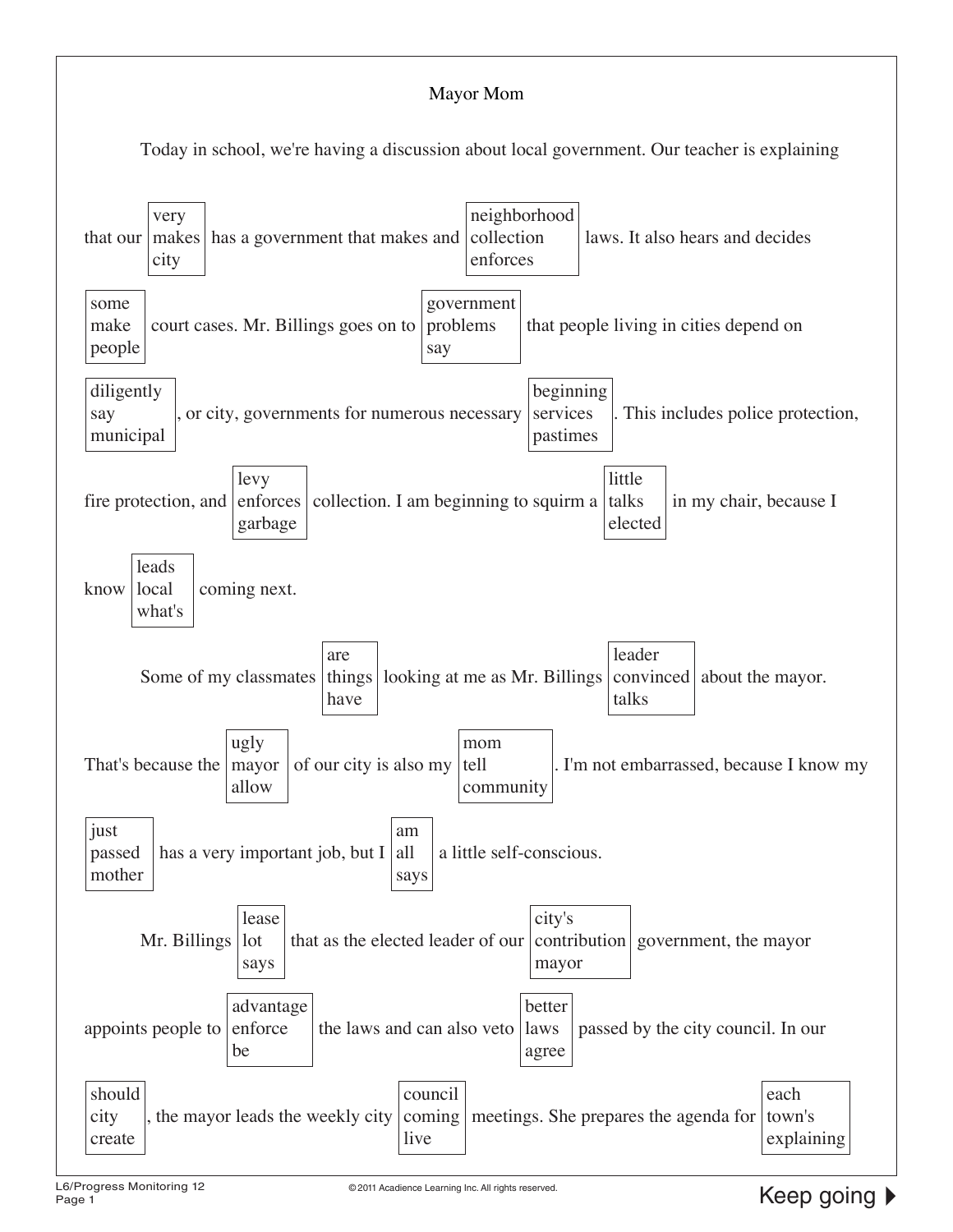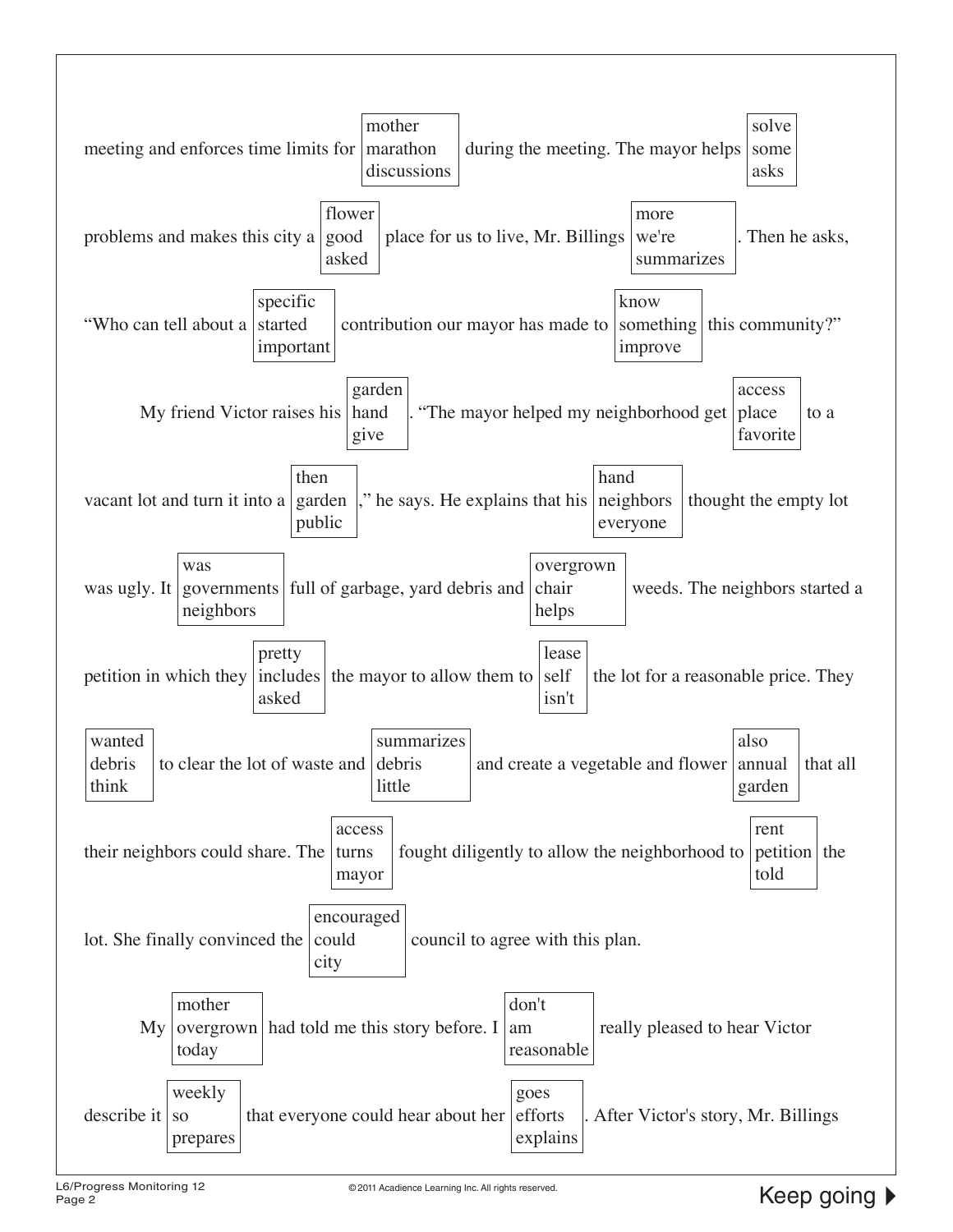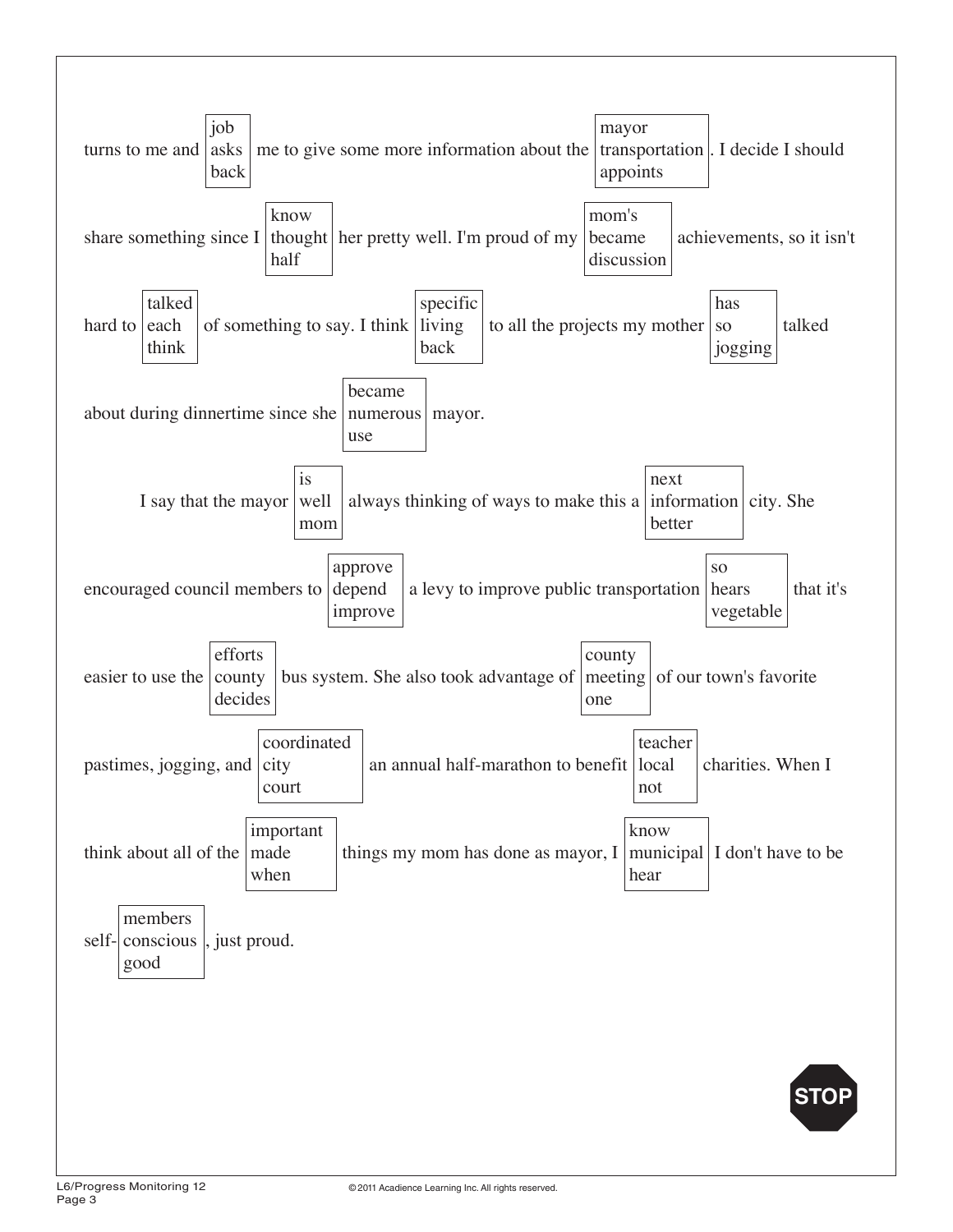#### Progress Monitoring

# **13**

T.

Name: \_\_\_\_\_\_\_\_\_\_\_\_\_\_\_\_\_\_\_\_\_\_\_\_\_\_\_\_\_\_\_\_\_\_\_\_\_\_\_\_\_\_\_\_\_\_\_\_\_\_\_\_\_\_\_\_\_\_\_\_\_\_\_\_\_\_\_\_\_\_\_\_\_\_\_\_\_\_\_\_\_\_\_\_\_\_\_\_\_\_\_\_\_\_\_\_\_\_\_\_\_\_\_

## Practice 1

|                                                                   | home |  |
|-------------------------------------------------------------------|------|--|
| After playing in the dirt, Sam went   summer   to wash her hands. |      |  |
|                                                                   | was  |  |
|                                                                   |      |  |

<u> 1989 - Johann Stoff, deutscher Stoffen und der Stoffen und der Stoffen und der Stoffen und der Stoffen und der</u>

### Practice 2

| On her way home, she $ $ sleep | chair<br>saw | an ice cream truck. |
|--------------------------------|--------------|---------------------|
|--------------------------------|--------------|---------------------|



| C:  |  |
|-----|--|
| Ŀ   |  |
| AS: |  |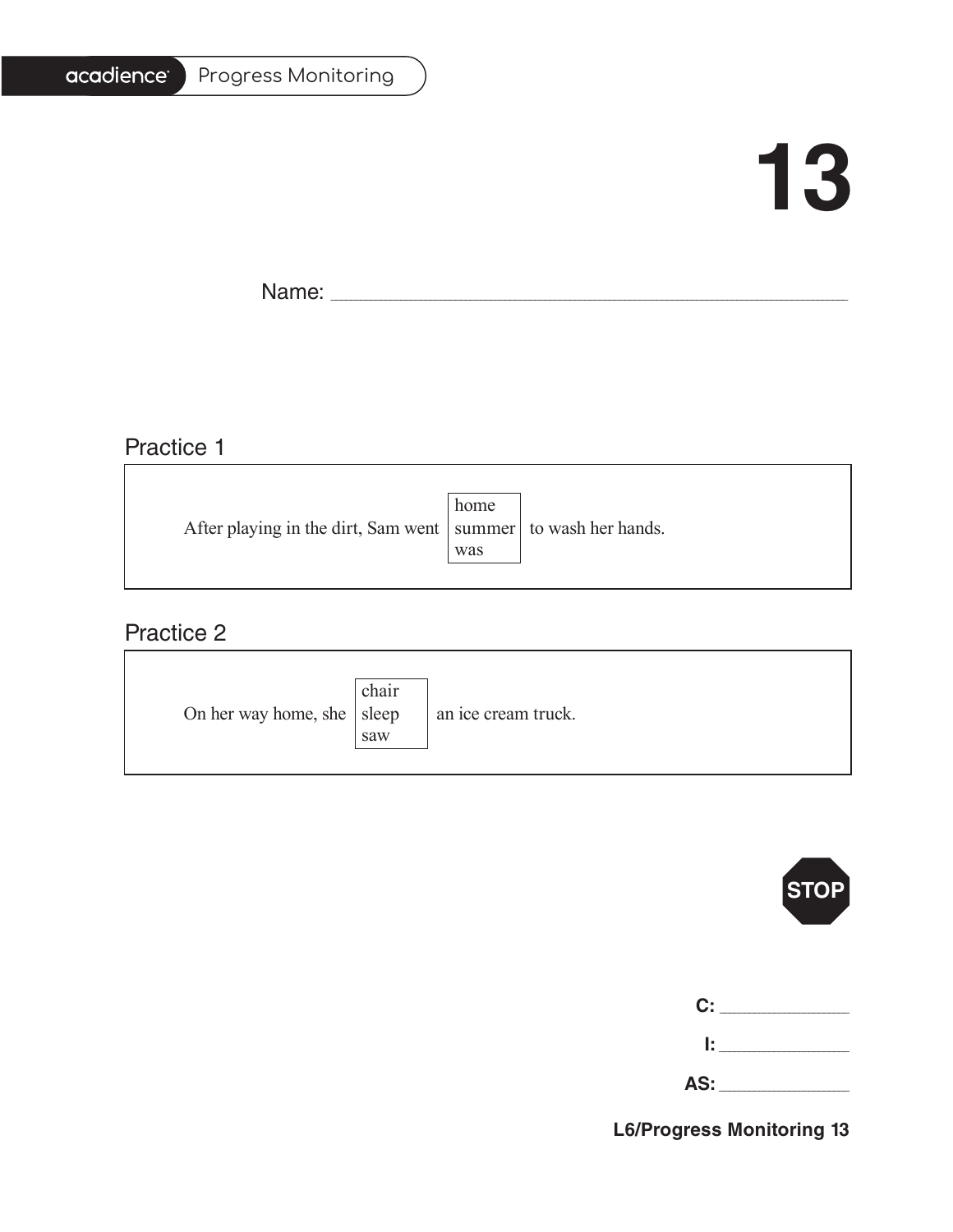#### Digging for Facts

Imagine that you and some friends are helping to plant a garden. Your shovel slices deep into the

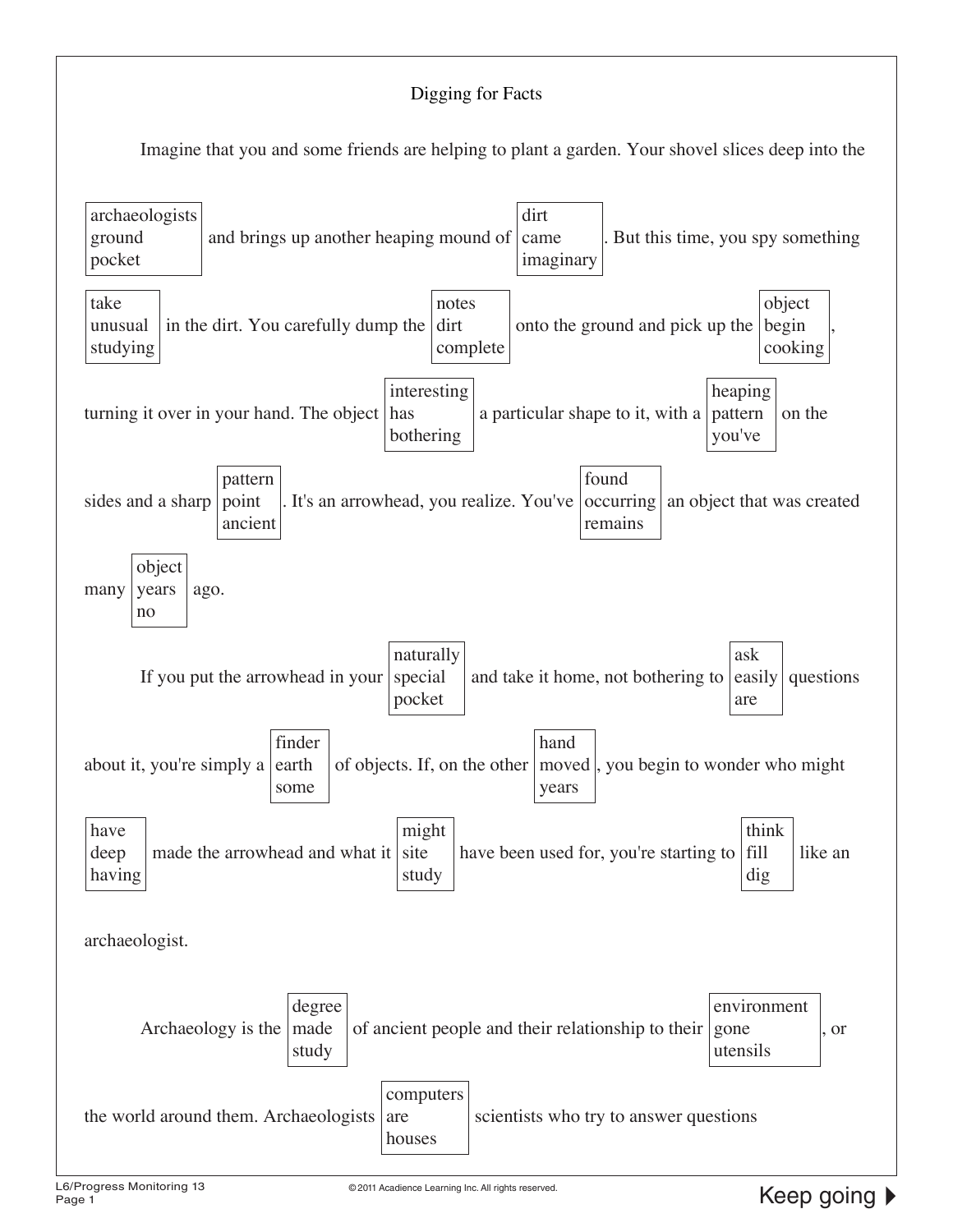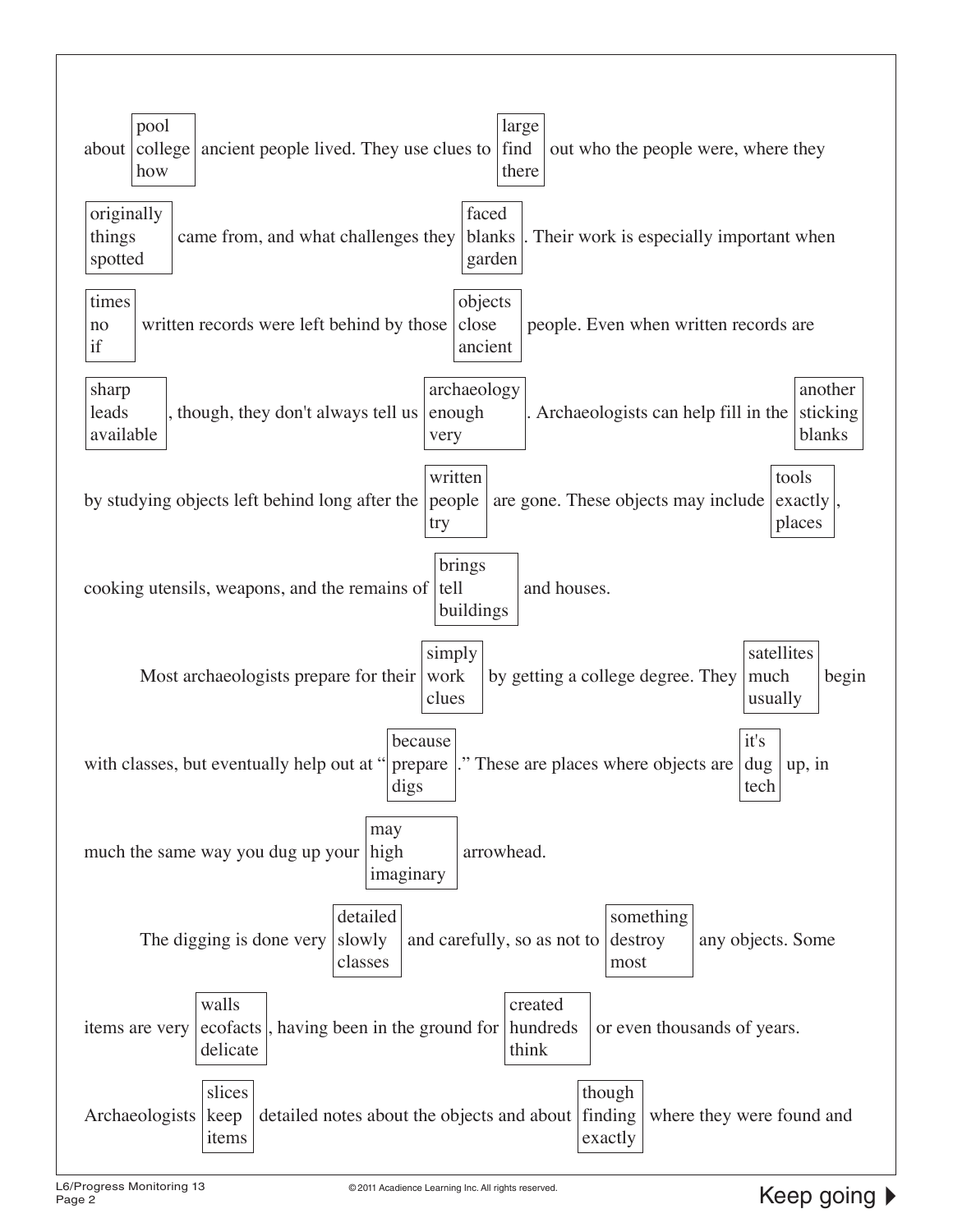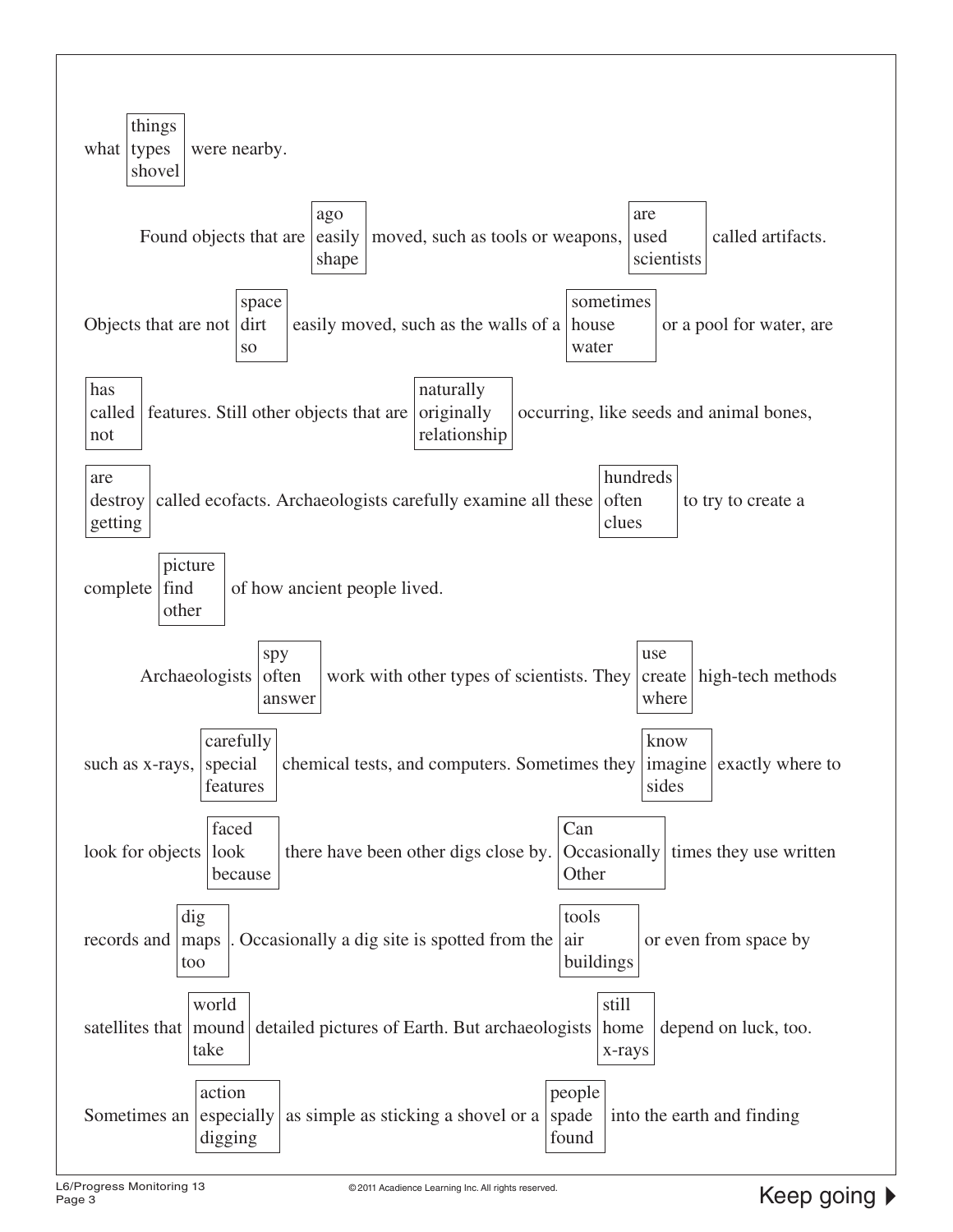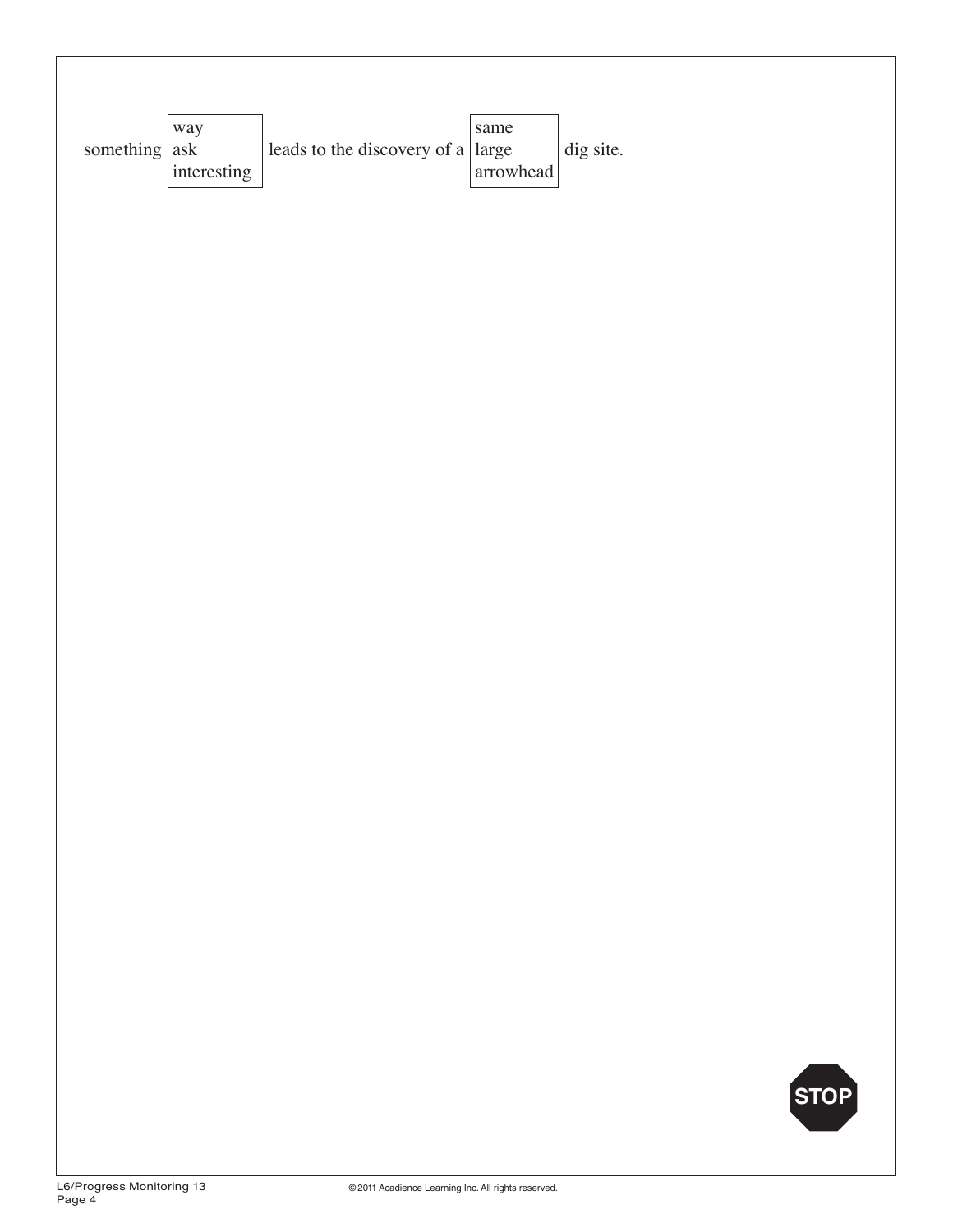#### Progress Monitoring

# **14**

T.

Name: \_\_\_\_\_\_\_\_\_\_\_\_\_\_\_\_\_\_\_\_\_\_\_\_\_\_\_\_\_\_\_\_\_\_\_\_\_\_\_\_\_\_\_\_\_\_\_\_\_\_\_\_\_\_\_\_\_\_\_\_\_\_\_\_\_\_\_\_\_\_\_\_\_\_\_\_\_\_\_\_\_\_\_\_\_\_\_\_\_\_\_\_\_\_\_\_\_\_\_\_\_\_\_

### Practice 1

|     | After playing in the dirt, Sam went   summer   to wash her hands. |
|-----|-------------------------------------------------------------------|
| was |                                                                   |
|     | home                                                              |

<u> 1989 - Johann Stoff, deutscher Stoffen und der Stoffen und der Stoffen und der Stoffen und der Stoffen und der</u>

### Practice 2

| On her way home, she $ $ sleep | chair<br>saw | an ice cream truck. |
|--------------------------------|--------------|---------------------|
|--------------------------------|--------------|---------------------|



| C:  |  |
|-----|--|
| Ŀ   |  |
| AS: |  |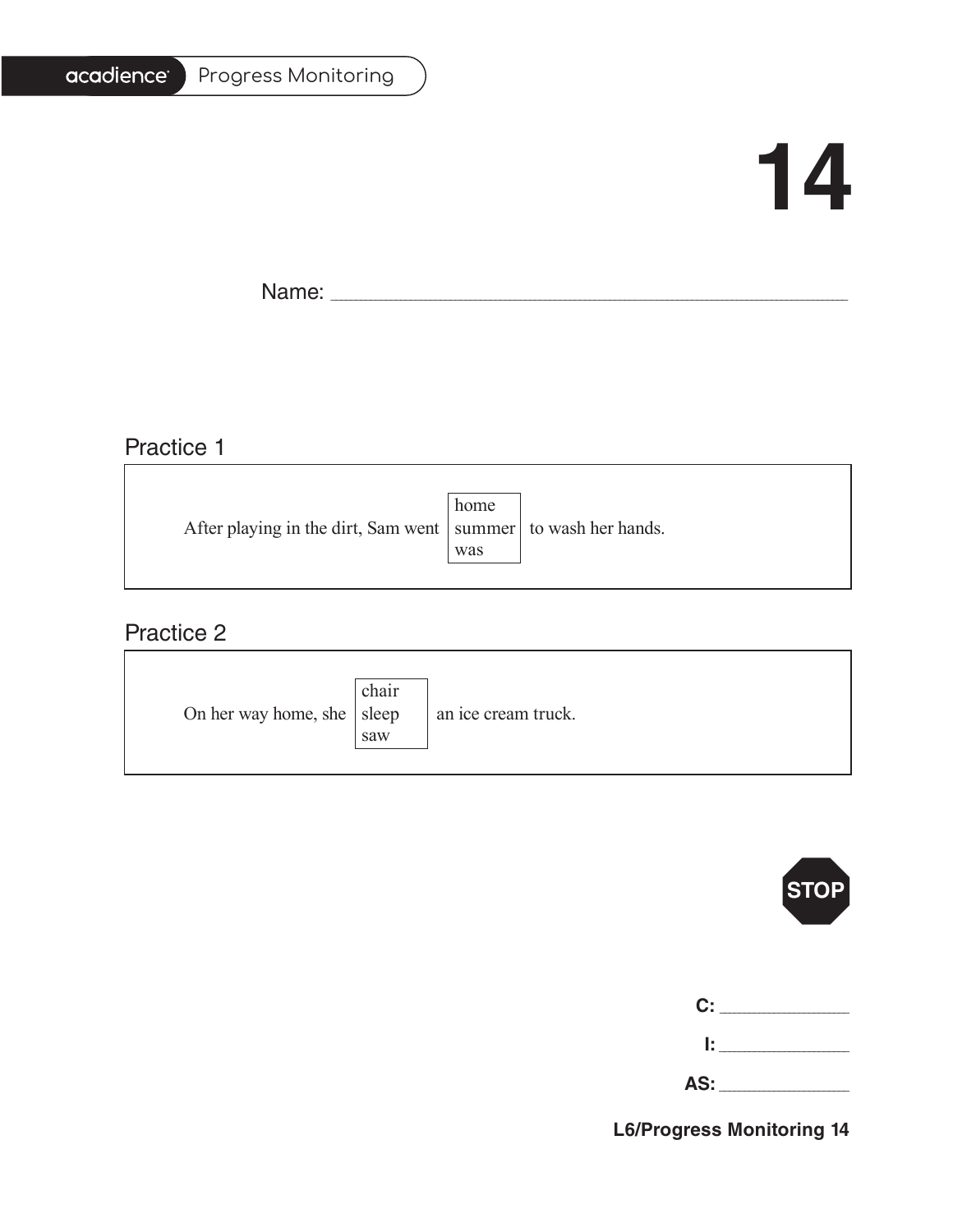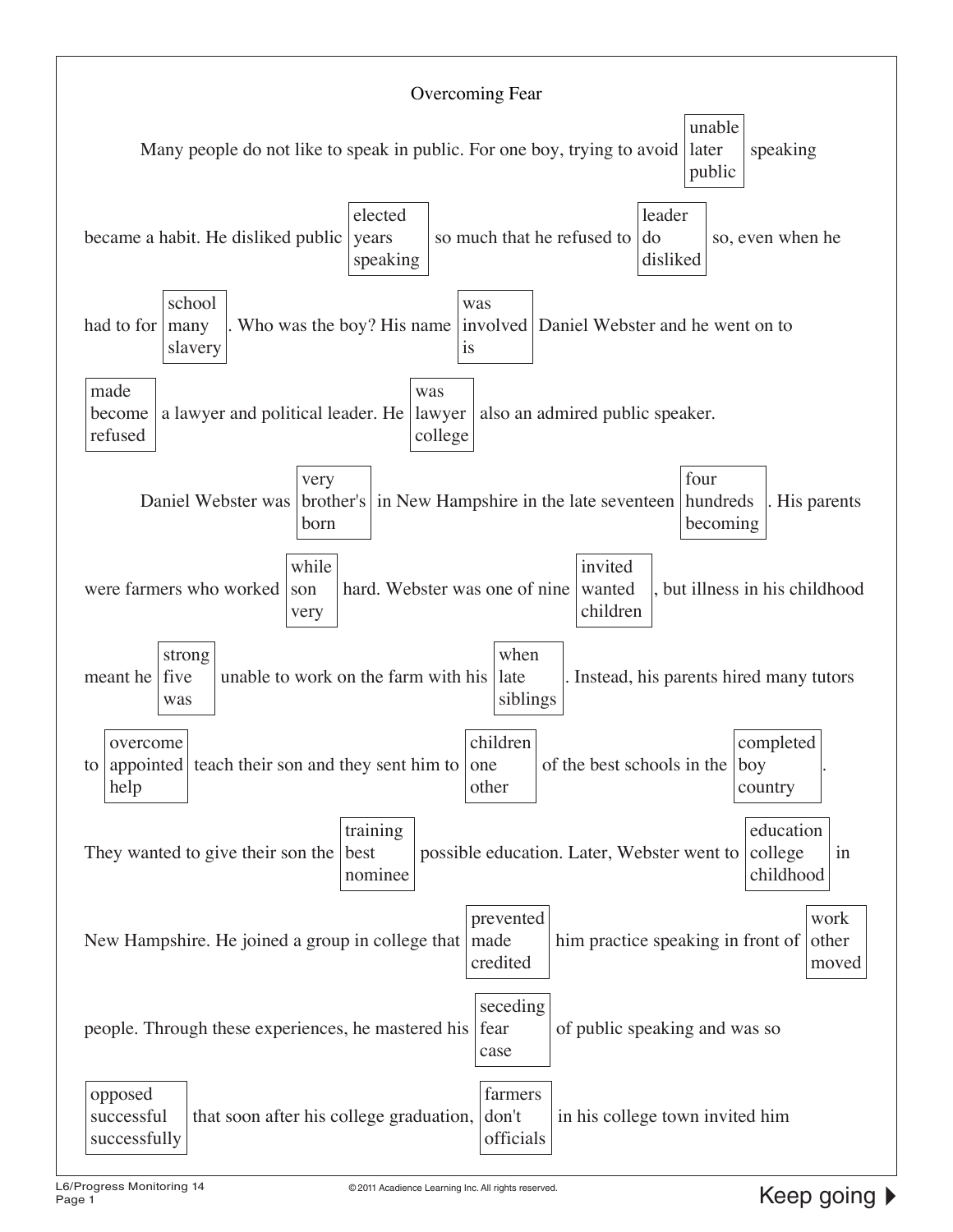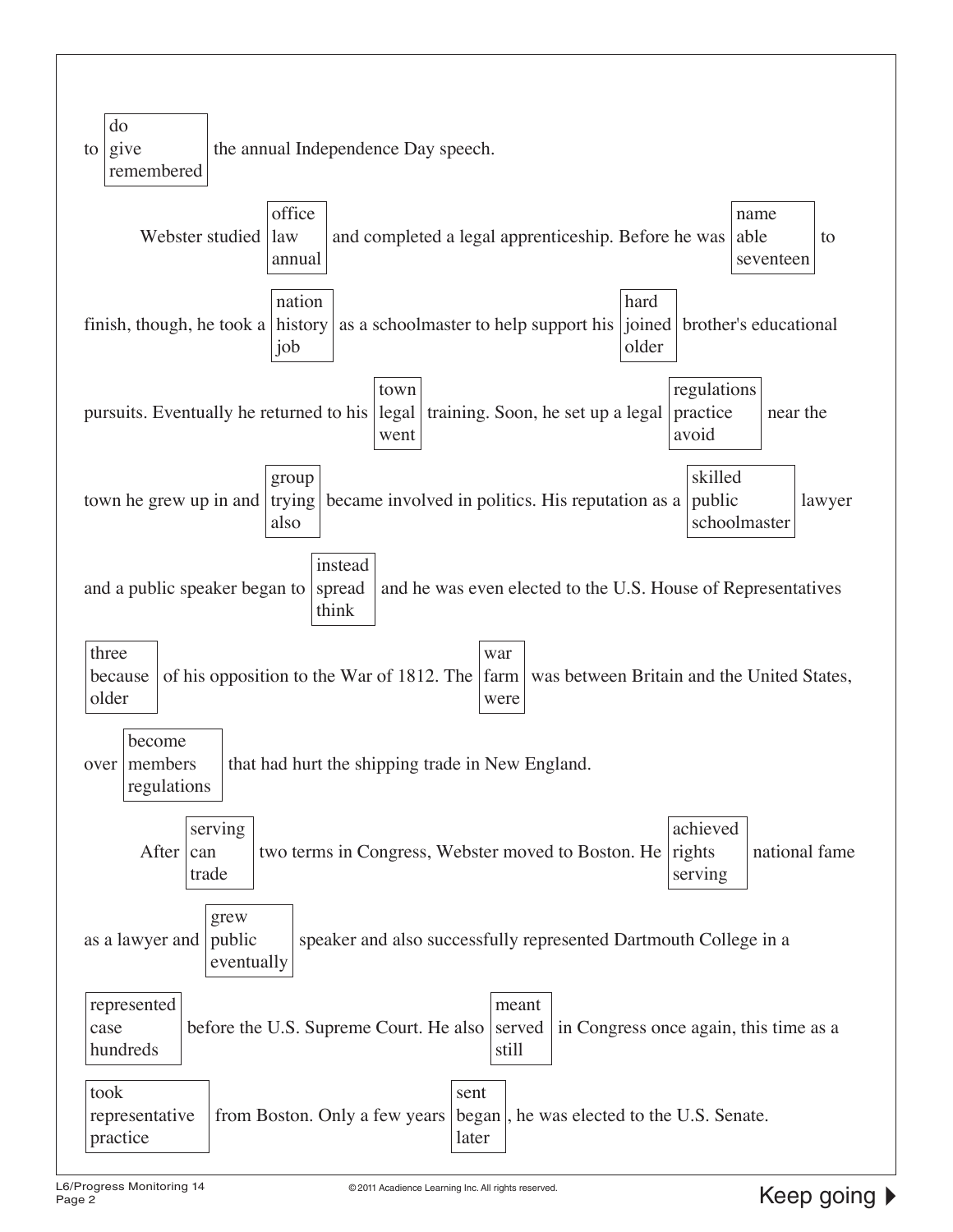| gain<br>next<br>Over the $ $<br>the office of President. He<br>issue<br>few years, Webster made three attempts to<br>parents<br>best<br><b>SO</b>                            |
|------------------------------------------------------------------------------------------------------------------------------------------------------------------------------|
| never<br>habit<br>successful in becoming a nominee; however, President William Henry Harrison<br>was<br>reputation                                                           |
| few<br>studied<br>appointed<br>Webster as Secretary of State. Four<br>later, he served again in the Senate, and<br>years<br>legal<br>successful                              |
| though<br>because<br>still<br>experiences<br>returned as Secretary of State. While<br>serving in the Senate, Webster was<br>siblings<br>then                                 |
| credited<br>seceding<br>from the Union over the issue of<br>again<br>with having prevented Southern states from   secretary  <br>school<br>much                              |
| defense<br>slavery<br>. Webster opposed slavery, but feared the<br>illness<br>breakup<br>of the Union over the issue. He<br>representative<br>spread                         |
| speech<br>having<br>worked<br>achieved<br>remembered for his strong defense of the<br>over states' rights. In 1957, over a<br>nation<br>is                                   |
| educational<br>schools<br>want<br>years after his death, he was<br>named as one of the five<br>outstanding<br>most<br>even<br>terms<br>hundred<br>states <sup>'</sup><br>job |
| Senate members in U.S. history.                                                                                                                                              |
| death<br>only<br>The $ next$<br>time you don't want to speak in front<br>of others, think of Daniel Webster and<br>front<br>be                                               |
| finish<br>tutors<br>that can be overcome.<br>that it is a very common<br>know<br>never<br>problem<br>teach                                                                   |
| STC                                                                                                                                                                          |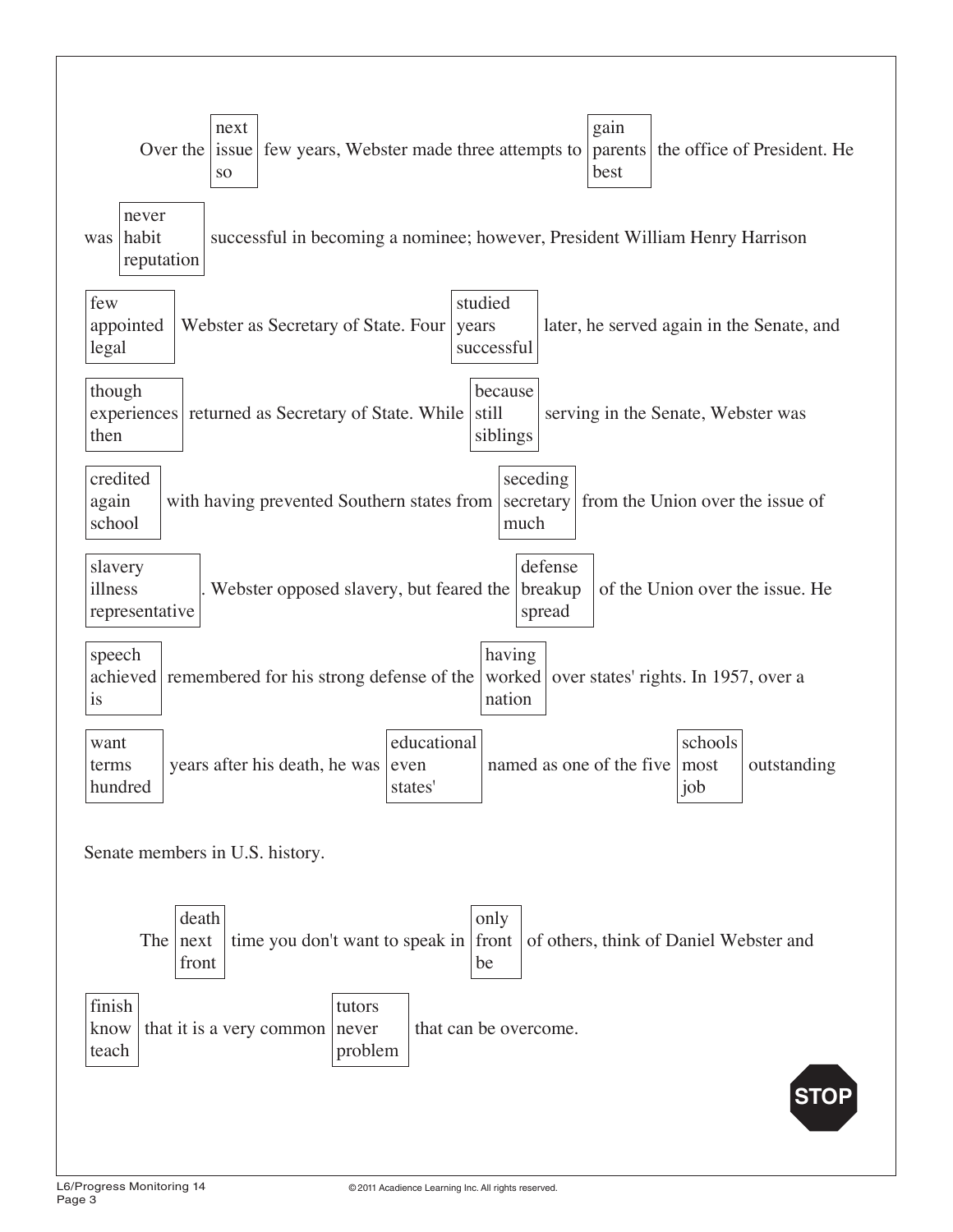#### Progress Monitoring

# **15**

T.

Name: \_\_\_\_\_\_\_\_\_\_\_\_\_\_\_\_\_\_\_\_\_\_\_\_\_\_\_\_\_\_\_\_\_\_\_\_\_\_\_\_\_\_\_\_\_\_\_\_\_\_\_\_\_\_\_\_\_\_\_\_\_\_\_\_\_\_\_\_\_\_\_\_\_\_\_\_\_\_\_\_\_\_\_\_\_\_\_\_\_\_\_\_\_\_\_\_\_\_\_\_\_\_\_

### Practice 1

|                                                                   | home |  |
|-------------------------------------------------------------------|------|--|
| After playing in the dirt, Sam went   summer   to wash her hands. |      |  |
|                                                                   | was  |  |
|                                                                   |      |  |

<u> 1989 - Johann Barbara, martxa alemaniar amerikan basar da a</u>

### Practice 2

| On her way home, she $ $ sleep | chair<br>saw | an ice cream truck. |
|--------------------------------|--------------|---------------------|
|--------------------------------|--------------|---------------------|



| C: C |        |
|------|--------|
|      | lt i v |

**AS:** \_\_\_\_\_\_\_\_\_\_\_\_\_\_\_\_\_\_\_\_\_\_\_\_\_\_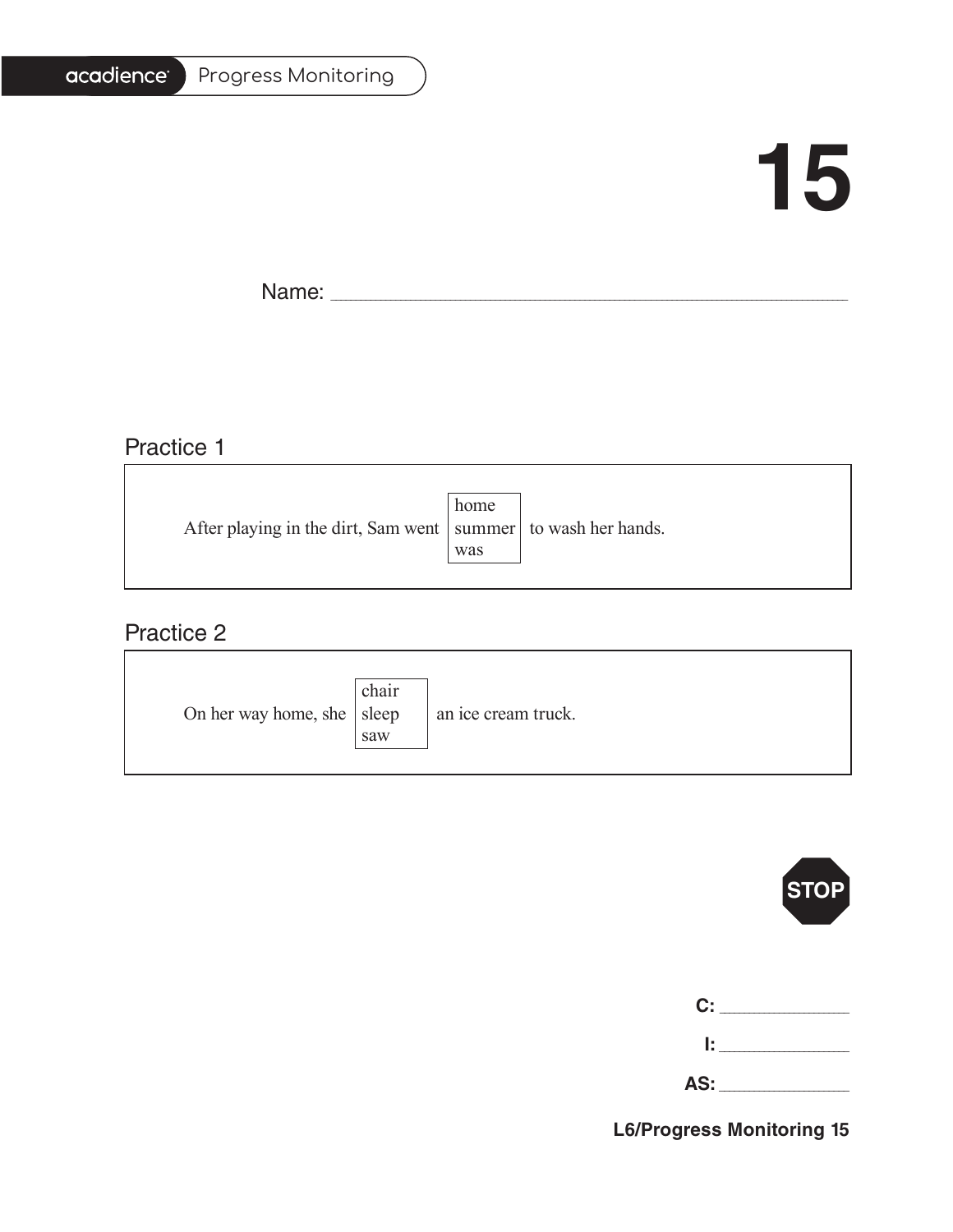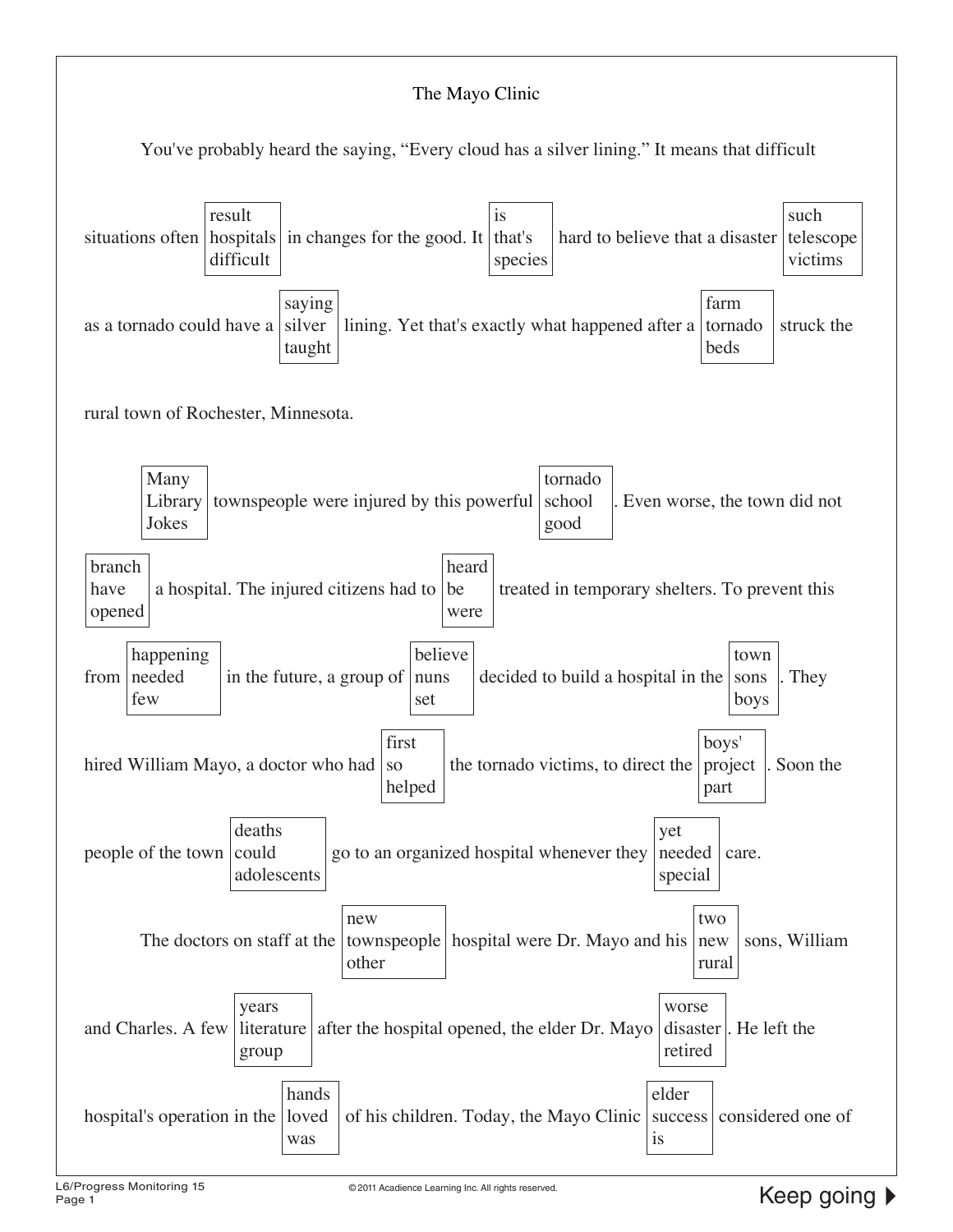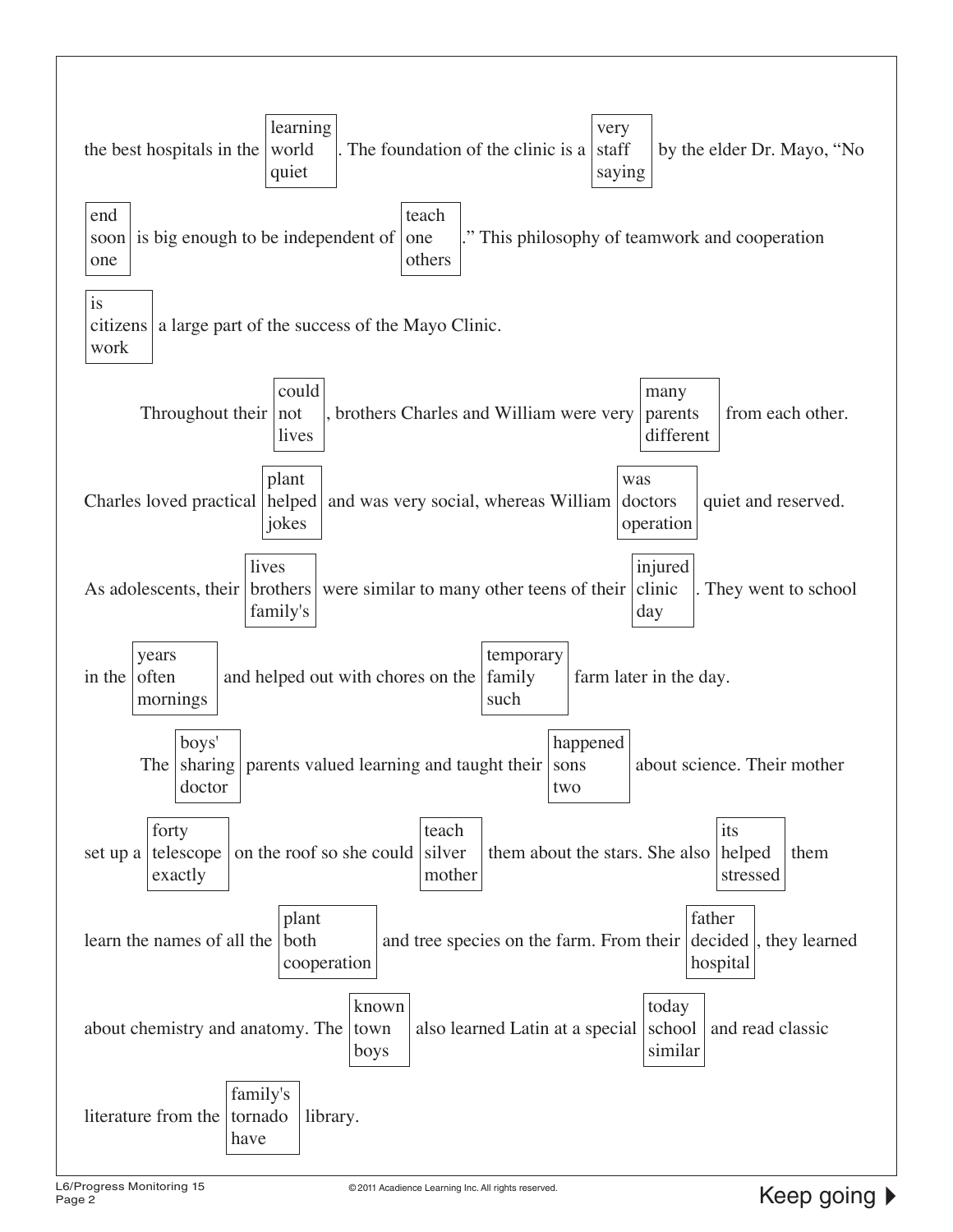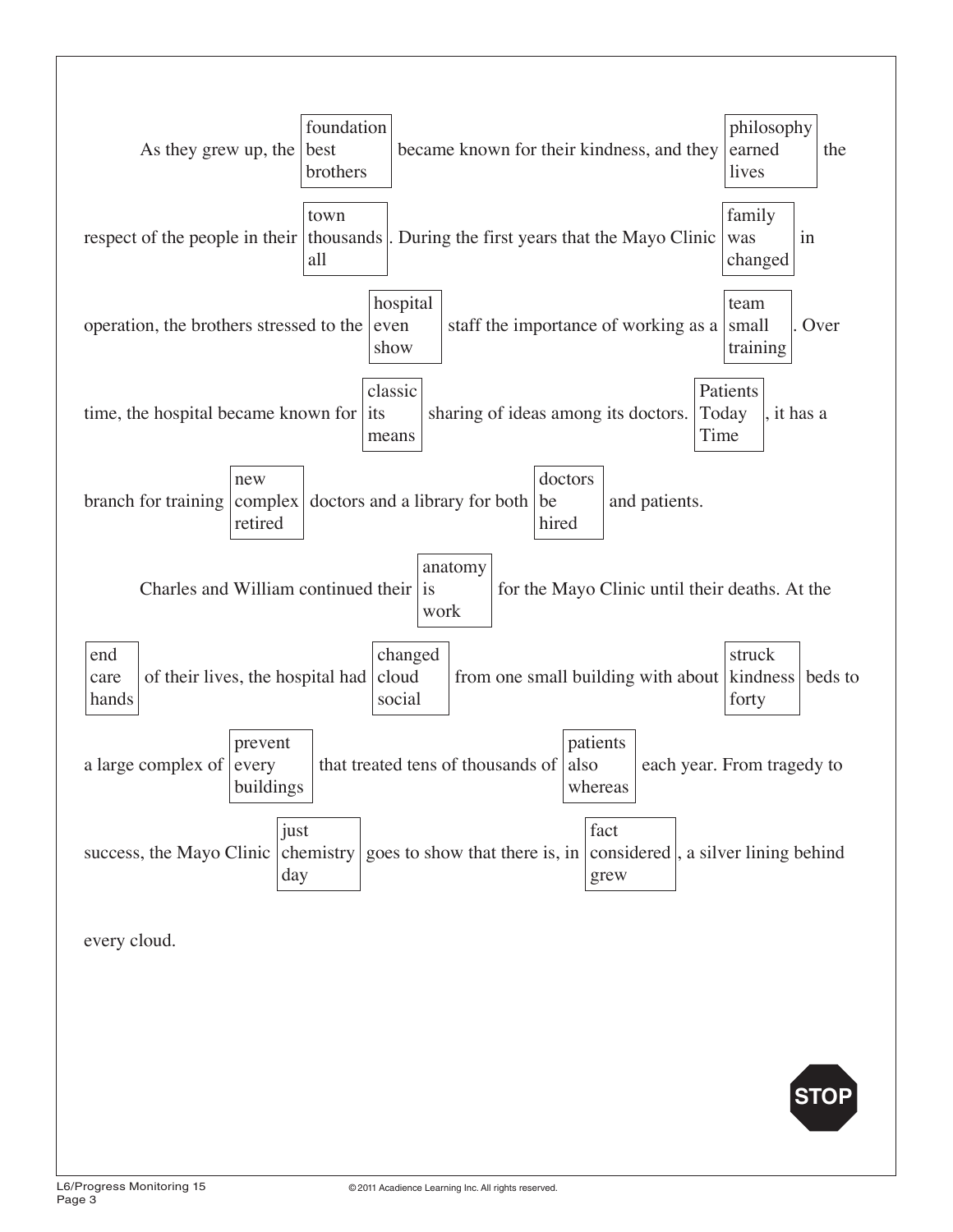#### Progress Monitoring

# **16**

Ē.

Name: \_\_\_\_\_\_\_\_\_\_\_\_\_\_\_\_\_\_\_\_\_\_\_\_\_\_\_\_\_\_\_\_\_\_\_\_\_\_\_\_\_\_\_\_\_\_\_\_\_\_\_\_\_\_\_\_\_\_\_\_\_\_\_\_\_\_\_\_\_\_\_\_\_\_\_\_\_\_\_\_\_\_\_\_\_\_\_\_\_\_\_\_\_\_\_\_\_\_\_\_\_\_\_

## Practice 1

|                                                                   | home |  |
|-------------------------------------------------------------------|------|--|
| After playing in the dirt, Sam went   summer   to wash her hands. |      |  |
|                                                                   | was  |  |
|                                                                   |      |  |

<u> 1989 - Johann Barbara, martxa alemaniar amerikan basar da a</u>

### Practice 2

| On her way home, she $ $ sleep | chair<br>saw | an ice cream truck. |
|--------------------------------|--------------|---------------------|
|--------------------------------|--------------|---------------------|



| $\mathbf{C}$ : |  |
|----------------|--|
| Ŀ.             |  |

**AS:** \_\_\_\_\_\_\_\_\_\_\_\_\_\_\_\_\_\_\_\_\_\_\_\_\_\_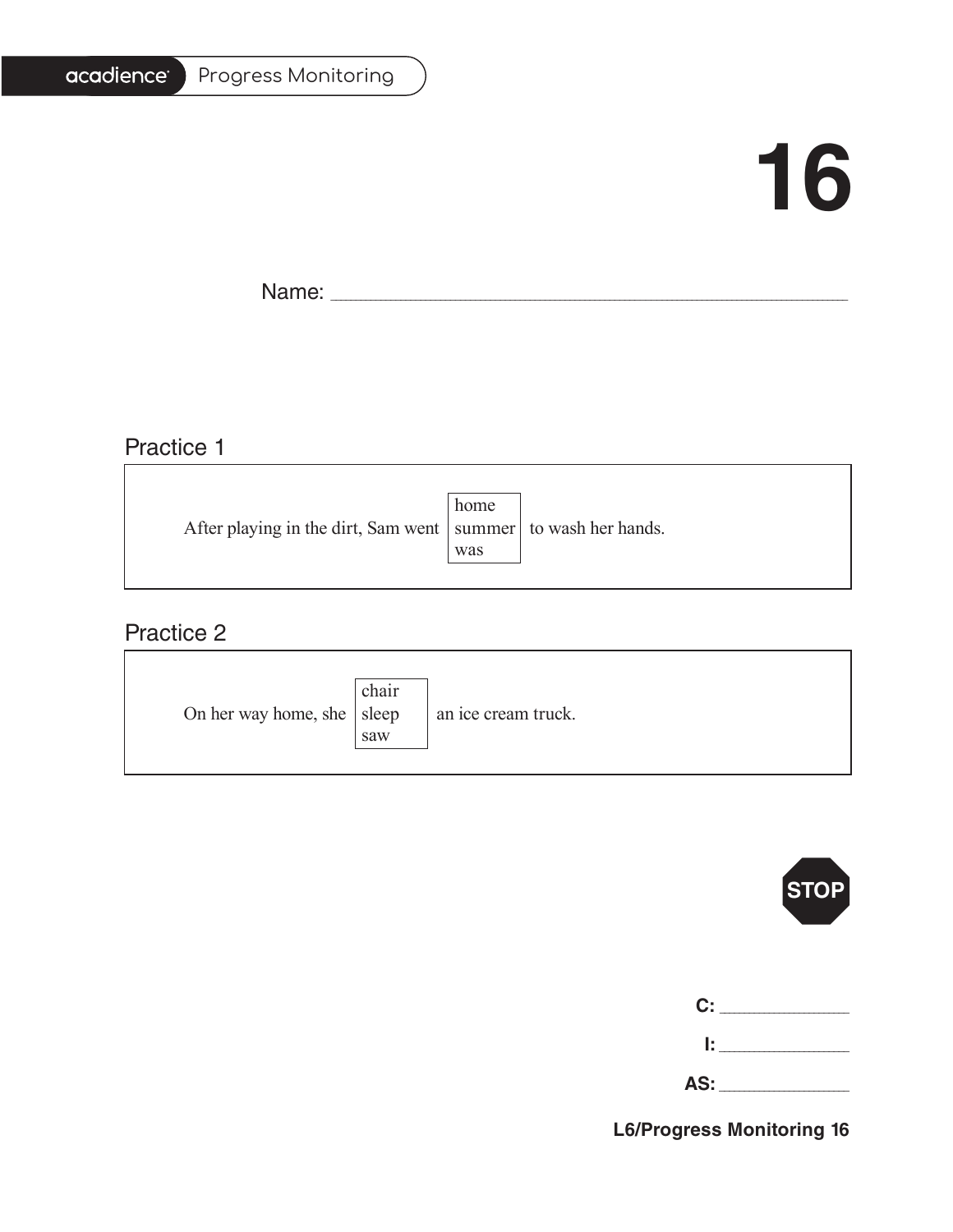#### China's Great Wall

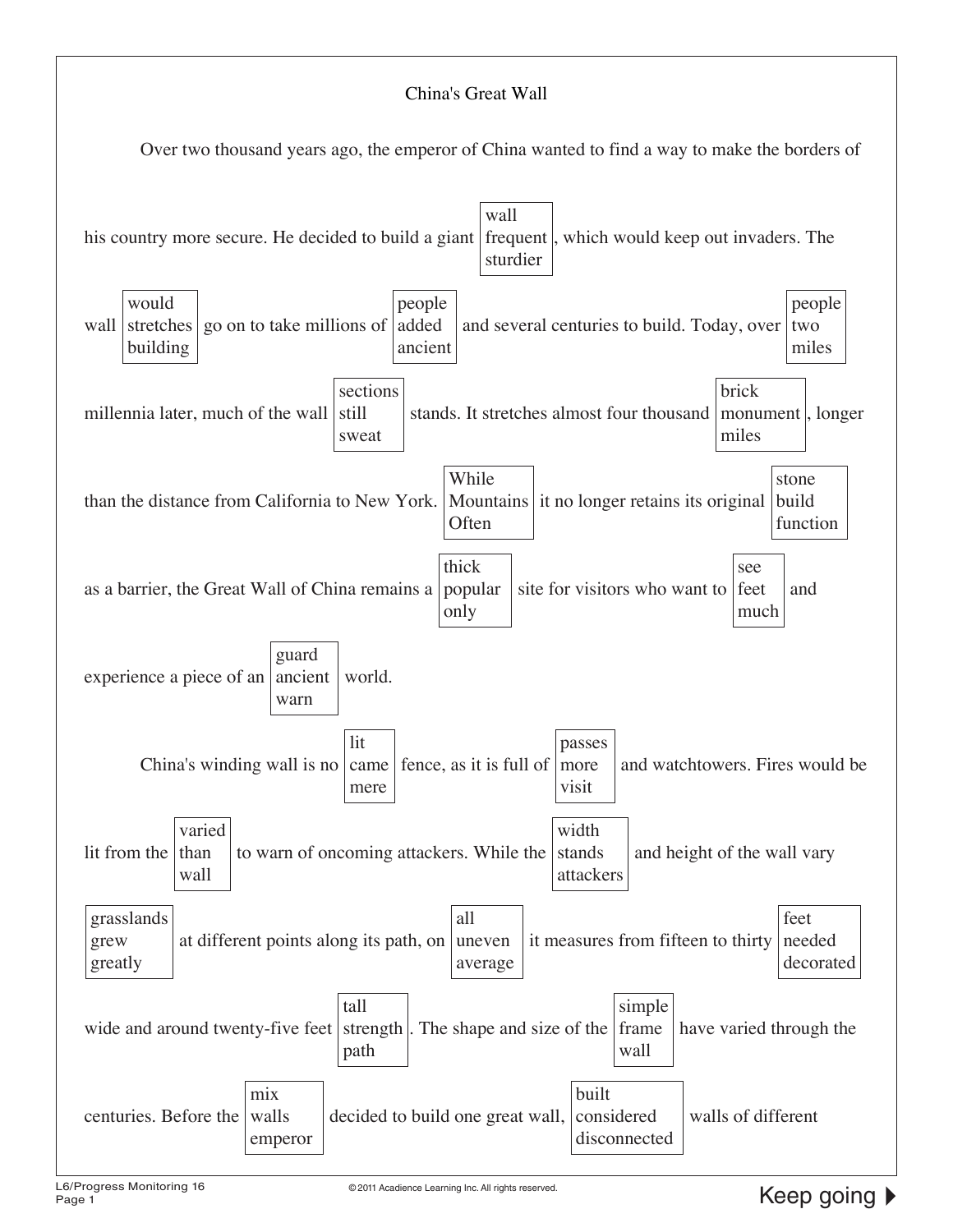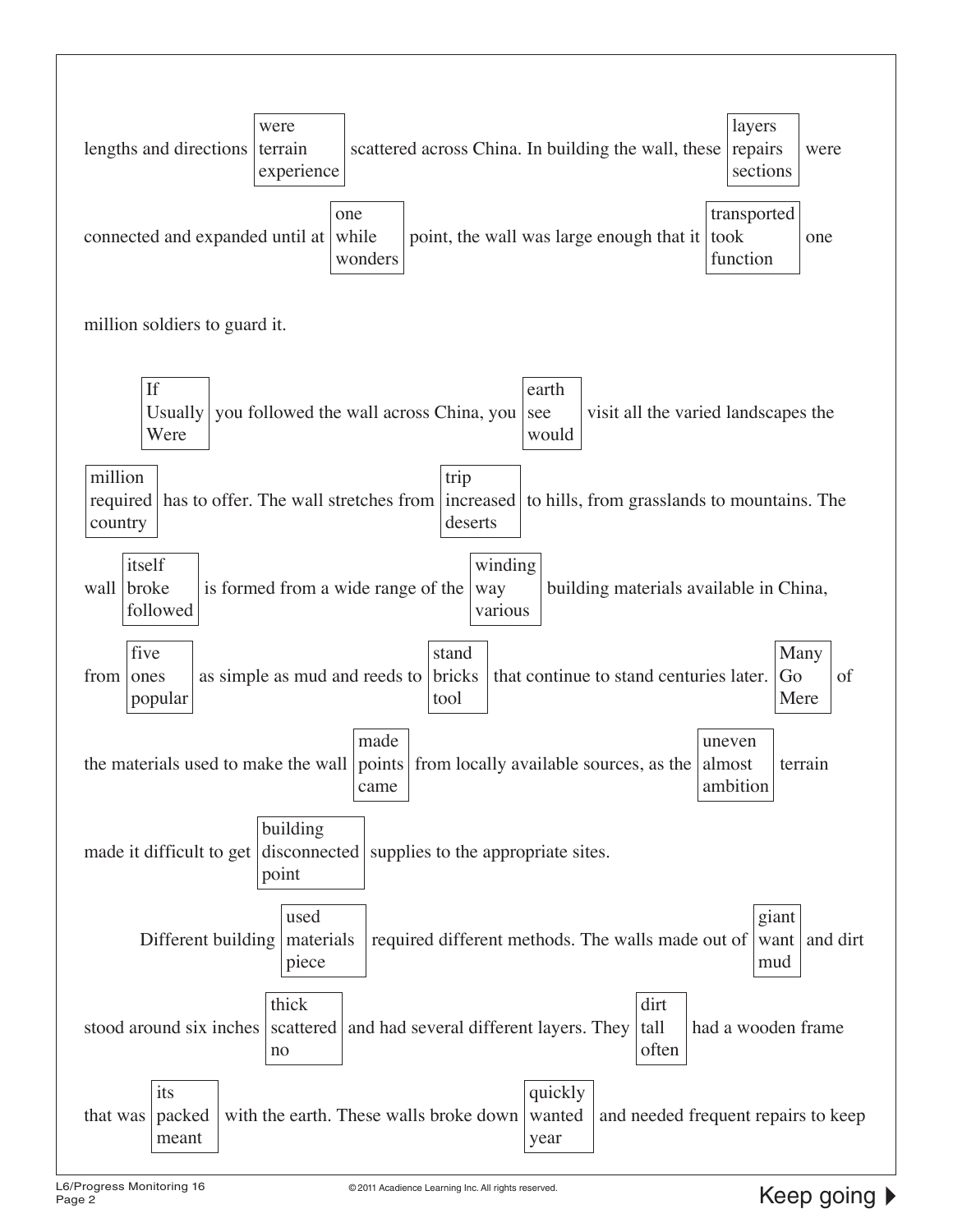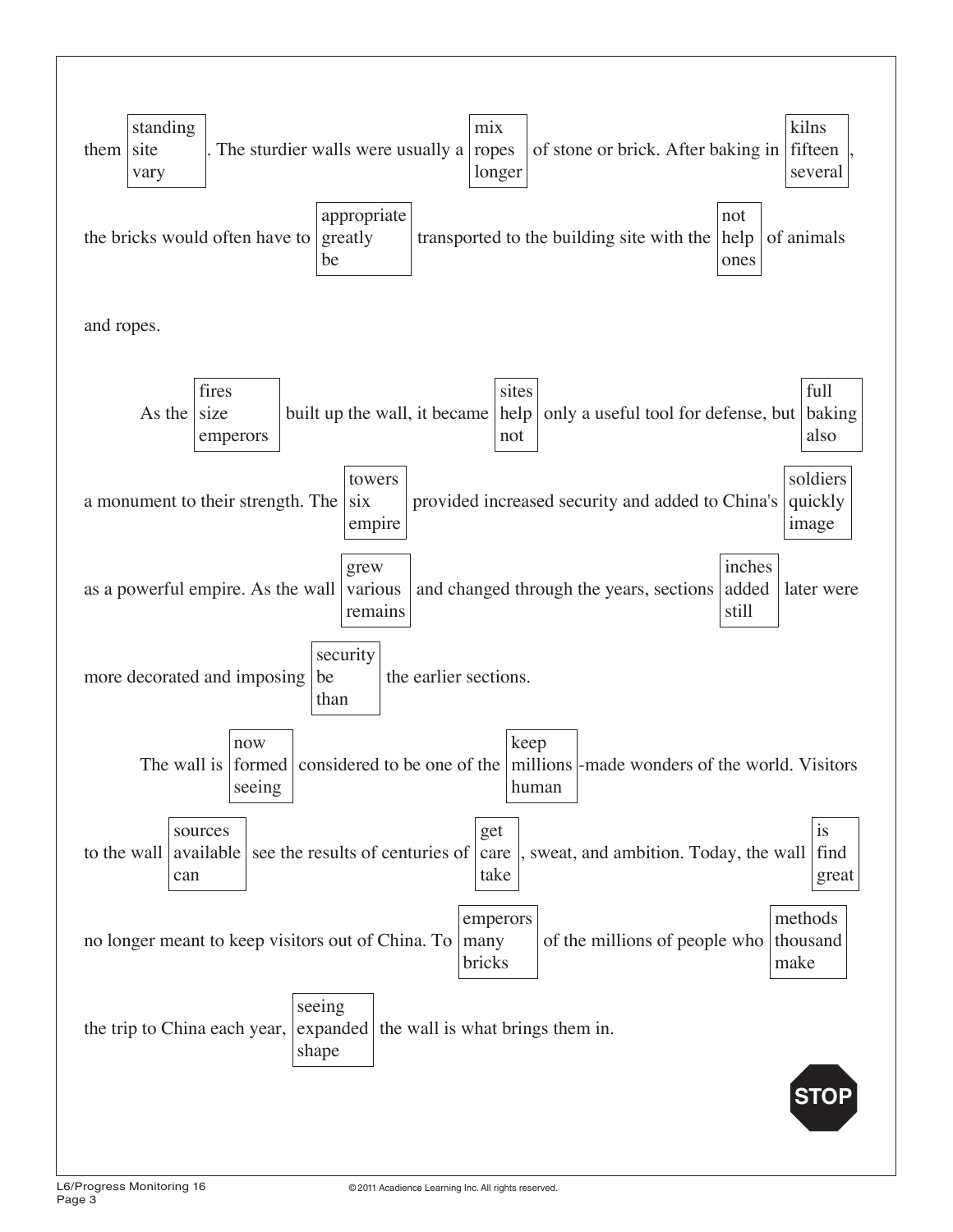#### Progress Monitoring

# **17**

T.

Name: \_\_\_\_\_\_\_\_\_\_\_\_\_\_\_\_\_\_\_\_\_\_\_\_\_\_\_\_\_\_\_\_\_\_\_\_\_\_\_\_\_\_\_\_\_\_\_\_\_\_\_\_\_\_\_\_\_\_\_\_\_\_\_\_\_\_\_\_\_\_\_\_\_\_\_\_\_\_\_\_\_\_\_\_\_\_\_\_\_\_\_\_\_\_\_\_\_\_\_\_\_\_\_

### Practice 1

|                                                                   | home |  |
|-------------------------------------------------------------------|------|--|
| After playing in the dirt, Sam went   summer   to wash her hands. |      |  |
|                                                                   | was  |  |
|                                                                   |      |  |

<u> 1989 - Johann Barbara, martxa alemaniar amerikan basar da a</u>

### Practice 2

| On her way home, she $ $ sleep | chair<br>saw | an ice cream truck. |
|--------------------------------|--------------|---------------------|
|--------------------------------|--------------|---------------------|



| $\mathbf{C}$ : |  |
|----------------|--|
| Ŀ.             |  |

**AS:** \_\_\_\_\_\_\_\_\_\_\_\_\_\_\_\_\_\_\_\_\_\_\_\_\_\_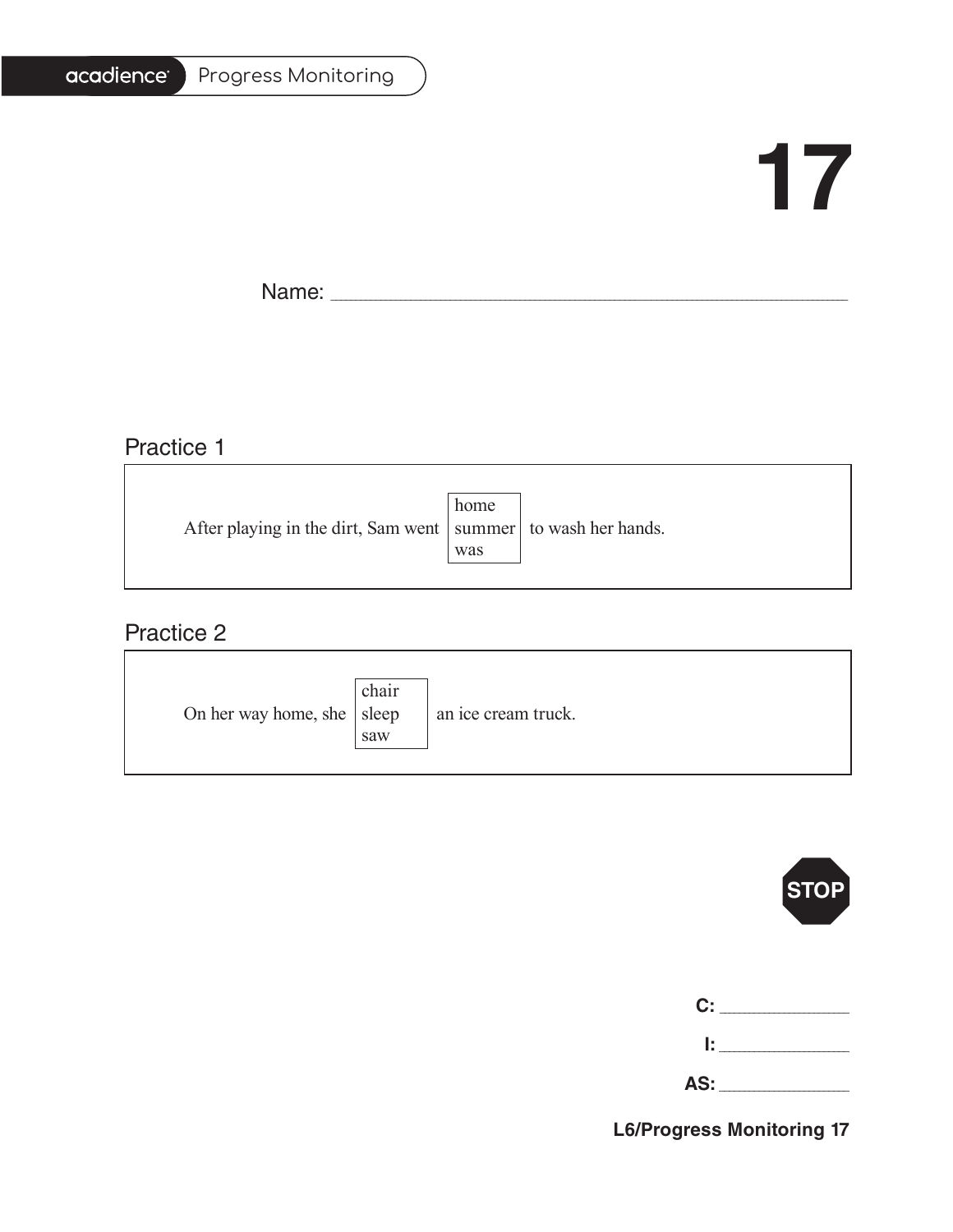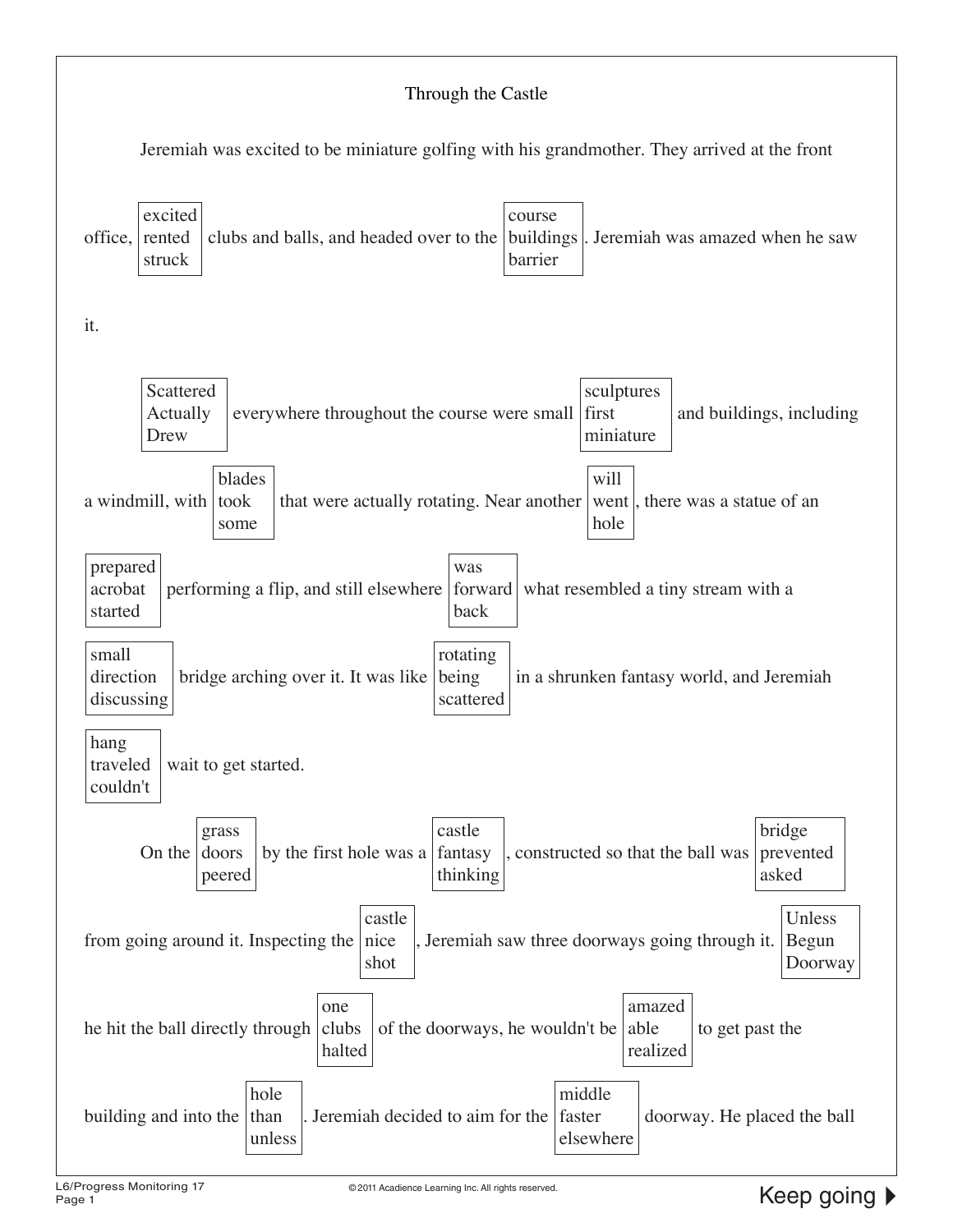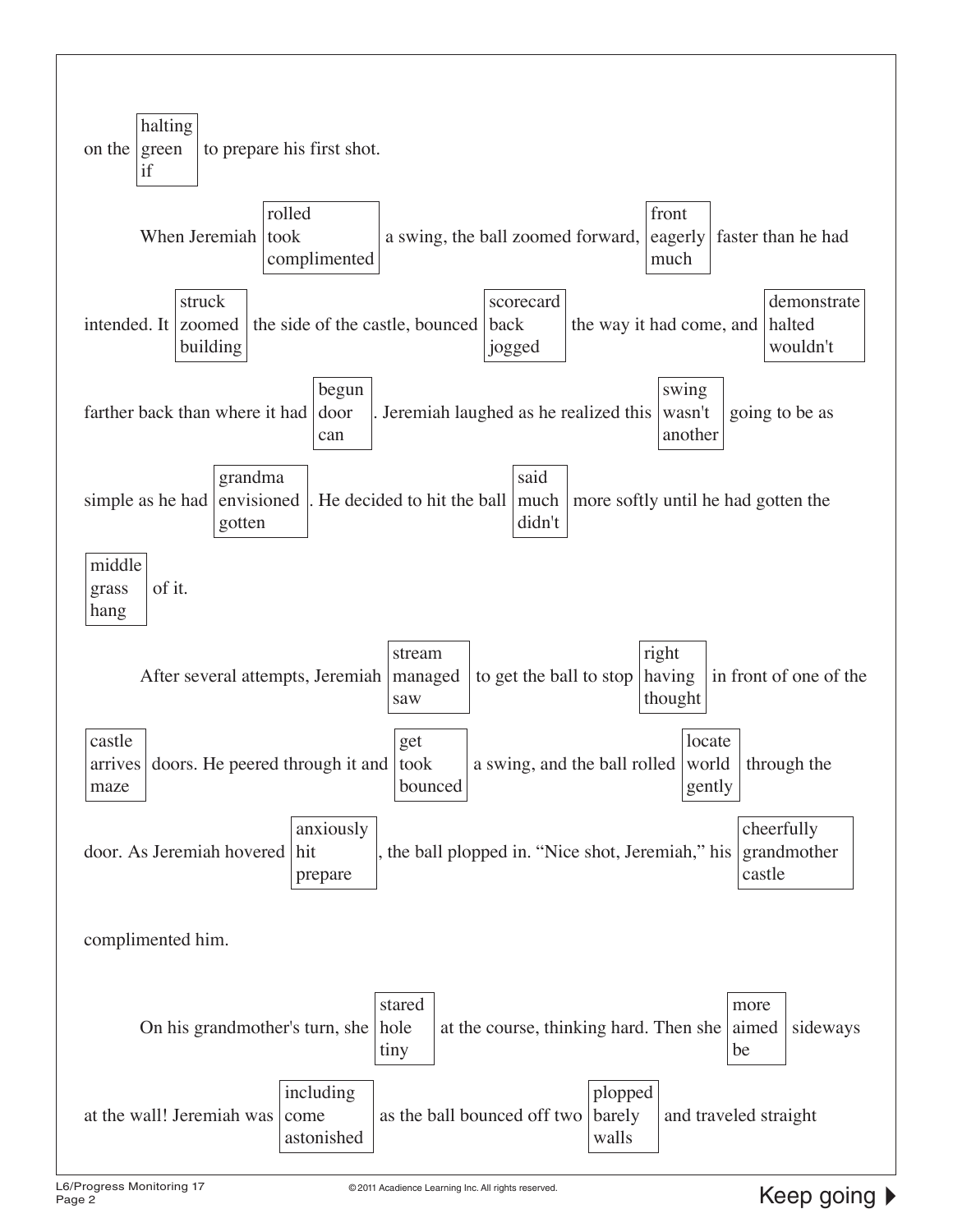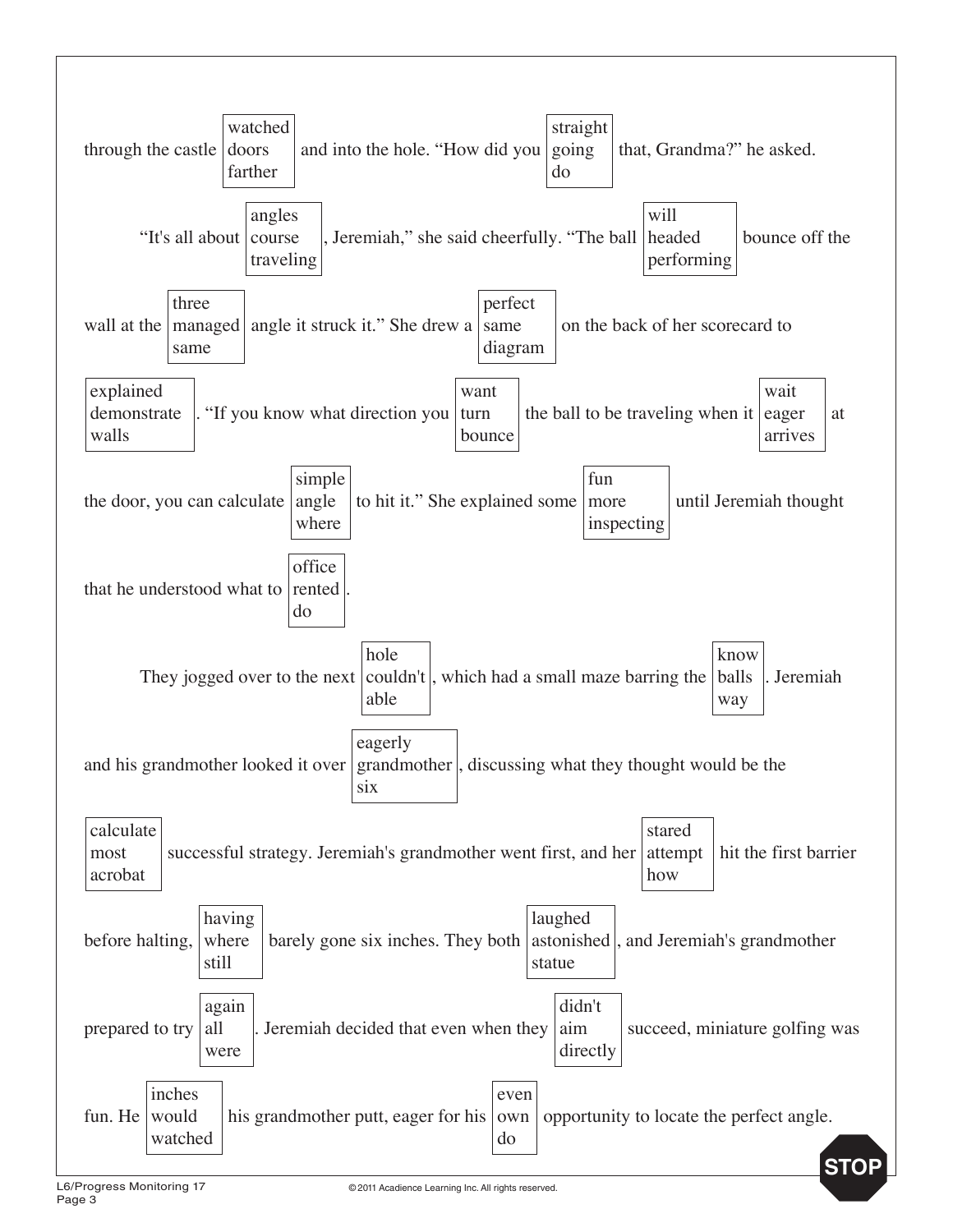# acadience®

Progress Monitoring

# **18**

T.

Name: \_\_\_\_\_\_\_\_\_\_\_\_\_\_\_\_\_\_\_\_\_\_\_\_\_\_\_\_\_\_\_\_\_\_\_\_\_\_\_\_\_\_\_\_\_\_\_\_\_\_\_\_\_\_\_\_\_\_\_\_\_\_\_\_\_\_\_\_\_\_\_\_\_\_\_\_\_\_\_\_\_\_\_\_\_\_\_\_\_\_\_\_\_\_\_\_\_\_\_\_\_\_\_

<u> 1989 - Johann Barbara, marka a shekara tsa 1989 - An tsa 1989 - An tsa 1989 - An tsa 1989 - An tsa 1989 - An</u>

## Practice 1

| After playing in the dirt, Sam went   summer   to wash her hands. | home |  |
|-------------------------------------------------------------------|------|--|
|                                                                   | was  |  |

<u> 1989 - Johann Barbara, martxa alemaniar amerikan basar da a</u>

### Practice 2

| On her way home, she   sleep | chair<br>saw | an ice cream truck. |
|------------------------------|--------------|---------------------|
|------------------------------|--------------|---------------------|



| C:  |  |
|-----|--|
| Ŀ   |  |
| AS: |  |

**L6/Progress Monitoring 18**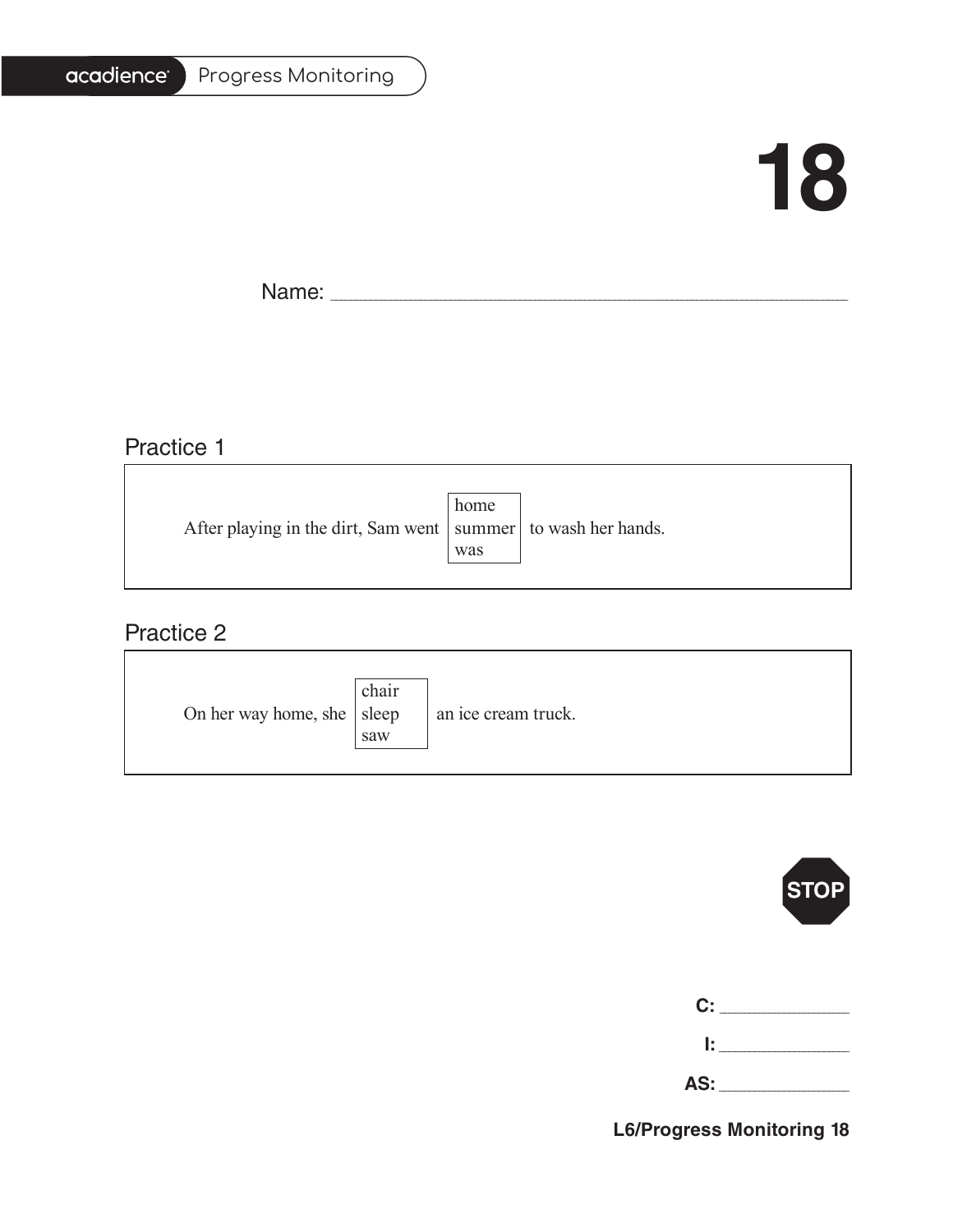

It was summer, and Gloria and Andres were excited about summer vacation. A family tradition

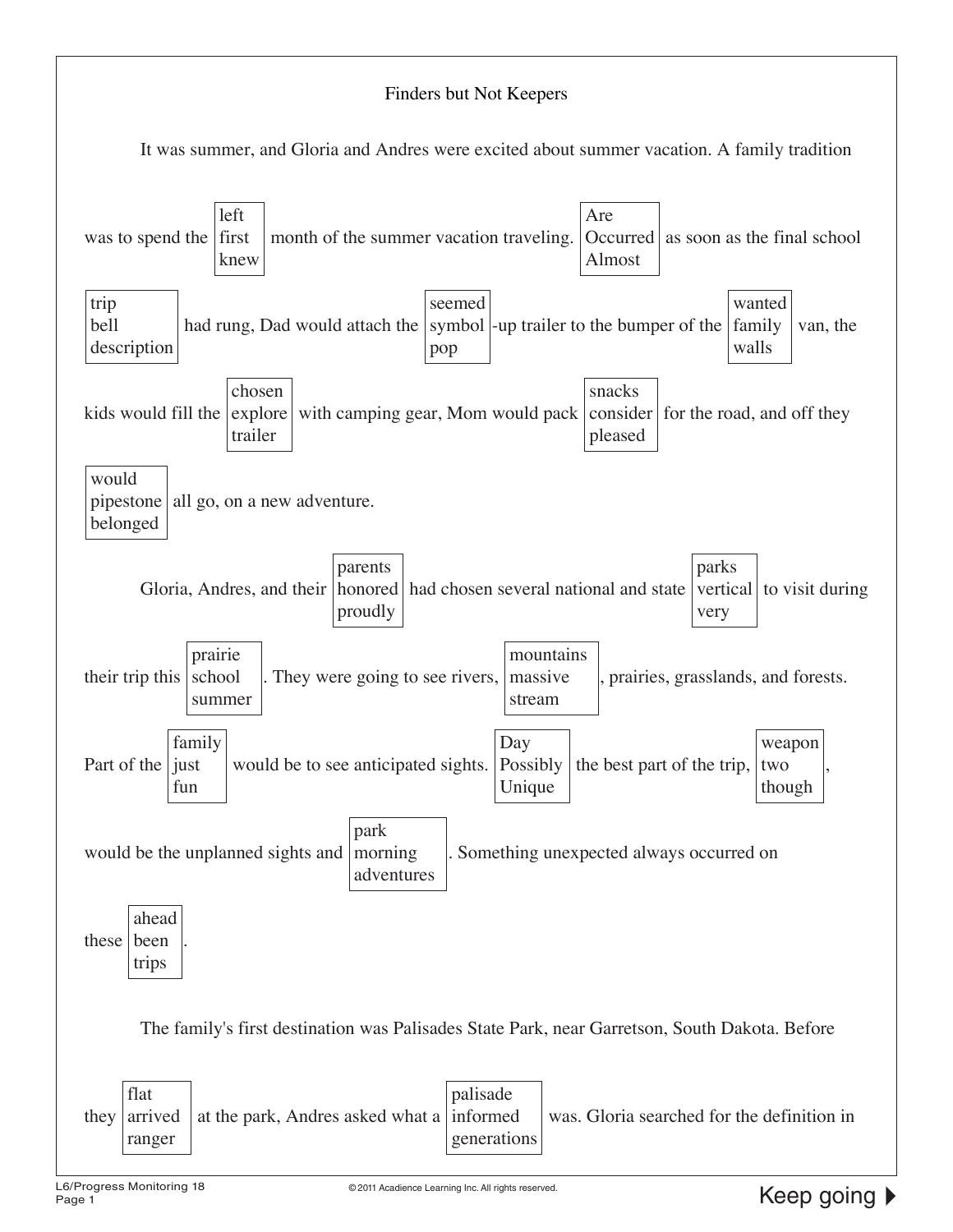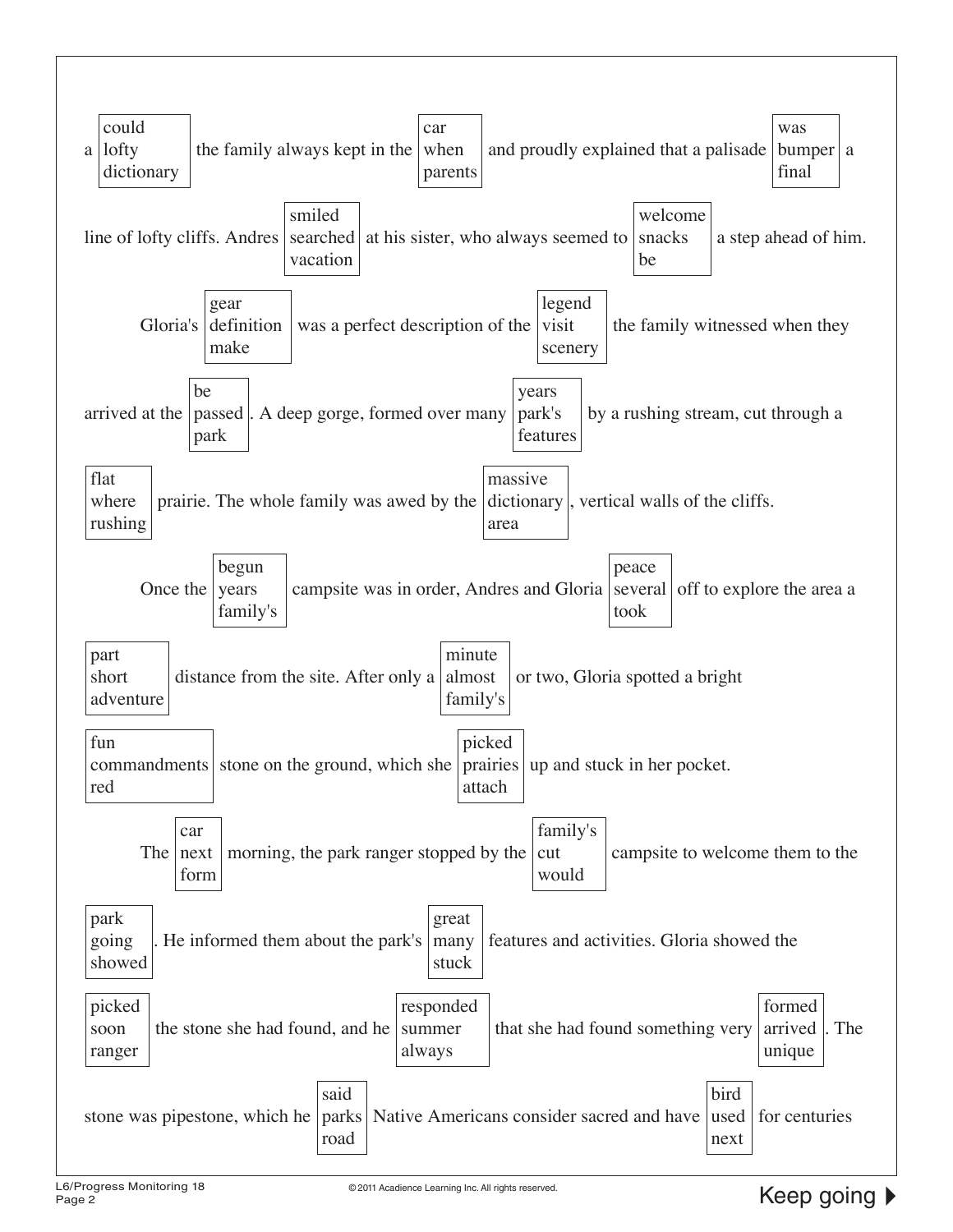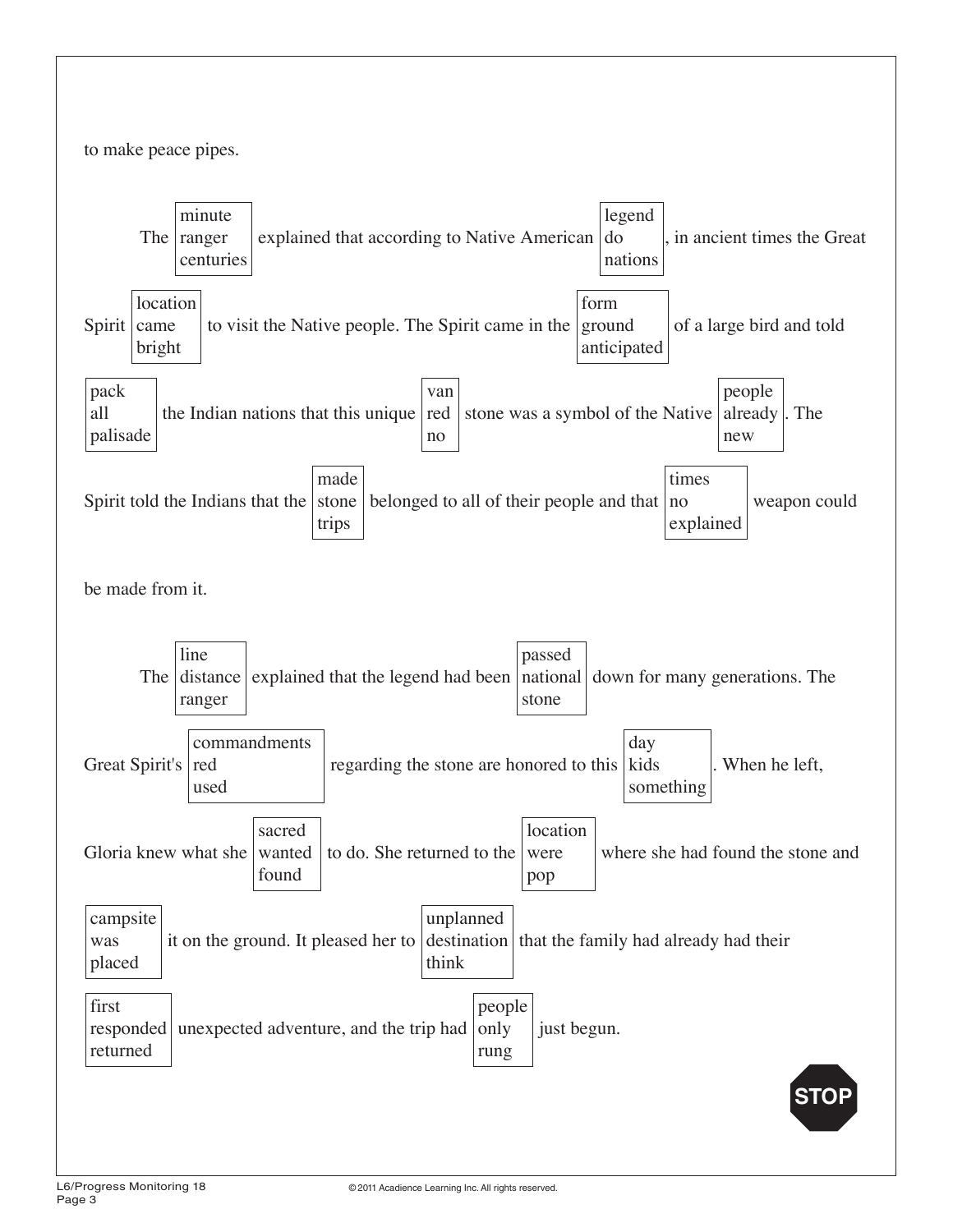# acadience®

### Progress Monitoring

# **19**

T.

Name: \_\_\_\_\_\_\_\_\_\_\_\_\_\_\_\_\_\_\_\_\_\_\_\_\_\_\_\_\_\_\_\_\_\_\_\_\_\_\_\_\_\_\_\_\_\_\_\_\_\_\_\_\_\_\_\_\_\_\_\_\_\_\_\_\_\_\_\_\_\_\_\_\_\_\_\_\_\_\_\_\_\_\_\_\_\_\_\_\_\_\_\_\_\_\_\_\_\_\_\_\_\_\_

# Practice 1

|                                                                   | home |  |
|-------------------------------------------------------------------|------|--|
| After playing in the dirt, Sam went   summer   to wash her hands. |      |  |
|                                                                   | was  |  |
|                                                                   |      |  |

<u> 1989 - Johann Barbara, martxa alemaniar amerikan basar da a</u>

## Practice 2

| On her way home, she $ $ sleep | chair<br>saw | an ice cream truck. |
|--------------------------------|--------------|---------------------|
|--------------------------------|--------------|---------------------|



| C:  |  |
|-----|--|
| Ŀ   |  |
| AS: |  |

**L6/Progress Monitoring 19**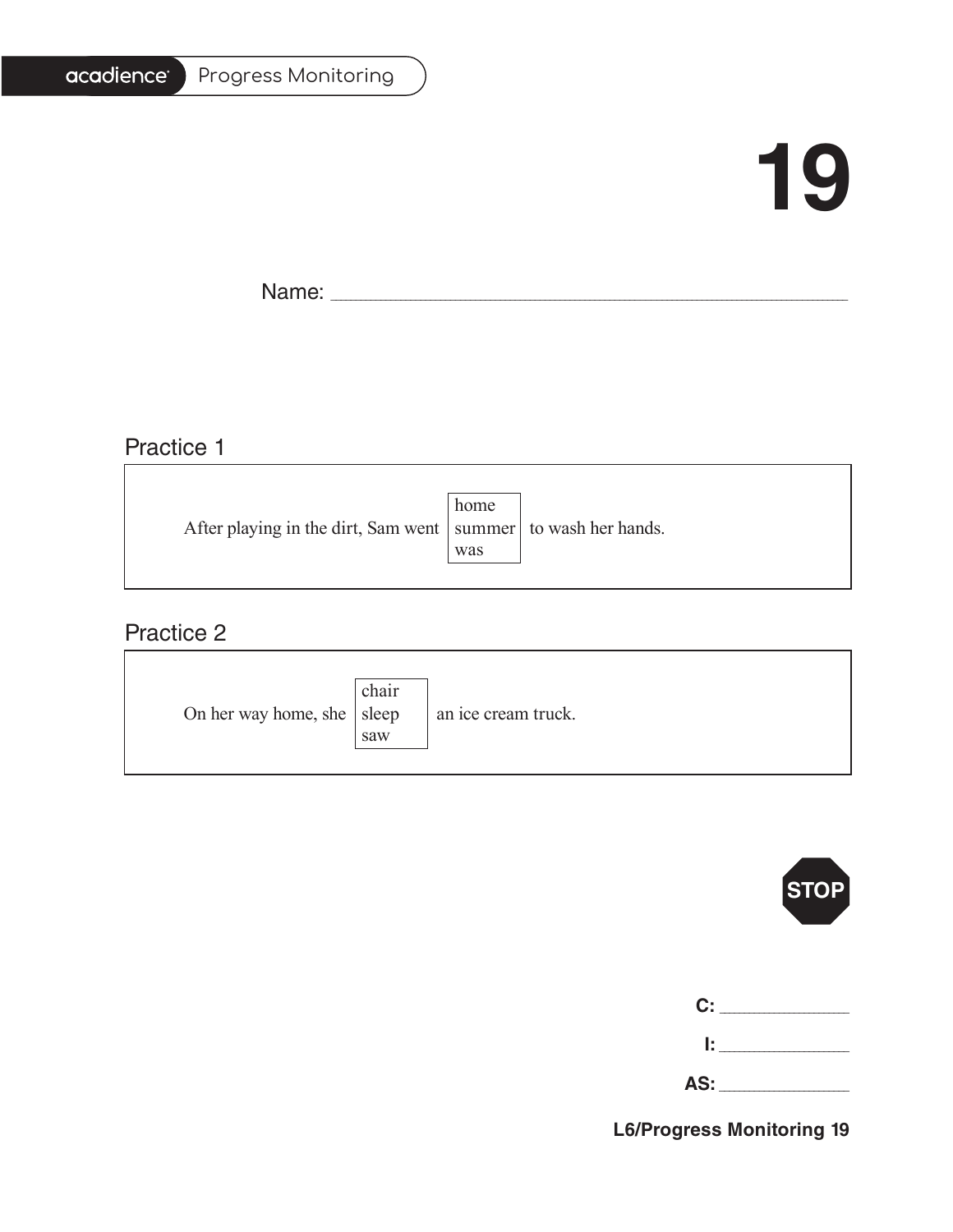#### The Competition

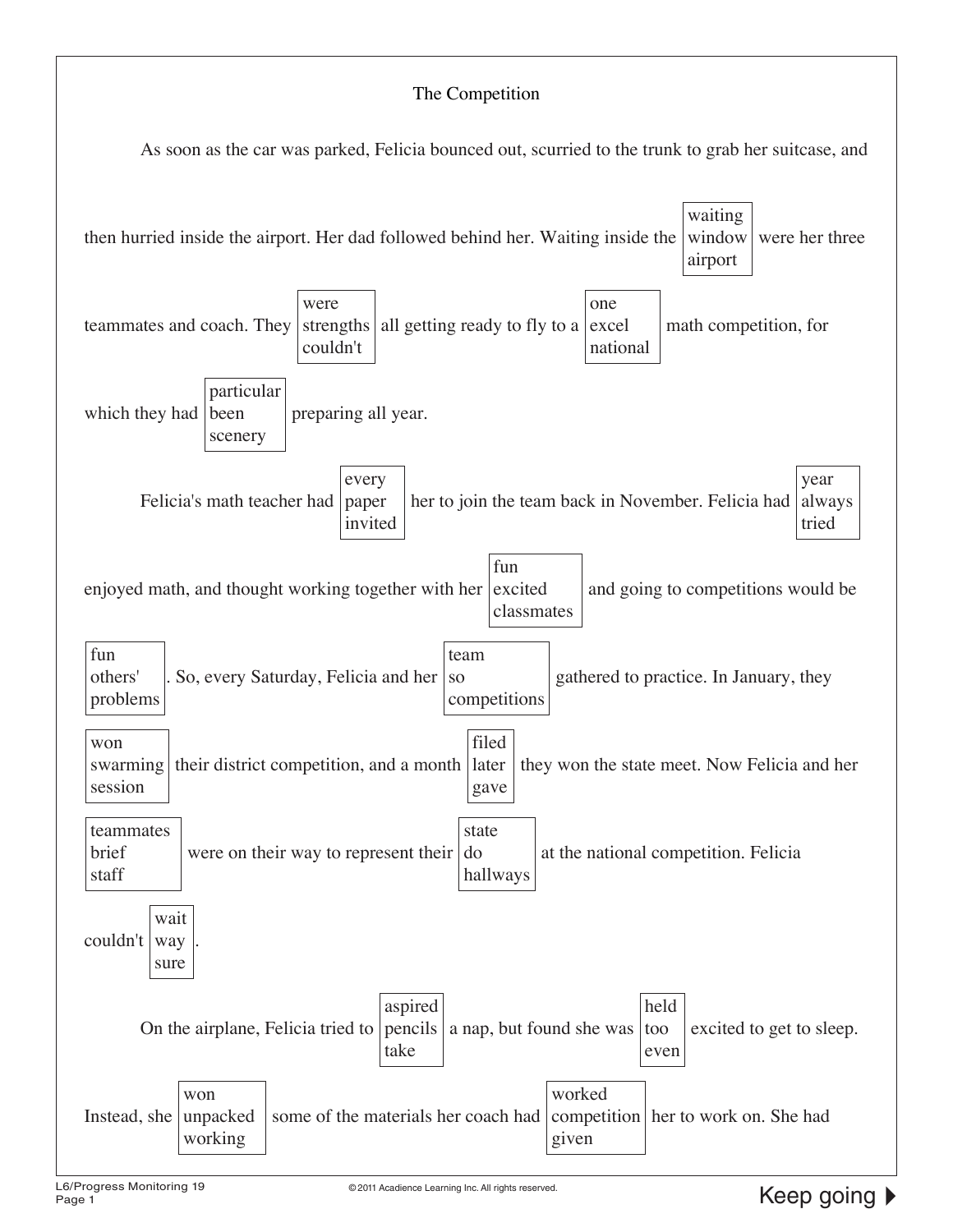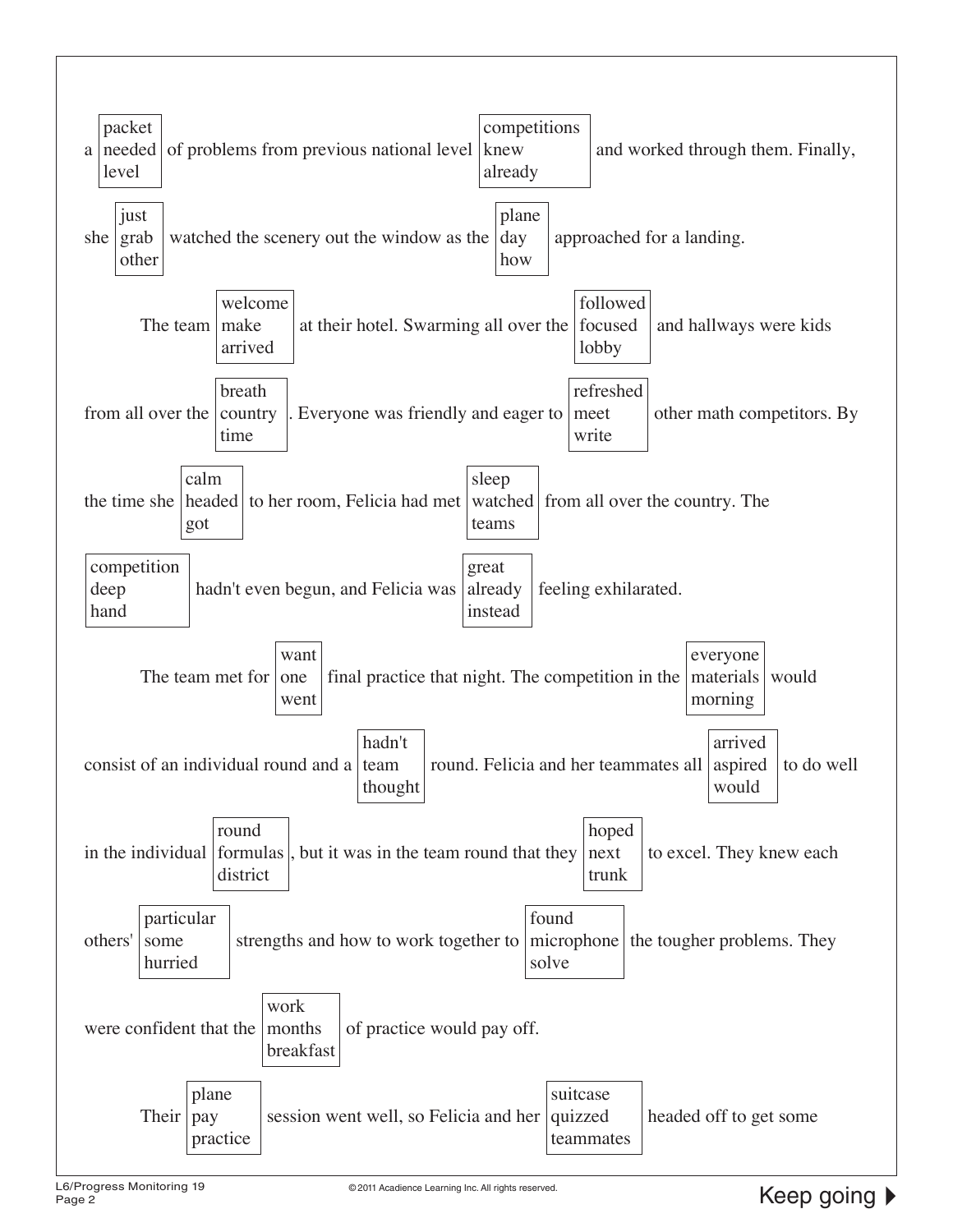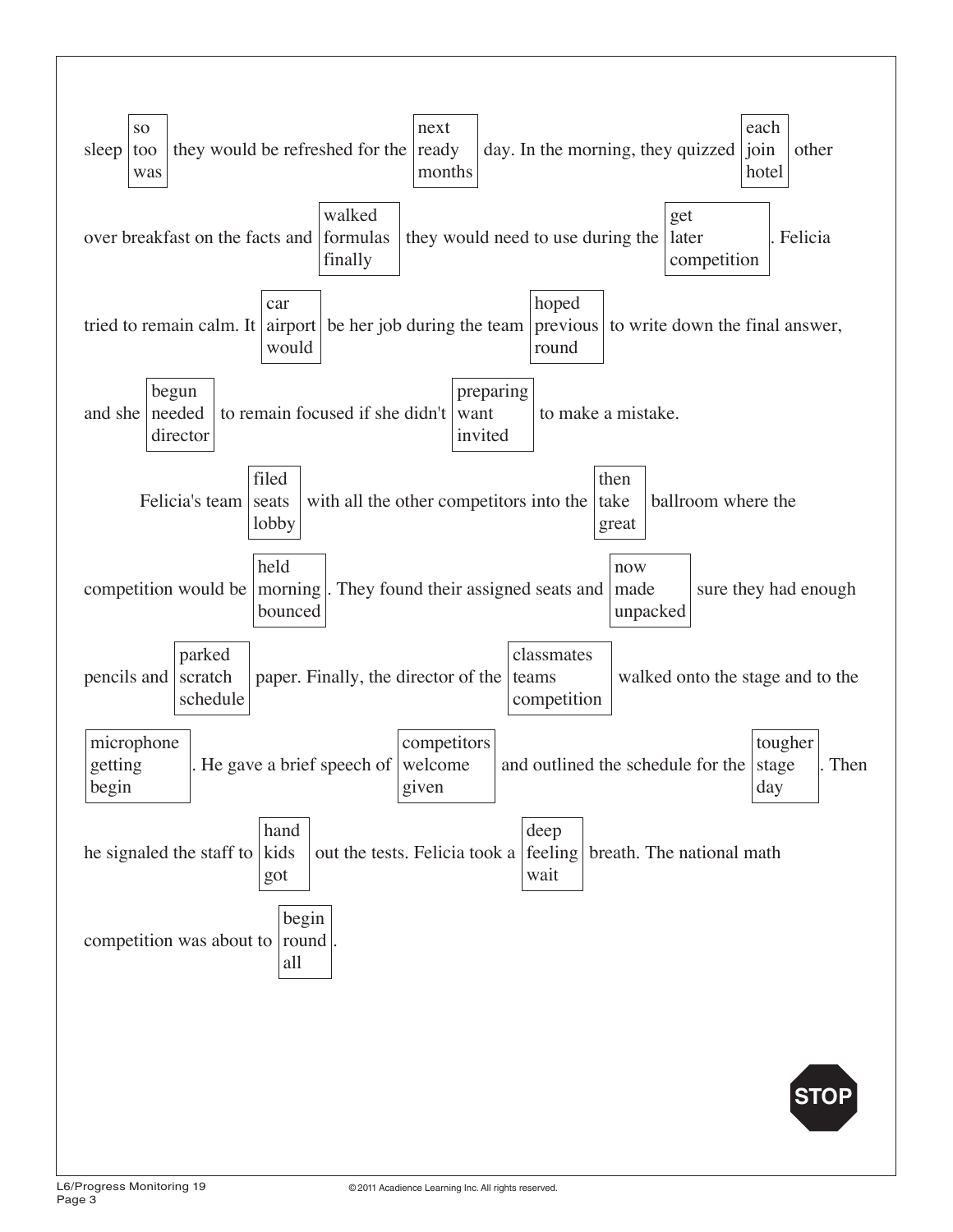# acadience®

### Progress Monitoring

# **20**

Ē.

Name: \_\_\_\_\_\_\_\_\_\_\_\_\_\_\_\_\_\_\_\_\_\_\_\_\_\_\_\_\_\_\_\_\_\_\_\_\_\_\_\_\_\_\_\_\_\_\_\_\_\_\_\_\_\_\_\_\_\_\_\_\_\_\_\_\_\_\_\_\_\_\_\_\_\_\_\_\_\_\_\_\_\_\_\_\_\_\_\_\_\_\_\_\_\_\_\_\_\_\_\_\_\_\_

## Practice 1

|                                                                   | home |  |
|-------------------------------------------------------------------|------|--|
| After playing in the dirt, Sam went   summer   to wash her hands. |      |  |
|                                                                   | was  |  |
|                                                                   |      |  |

<u> 1989 - Johann Barbara, martxa alemaniar amerikan basar da a</u>

## Practice 2

| On her way home, she $ $ sleep | chair<br>saw | an ice cream truck. |
|--------------------------------|--------------|---------------------|
|--------------------------------|--------------|---------------------|



| C:  |  |
|-----|--|
| Ŀ.  |  |
| AS: |  |

**L6/Progress Monitoring 20**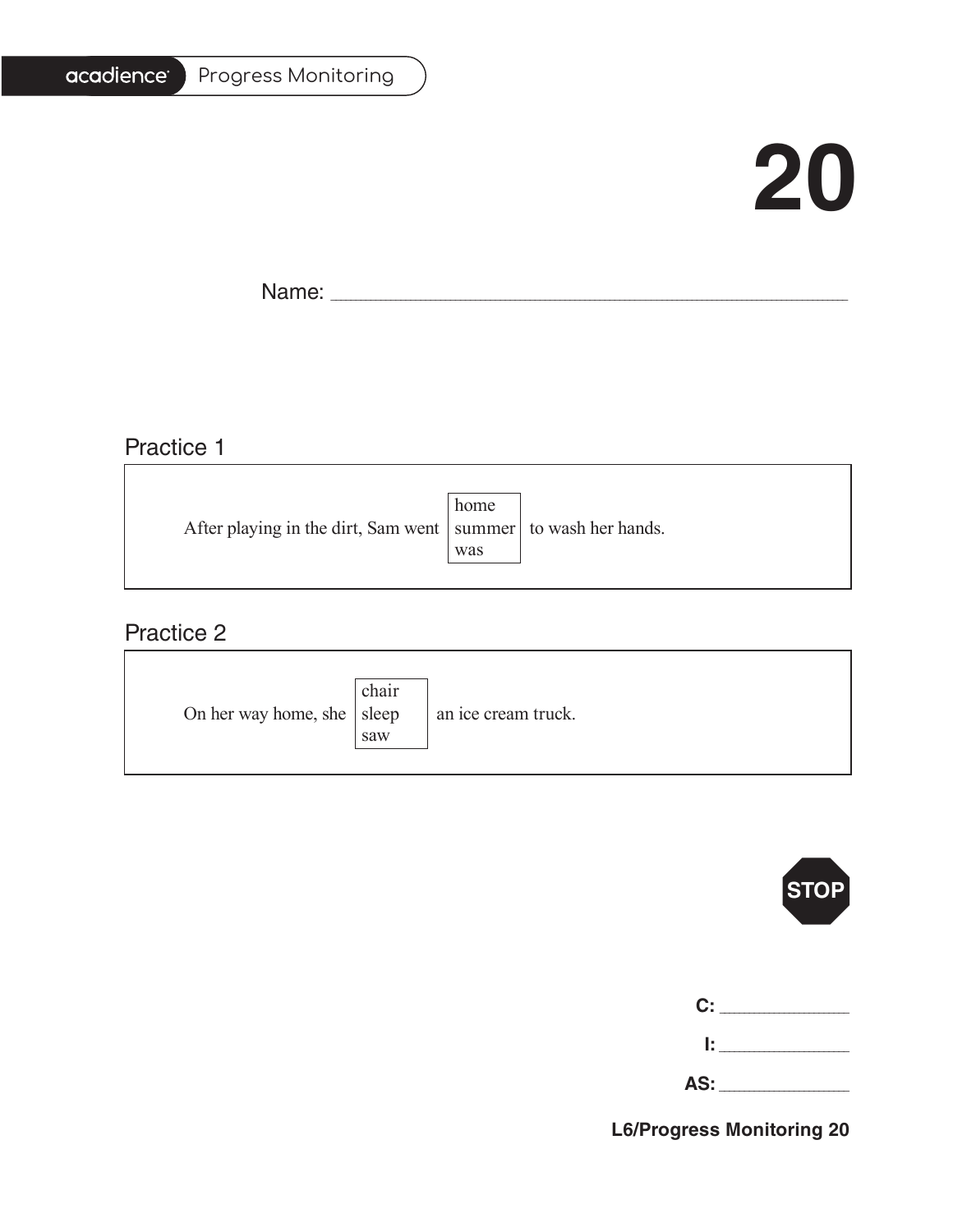### Boiling Springs State Park

Visitors to the state of Oklahoma have their pick of things to do. First of all, the state has

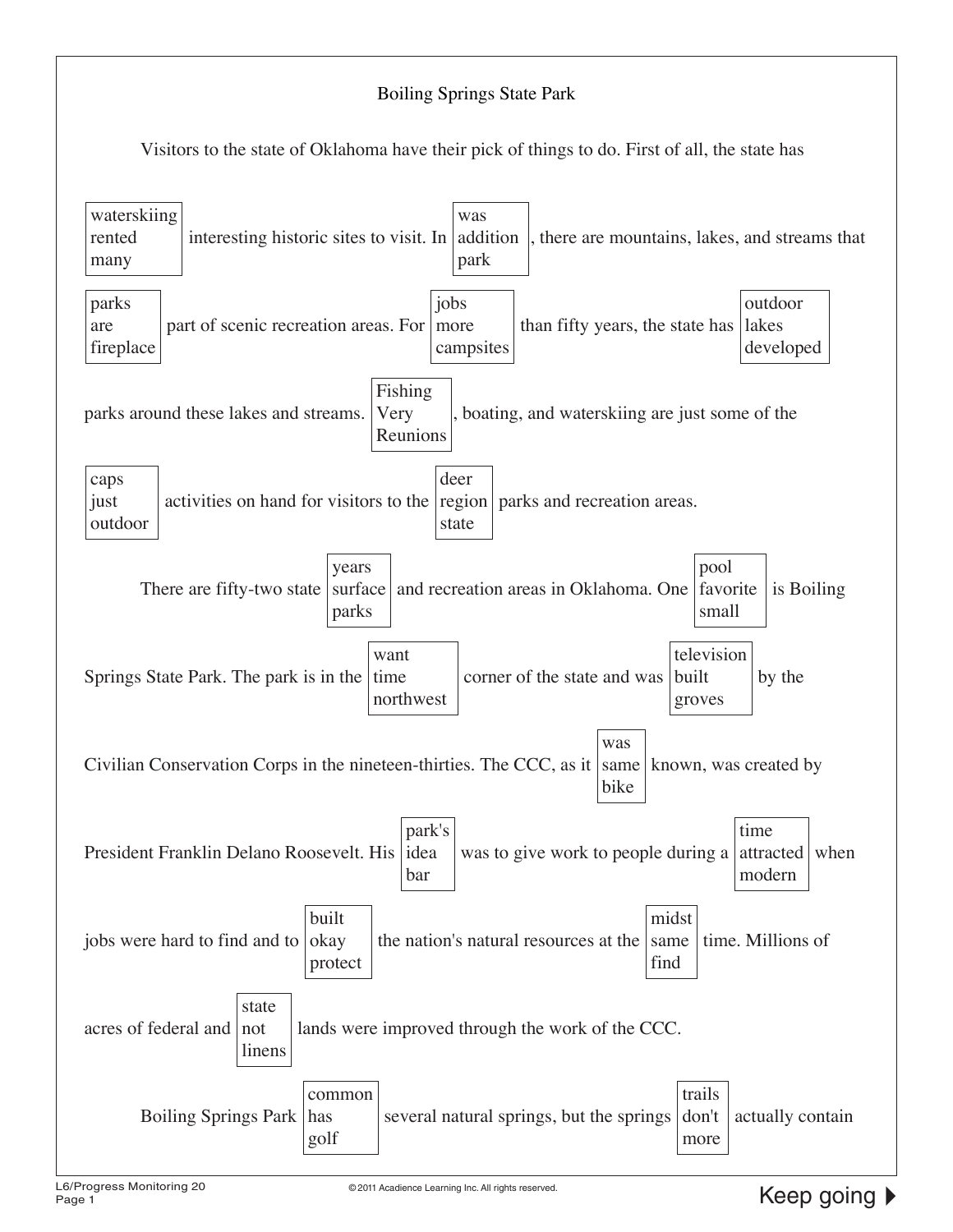